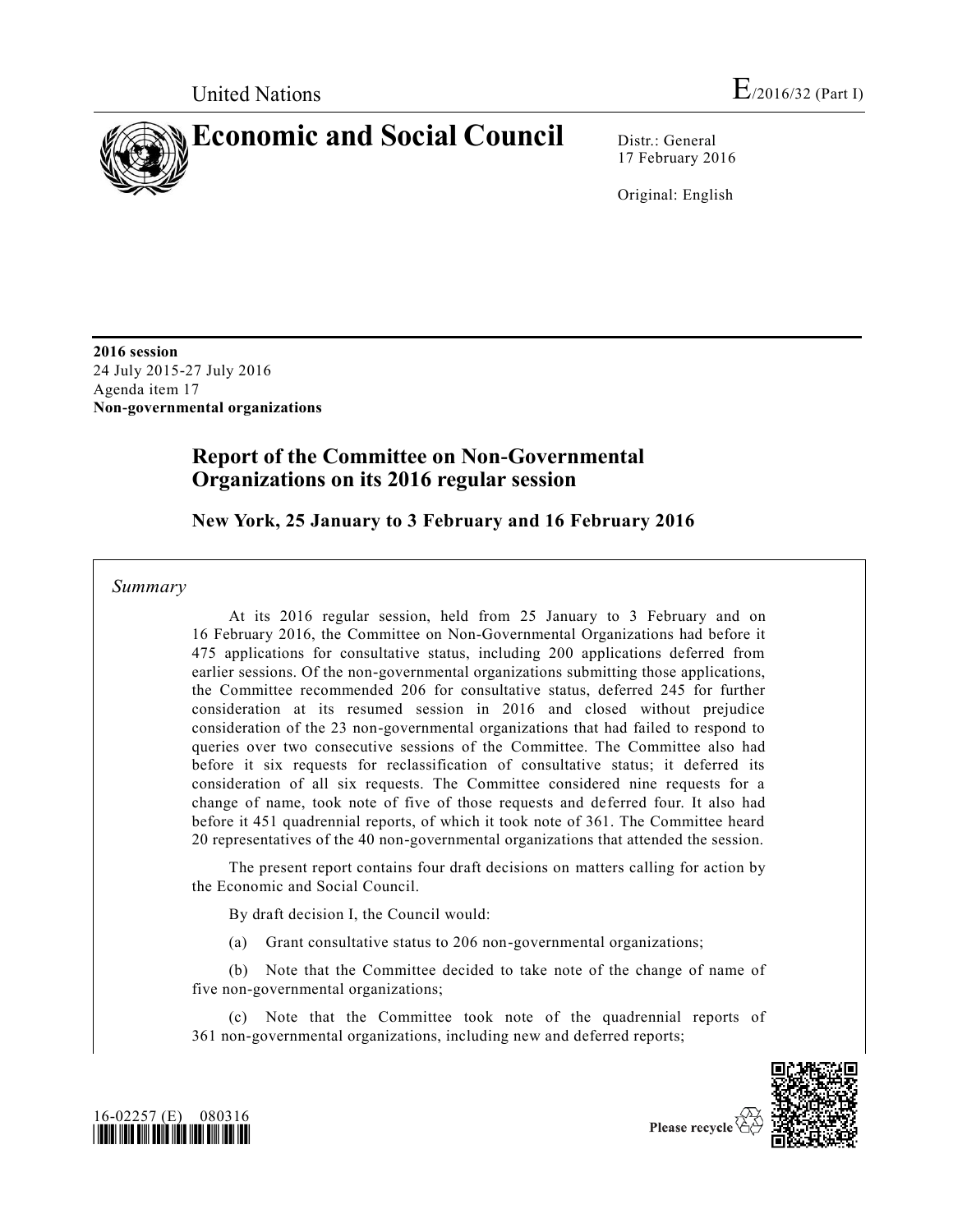(d) Close without prejudice consideration of the request for consultative status made by 23 non-governmental organizations after the organizations had failed to respond to queries over the course of two consecutive sessions of the Committee;

(e) Decide to close the application for consultative status of the non-governmental organization, Khmers Kampuchea-Krom Federation.

By draft decision II, the Council would take note of the withdrawal of consultative status requested by one non-governmental organization.

By draft decision III, the Council would decide to reinstate the consultative status of one non-governmental organization that had submitted its outstanding quadrennial report.

By draft decision IV, the Council would take note of the present report.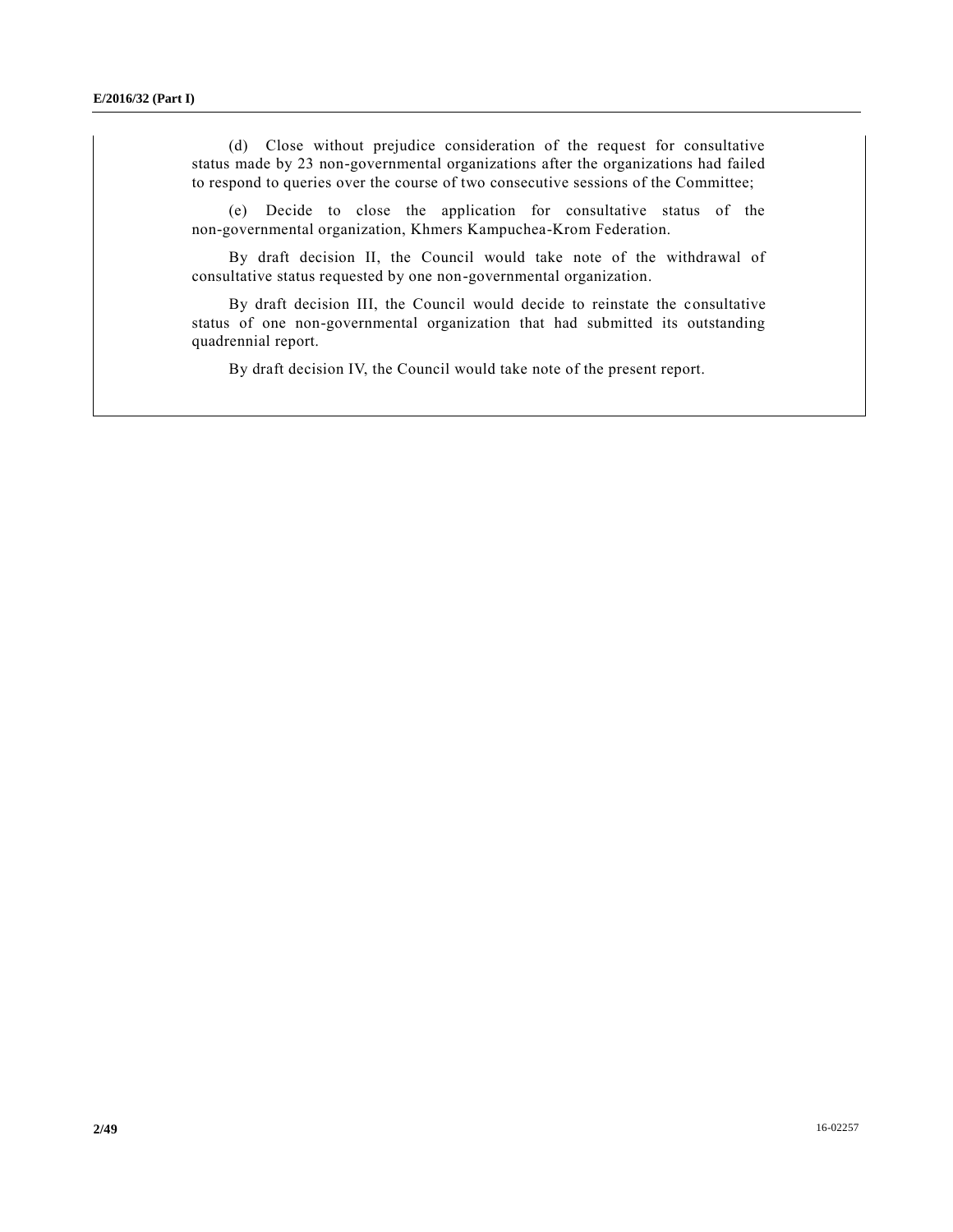# Contents

|       |                                                                                                                                                                                             | Page           |
|-------|---------------------------------------------------------------------------------------------------------------------------------------------------------------------------------------------|----------------|
| Ι.    | Matters calling for action by the Economic and Social Council or brought to its attention                                                                                                   | $\overline{4}$ |
|       |                                                                                                                                                                                             | $\overline{4}$ |
|       | Draft decision I<br>Applications for consultative status and requests for reclassification received from                                                                                    | $\overline{4}$ |
|       | Draft decision II                                                                                                                                                                           | 22             |
|       | Draft decision III<br>Reinstatement of consultative status of one non-governmental organization that submitted its<br>outstanding quadrennial report, pursuant to Council resolution 2008/4 | 23             |
|       | Draft decision IV<br>Report of the Committee on Non-Governmental Organizations on its 2016 regular session                                                                                  | 23             |
| П.    | Applications for consultative status, requests for reclassification and quadrennial reports                                                                                                 | 23             |
|       | Applications for consultative status and requests for reclassification deferred from<br>A.                                                                                                  | 24             |
|       | New applications for consultative status and new requests for reclassification<br><b>B.</b>                                                                                                 | 33             |
| III.  | Quadrennial reports submitted by non-governmental organizations in consultative status with                                                                                                 | 43             |
|       | Quadrennial reports submitted by non-governmental organizations in consultative status<br>А.                                                                                                | 43             |
|       | Review of quadrennial reports submitted by non-governmental organizations in<br><b>B.</b>                                                                                                   | 45             |
| IV.   | Strengthening of the Non-Governmental Organizations Branch of the Department of                                                                                                             | 46             |
| V.    | Review of the methods of work of the Committee: implementation of Council resolution<br>1996/31, including the process of accreditation of representatives of non-governmental              | 47             |
| VI.   | Consideration of special reports and complaints by Member States                                                                                                                            | 47             |
| VII.  |                                                                                                                                                                                             | 47             |
|       | A.                                                                                                                                                                                          | 47             |
|       | <b>B.</b>                                                                                                                                                                                   | 47             |
|       | C.                                                                                                                                                                                          | 48             |
|       | D.                                                                                                                                                                                          | 48             |
| VIII. |                                                                                                                                                                                             | 49             |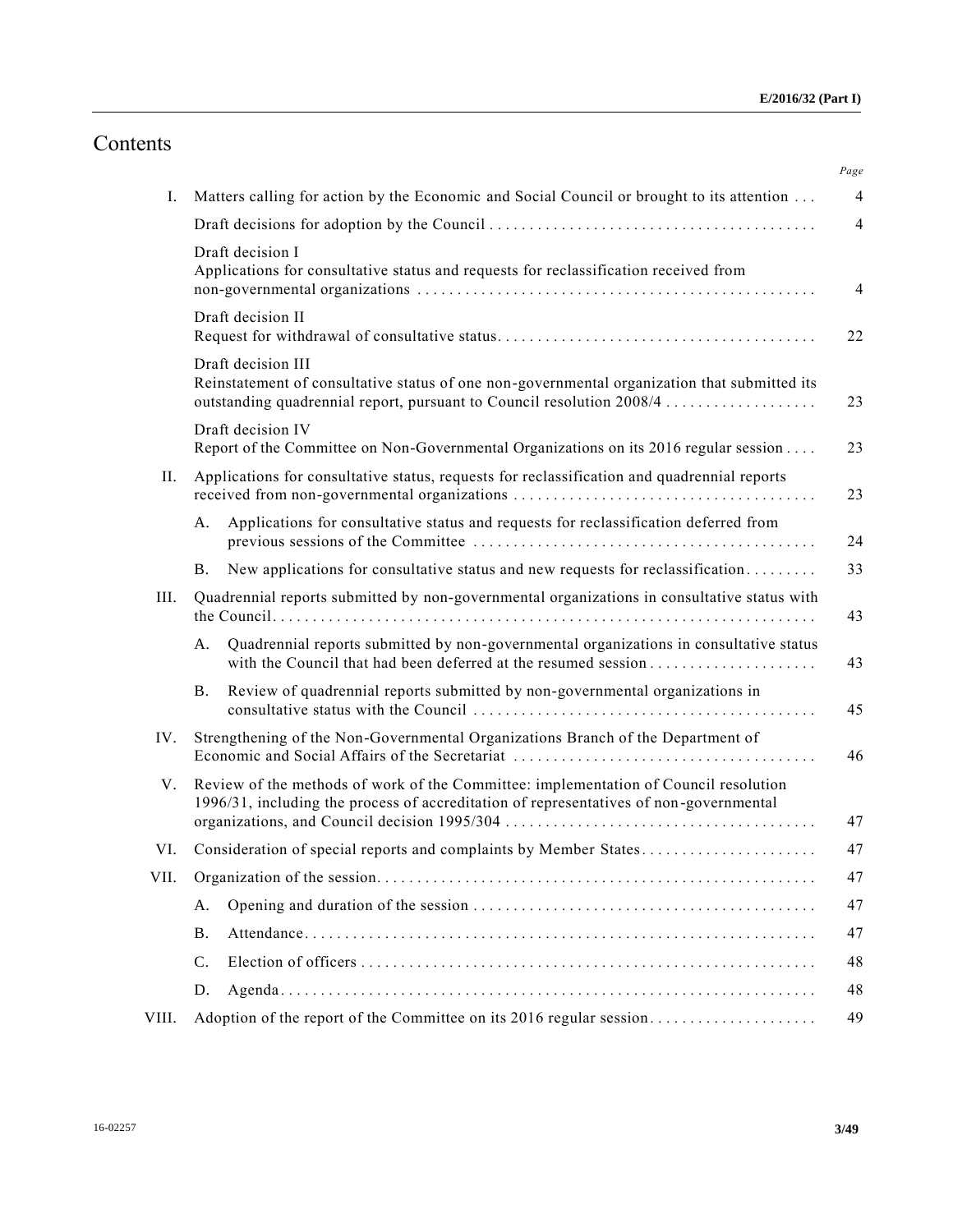# **I. Matters calling for action by the Economic and Social Council or brought to its attention**

### **Draft decisions for adoption by the Council**

1. The Committee on Non-Governmental Organizations recommends to the Economic and Social Council the adoption of the following draft decisions:

#### **Draft decision I**

### **Applications for consultative status and requests for reclassification received from non-governmental organizations**

The Economic and Social Council decides:

(a) To grant consultative status to the following 206 non-governmental organizations:

*Special consultative status*

ABAAD Resource Center for Gender Equality

Acclaim Otago

ACHE Internacional

Action communautaire femme et enfant

Action jeunesse pour le développement

Action on Smoking and Health

Action pour la protection des droits de l'homme en Mauritanie

Action pour le développement humain au Congo

African Australian Network

Agency for Health and Food Security

Al-Ayn Social Care Foundation

Al Manarah — Association for Arab Persons with Disabilities

Alliance nationale des consommateurs et de l'environnement

All-Russian social movement "Association of Finno-Ugric peoples of the Russian Federation"

American Academy of Pediatrics

American Arabic Academy of Science and Technology

American Middle East Christians Congress

ANAJA — l'Éternel a répondu

Ariel Foundation International

Asian Association for Public Administration

Asian Disaster Preparedness Center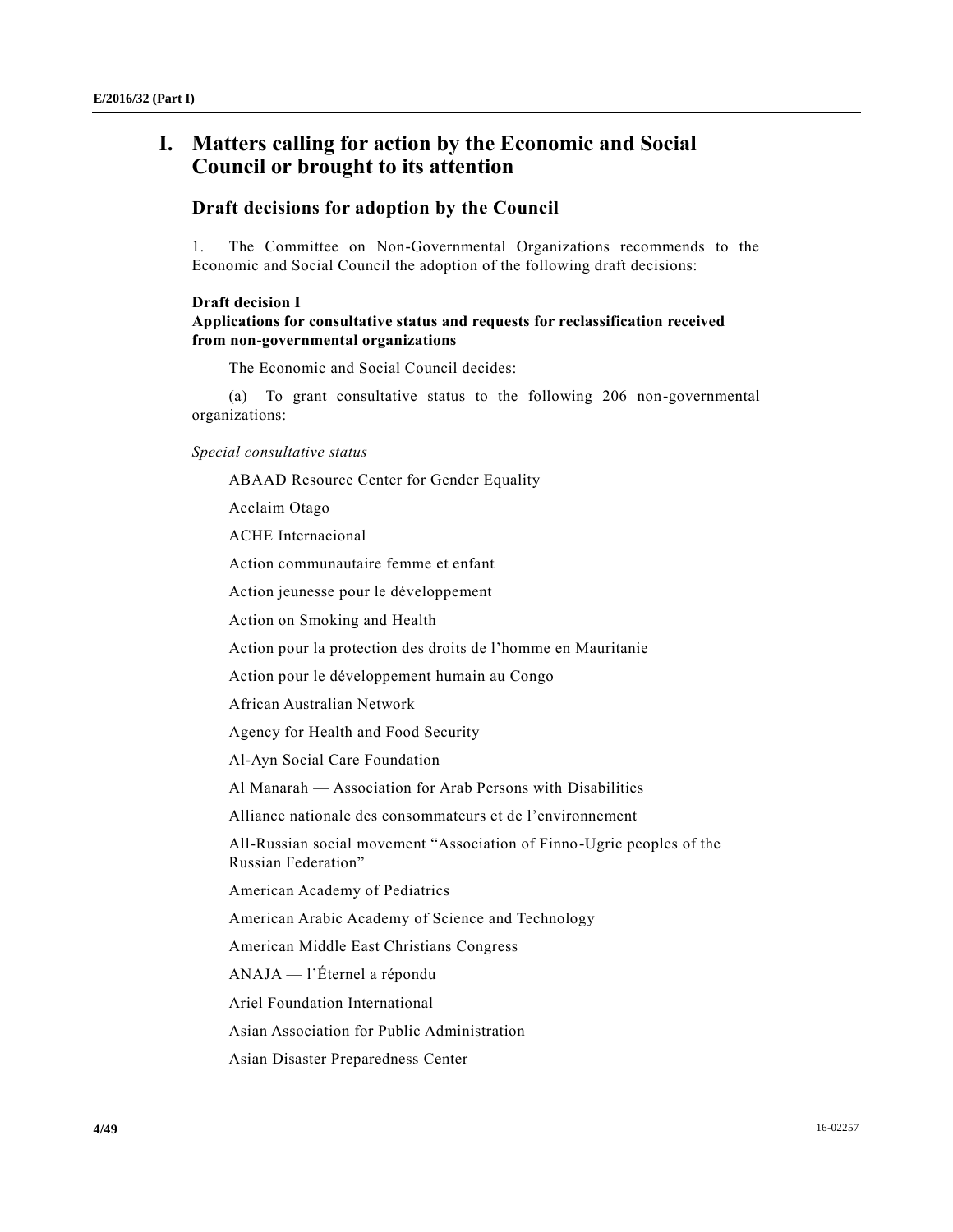Asociación Hispano-Nigeriana para el Desarrollo Industrial y Comercial Asociaţia Obştească "Centrul Ecologic-Recuperare, Reciclare, Reintegrare" Association aide aux femmes et enfants Association Bharathi Centre Culturel Franco-Tamoul Association des étudiants tamouls de France Association des fabricants européens de munitions de sport Association du développement et de la promotion de droits de l'homme Association for the Protection of Women and Children's Rights Association Genèse Association locale pour le développement intégral Association malienne de savoir construire Association mauritanienne pour la promotion des droits de l'homme Association nationale de promotion et de protection des droits de l'homme "Association of Women with University Education" Social Organization Association pour le développement humain en Mauritanie Australian Drug Foundation Azerbaijani American Cultural Association Bakhter Development Network Bangladesh Support Group Barzani Charity Foundation Behinderung und Entwicklungszusammenarbeit Beijing Non-Governmental Organization Association for International Exchanges British Nuclear Tests Veterans Association Buddies Association of Volunteers for Orphans, Disabled and Abandoned Children Bulgarian Gender Research Foundation Bureau pour la croissance intégrale et la dignité de l'enfant Business and Professional Women Voluntary Organization — Sudan Center of Civil Initiatives Support Centre d'accompagnement des filles désœuvrées Change Human's Life Children's Investment Fund Foundation (United Kingdom) Christian Associations of Italian Laborers (USA)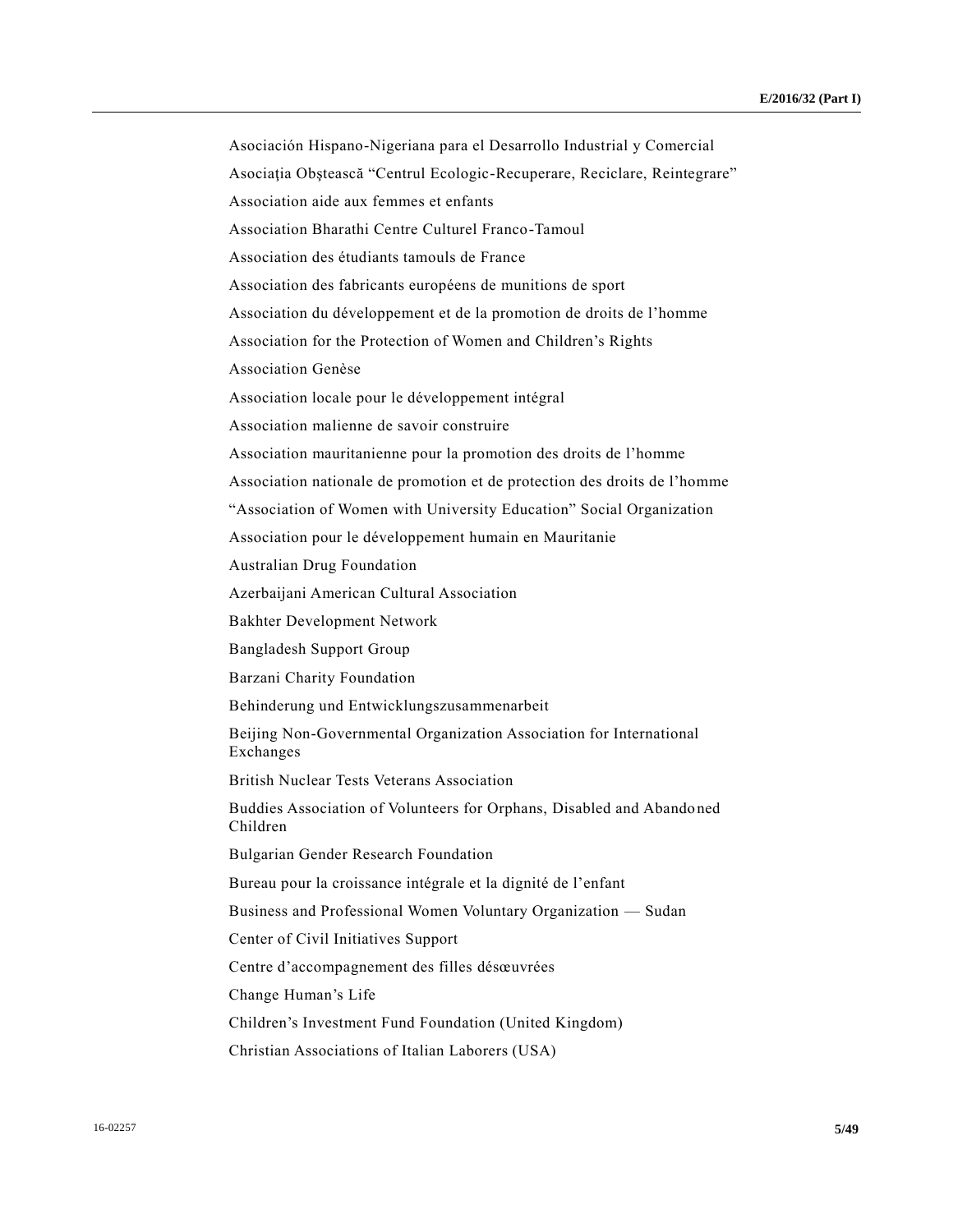Climate Change Excellence Africa Coastal Association for Social Transformation Trust College of the Atlantic Community Systems Foundation Compass Housing Services Conquer Nepal Conseil international pour le soutien à des procès équitables et aux droits de l'homme Corporación Cultural Nueva Acrópolis Chile "Coup de pousse" Chaîne de l'espoir Nord-Sud Covenant International University and Seminary Days for Girls International Death Penalty Project Development of Humane Action Foundation Diplomatici Disability Association of Tavana Diversity Living Services Earth Charter Associates Enable India Engineers without Borders — International Engineers without Borders USA Ensemble contre la peine de mort Ethnic Community Development Organization Fédération internationale des organisations de donneurs de sang Fondation Monseigneur Emmanuel Kataliko Fondation Ngangambi Fondation One Drop Fondation Tamukwidi Matiti Donatien Fondazione Rosselli Forum européen pour les Roms et les gens du voyage France volontaires FreeMuslim Association Fundación Lobbying Social Fundación Novia Salcedo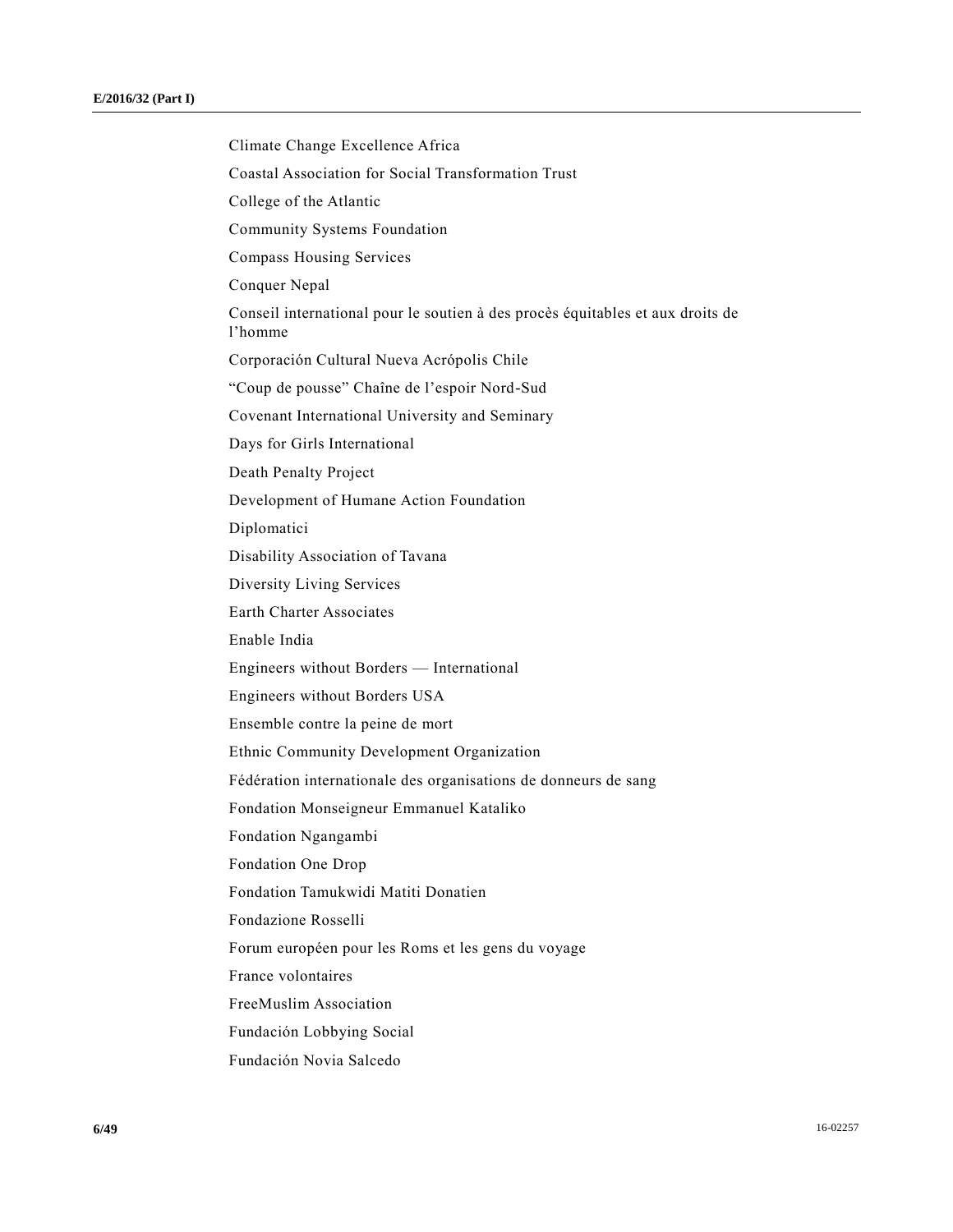Fundamental Human Rights and Rural Development Generación Par Geneva Consensus Foundation Global Civic Sharing Global Mass Community (Welfare Organization) Global Millennium Development Foundation Global Millennium International Global Youth Organization Güçsüzler Yurdu Sakinleri Koruma Yardımlaşma Dayanışma Eğitim ve Kültür Derneği Haitelmex Foundation Human Rights Observers Human Rights Sanrakshan Sansthaa Humanic Relief — Menschen Hilfswerk India Media Centre India Water Foundation Indian Trust for Rural Heritage and Development Initiative d'opposition contre les discours extrémistes Initiative féministe européenne Insan Dost Association Institut de Drets Humans de Catalunya Institute for Human Rights and Business Institute for Security and Safety Instituto de Desenvolvimento e Direitos Humanos Instituto Igarapé International Detention Coalition International Dialogue for Environmental Action International Federation of the Blue Cross International Health Council International Human Rights Commission Relief Fund Trust International Young Professionals Foundation Internationale Gemeinschaft für die Unterstützung von Kriegsopfern Intersections International Initiative Iraqi Society for Emergency Medicine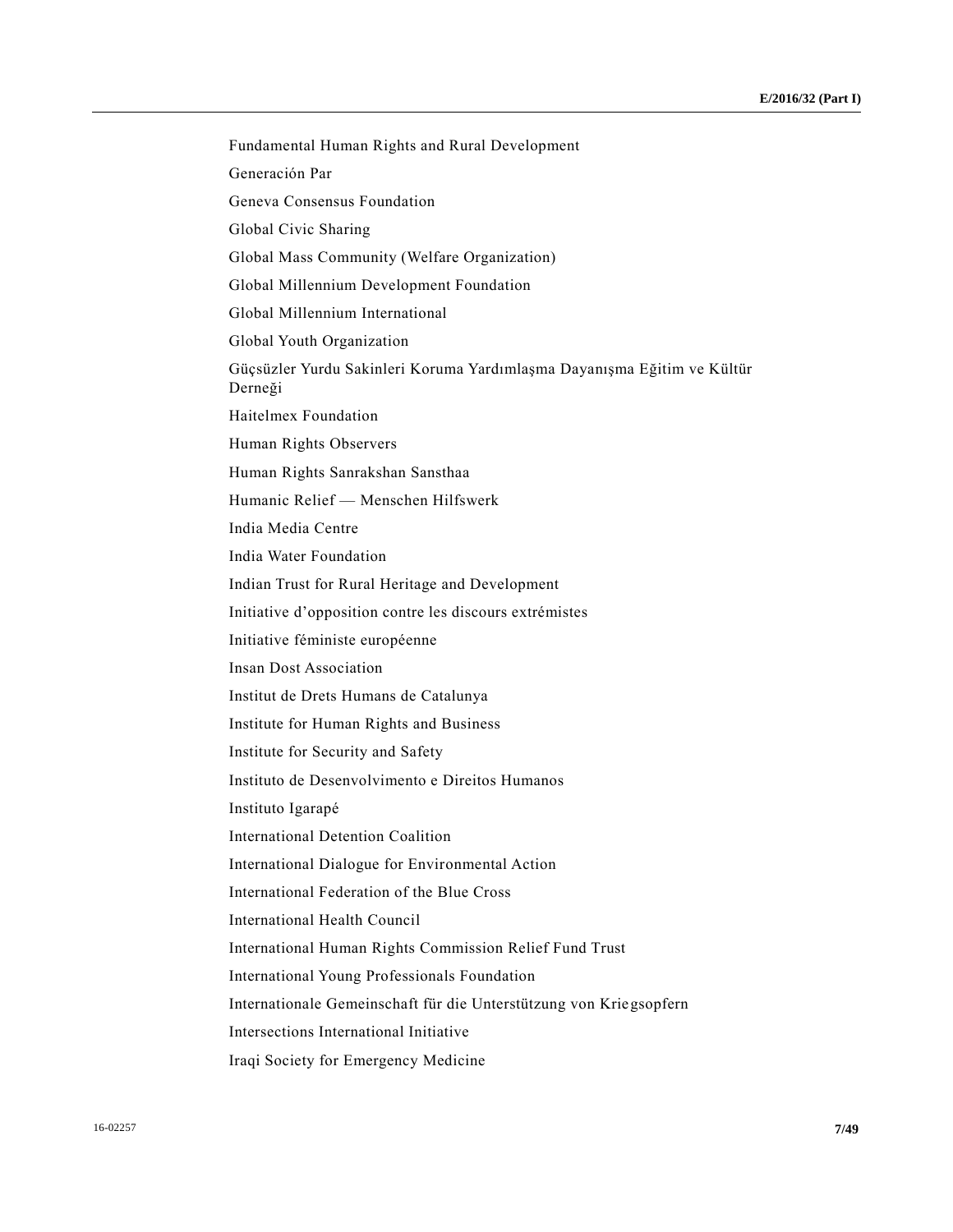Isät lasten asialla Japan Federation of Democratic Medical Institutions Japan NGO Center for International Cooperation JCall — European Jewish Call for Reason Jeevan Jyothi Charitable Trust Kapo Seba Sangha Karna-Subarna Welfare Society Kaushalya Gramodyog Sansthan Kirkon Ulkomaanavun Säätiö Klumpfußprojekt Mali — ein Verein zur Klumpfußbekämpfung in Mali Kuwaiti Association for Learning Differences Leadership Foundation Leah Charity Foundation Los Angeles Community Action Network Ludwig Boltzmann Institut für Menschenrechte — Forschungsverein Luxembourg Income Study Maat Foundation for Peace, Development and Human Rights Maiti Nepal Malankara Social Service Society March of Dimes Canada Martial Arts Academy Memory Trees Corporation Microclinic International Mouvement des jeunes pour le réveil et le développement National Educational, Social and Traditional Knowledge Foundation National Old Folks of Liberia Network of Rural Women Producers NGO Sustainability NGOs Computer Literacy Shelter Welfare, Rawalpindi cantonment Nimbus Foundation Foundation for the Study of Democracy and Geopolitics Observatório Nacional de Segurança Viária e Veicular ONG Aesadev Togo Organization for Poverty Alleviation and Development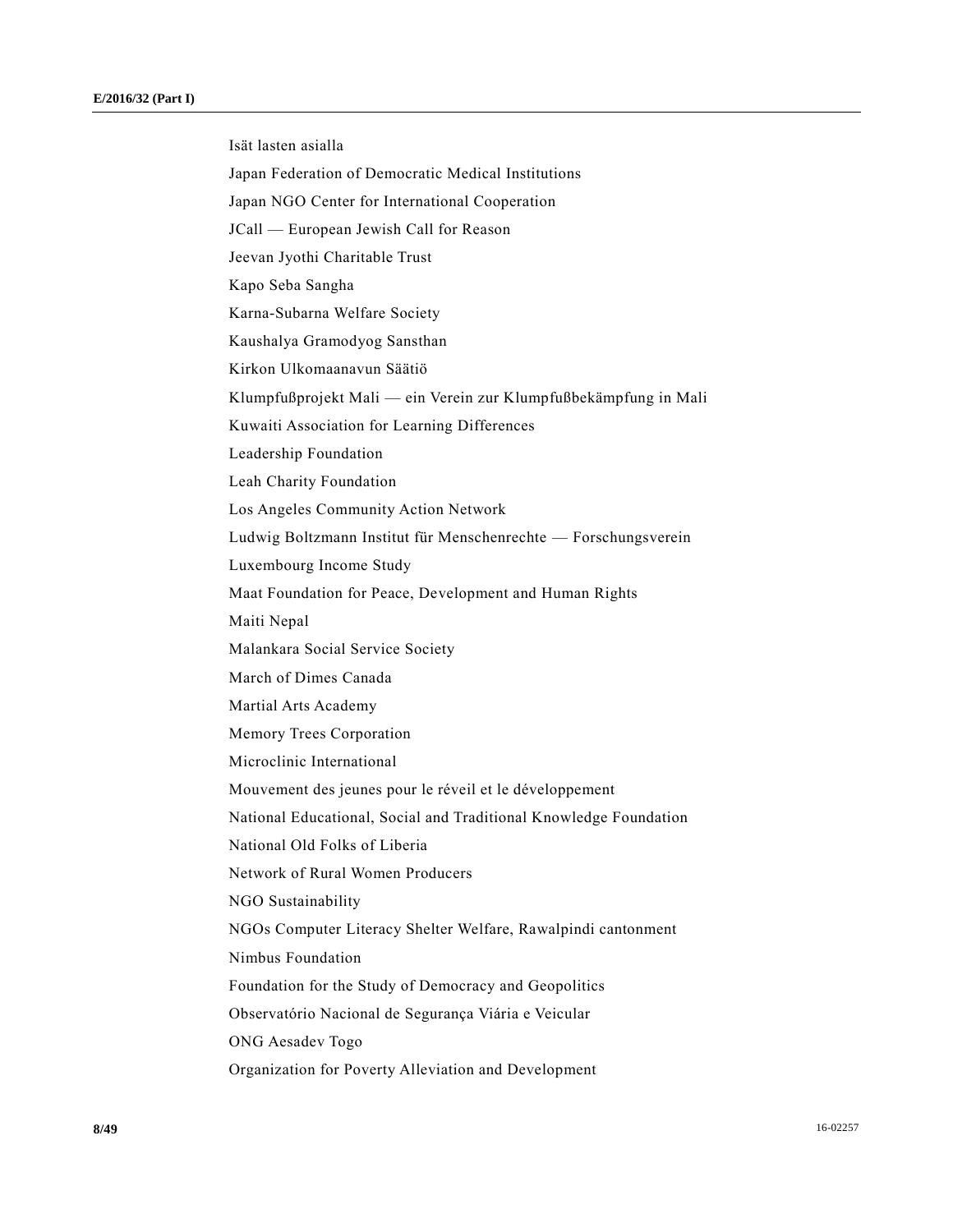Orphan Charity Foundation Pakistan Lions Youth Council Khanewal Pakistan Rural Workers Social Welfare Organization Palestine Sports for Life Palestinian Center for Development and Media Freedoms Partnership for Human Rights Partnership for Justice Phamous Vision Plan International (United Kingdom) Porini Welfare Association Potohar Organization for Development Advocacy Red, Paz, Integración y Desarrollo Redemption Research for Health and Educational Development Society Regroupement des jeunes africains pour la démocratie et le développement (section Togo) Réseau unité pour le développement de Mauritanie Rural Development Foundation Global Shah Maqeem Trust Shah Satnam Ji Green-S Welfare Force Wing Shelter and Settlements Alternatives: Uganda Human Settlements Network Sindh Graduates Association Sister to Sister: One in the Spirit Société coopérative des agriculteurs du Cameroun — AGRIPO Sri Ramanuja Mission Trust Sri Sri JSMD Sri Sharada Peetham, Sringeri Stichting International Center for Ethnobotanical Education, Research and Service Stichting Soham Baba Mission Stichting West European Confederation of Maritime Technology Societies STUF United Fund Sudanese Organization for Combating Violence against Women and Child Sukyo Mahikari Takal Welfare Organization TERRE Policy Centre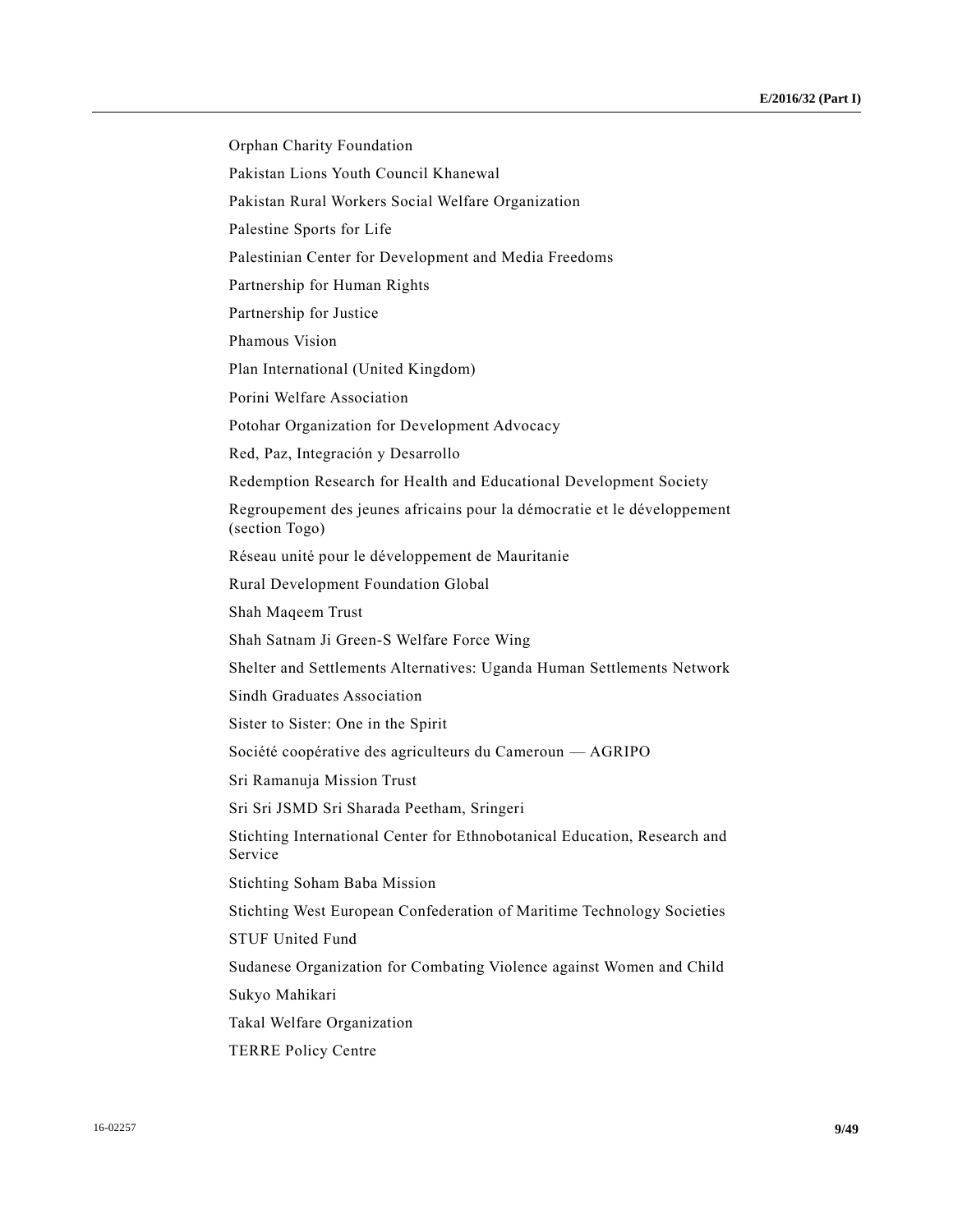The MILLA Project Tort for Torture Victims Centre Total Quality Management Magazine True Worth Foundation United Iraqi Medical Society for Relief and Development US-Africa Synergy USC Canada Vision GRAM-International WASH Network WEConnect International West Africa Centre for Peace Foundation Women for Water Partnership Women in Informal Employment: Globalizing and Organizing World Mission Good Seed World Wide Web Foundation Yayasan Dompet Dhuafa Republika Young African Leaders Initiative Youth Development of Congo Youth for Community, Academic and Development Services Youth Organizations for Drug Action Zaka Rescue and Recovery (b) To note that the Committee decided to take note of the change of name of the following five non-governmental organizations: Global Action against Poverty (special, 1995) to Fracarita International Groupe des ONG pour la Convention relative aux droits de l'enfant (special, 2011) to Child Rights Connect Rehabilitation and Research Centre of Torture Victims (special, 2008) to Dignity — Danish Institute against Torture Scientific Association of Youth Political Scientists (special, 2014) to Hellenic Association of Political Scientists

World Society for the Protection of Animals (general, 2013) to World Animal Protection

(c) To note that the Committee took note of the quadrennial reports of the following 361 non-governmental organizations:<sup>1</sup>

**\_\_\_\_\_\_\_\_\_\_\_\_\_\_\_\_\_\_**

 $<sup>1</sup>$  The reports listed are for the 2011-2014 period, except where stated otherwise in parentheses.</sup>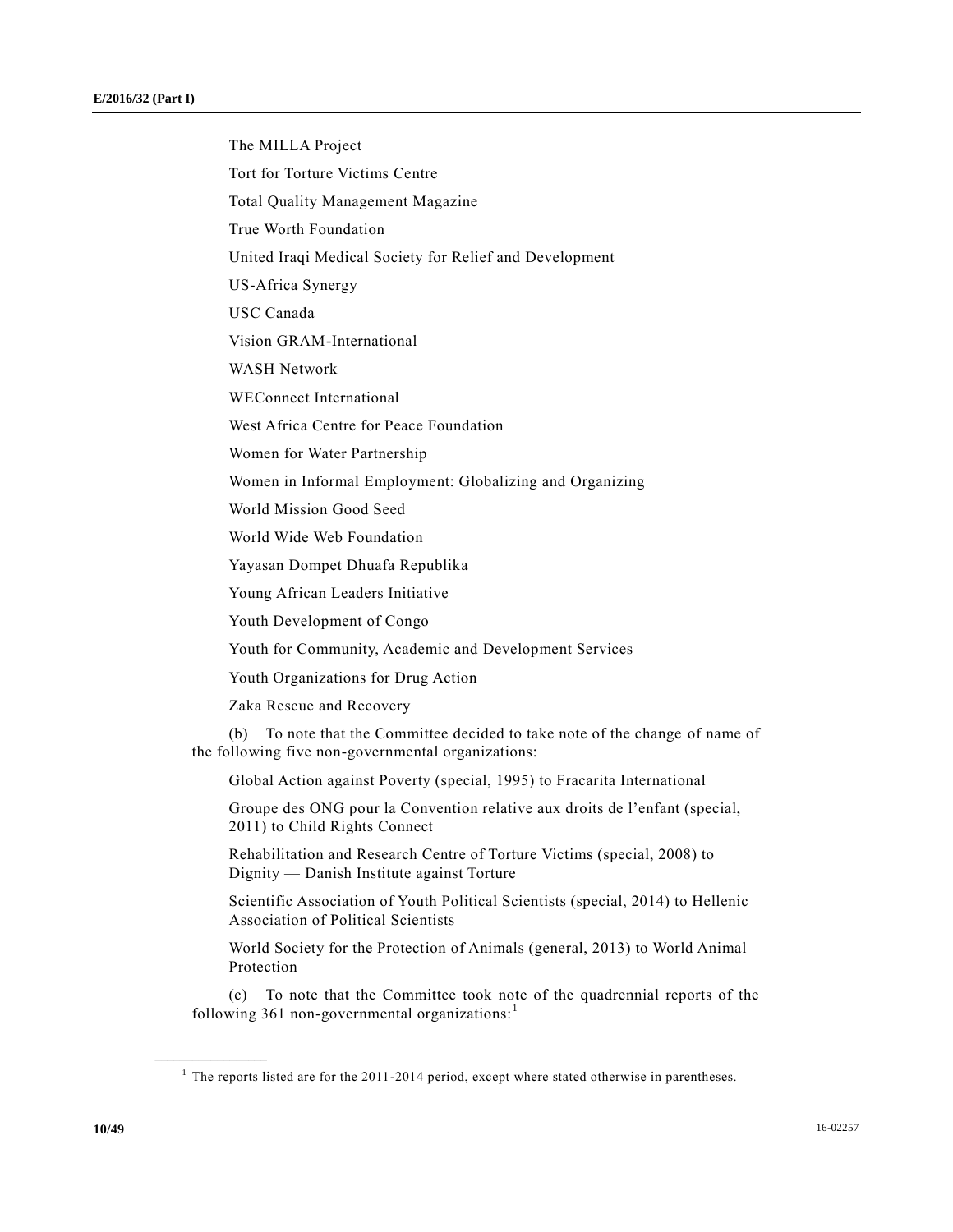| 5th Pillar                                                                                       |
|--------------------------------------------------------------------------------------------------|
| <b>ABANTU</b> for Development                                                                    |
| Abibimman Foundation                                                                             |
| Academy for Future Science                                                                       |
| Action des chrétiens activistes des droits de l'homme à Shabunda                                 |
| Action Health Incorporated                                                                       |
| Action sensibilisation sur les nouvelles technologies de l'information et de la<br>communication |
| Africa Development Interchange Network                                                           |
| African Action on AIDS                                                                           |
| African Association of Education for Development                                                 |
| African Youth for Transparency                                                                   |
| Africans Unite against Child Abuse                                                               |
| Afromedianet                                                                                     |
| <b>Agewell Foundation</b>                                                                        |
| Aide internationale pour l'enfance                                                               |
| <b>AIDS</b> Foundation East-West                                                                 |
| Al-Hakim Foundation                                                                              |
| ALDET Centre (Saint Lucia)                                                                       |
| All China Women's Federation                                                                     |
| All India Women's Education Fund Association                                                     |
| All Pakistan Women's Association                                                                 |
| All-Russian Social Fund "The Russian Children Foundation"                                        |
| Alliance Forum Foundation                                                                        |
| American Conservative Union                                                                      |
| American Indian Law Alliance                                                                     |
| American Youth Understanding Diabetes Abroad                                                     |
| Amigos do Protocolo de Kyoto                                                                     |
| Antiviolence Center                                                                              |
| AquaFed: International Federation of Private Water Operators                                     |
| Armenian Constitutional Right-Protective Centre                                                  |
| Asayesefid White Cane                                                                            |
| Asia Pacific Women's Watch                                                                       |
| Asian Centre for Organization Research and Development                                           |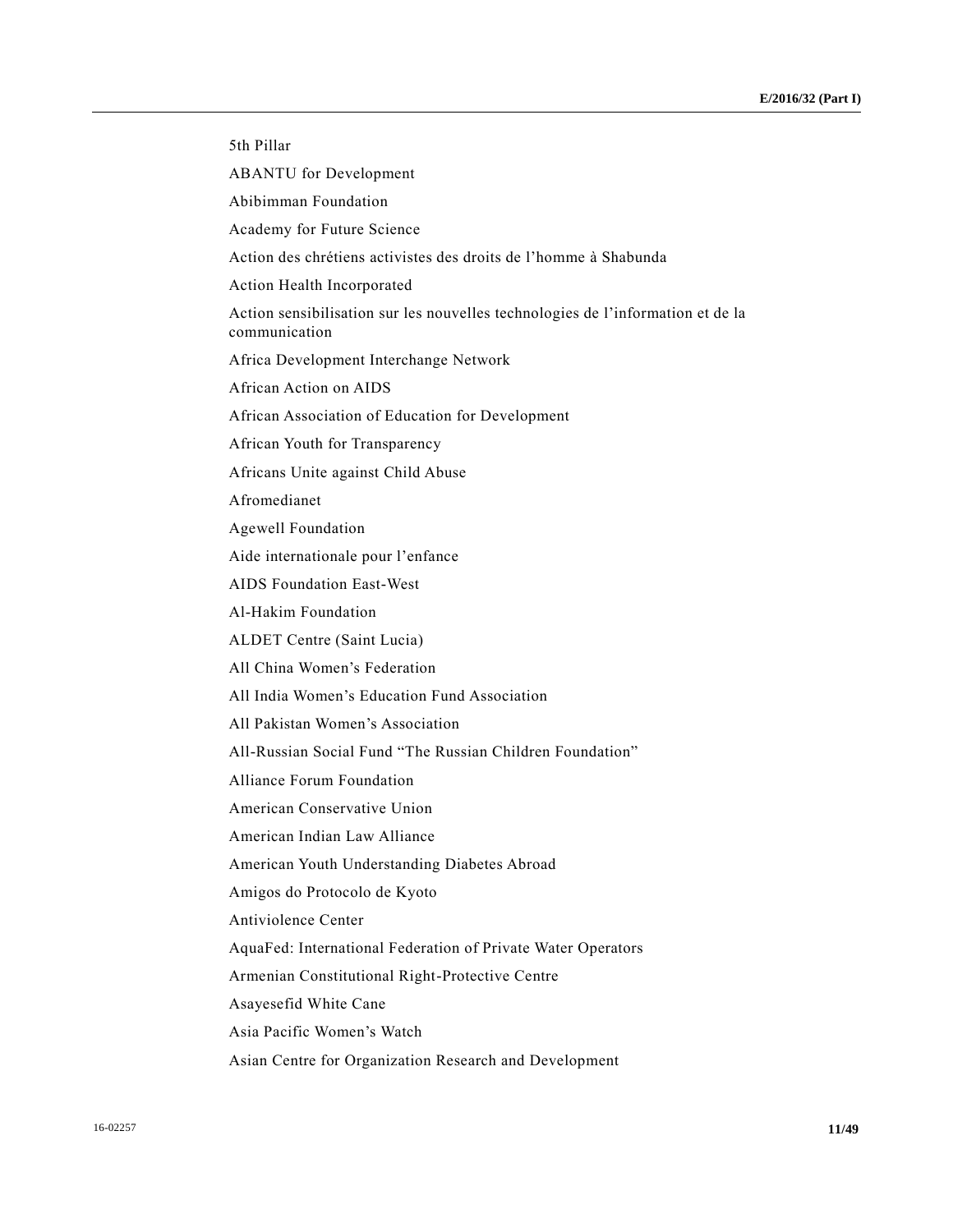Asociación Civil Educación, Ambiente y Territorio Asociación Cubana de las Naciones Unidas Asociación de Federaciones y Asociaciones de Empresarias del Mediterráneo Asociación Dominicana de las Naciones Unidas Asociación Panameña de Corredores y Promotores de Bienes Raices Association burkinabé pour la survie de l'enfance Association de défense des droits de l'homme Association de la jeunesse congolaise pour le développement Association des consommateurs de télécommunication de Côte d'Ivoire Association femmes soleil d'Häiti Association for Emissions Control by Catalyst Association for Reproductive and Family Health Association for Solidarity with Freedom-Deprived Juveniles Association mauritanienne pour la promotion du droit Association mondiale de psychanalyse du champ freudien Association nationale Al Hidn Association of United Families International Association of War-Affected Women Association of World Reindeer Herders Association pour le développement économique, social, environnemental du nord Associazione IRENE Assyrian Aid Society (Iraq) Athletes United for Peace Aube nouvelle pour la femme et le développement Bahrain Women Society Bangladesh Nari Progati Sangha Bangwe et dialogue Behnam Daheshpour Charity Organization Beijing Children's Legal Aid and Research Center Beijing Zhicheng Migrant Workers' Legal Aid and Research Center Bhagwan Mahaveer Viklang Sahayata Samiti Jaipur Cameroun terre nouvelle Campaign Life Coalition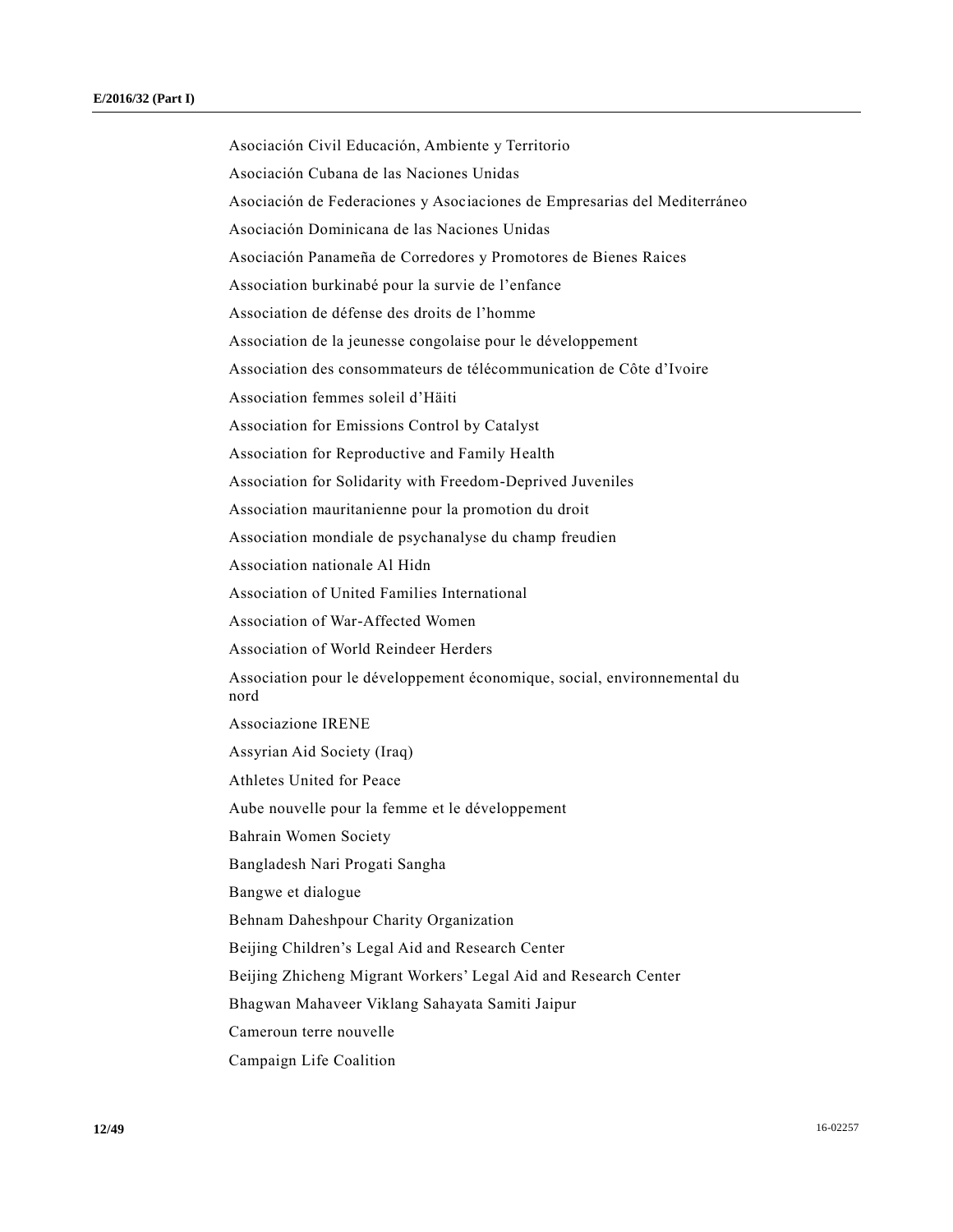Canadian Centre on Substance Abuse

CARE International

Caribbean Medical Association

Center for Alcohol and Drug Research and Education

Center for Economic and Social Rights

Center for Global Community and World Law

Center for Inter-ethnic Cooperation

Center for International Earth Science Information Network

Center for Regional Policy Research and Cooperation "Studiorum"

Centre d'accueil et de volontariat pour orphelins, abandonnés et handicapés du Cameroun

Centre for International Sustainable Development Law

Centro de Estudios Sobre la Juventud

Cercle d'initiative commune pour la recherche, l'environnement et la qualité

Child Development Foundation

Child Helpline International

Childlink Foundation

Children of the World: Regional Public Charitable Fund of Assistance to Cultural and Sports Development of Children and Young People

Children's Human Rights Centre of Albania

China Association for Preservation and Development of Tibetan Culture

China Energy Fund Committee

China Great Wall Society

China Green Foundation

China International Public Relations Association

Chinese Association for International Understanding

Christian Legal Fellowship

CIDSE

CITYNET: Regional Network of Local Authorities for the Management of Human Settlements

Civil Society Legislative Advocacy Centre

CLIPSAS

Colombian Commission of Jurists

Comisión Jurídica para el Autodesarrollo de los Pueblos Originarios Andinos "Capaj"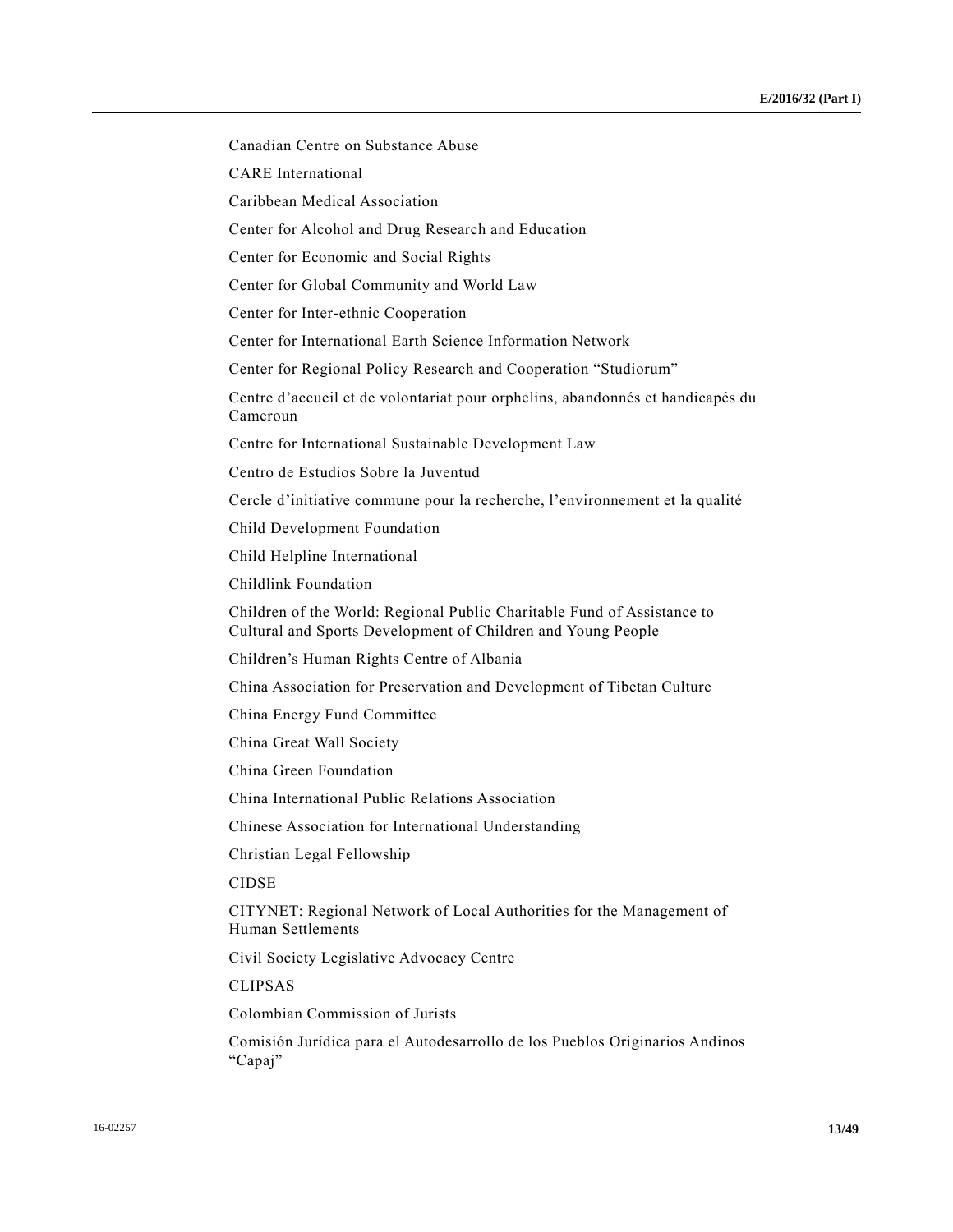Comité Español de Representantes de Personas con Discapacidad Comité français pour l'Afrique du Sud Commission africaine des promoteurs de la santé et des droits de l'homme Company of the Daughters of Charity of St. Vincent de Paul Concern for Environmental Development and Research Concern Worldwide US Confederación Latinoamericana de Cooperativas de Ahorro y Crédito Conservation Force Coordinating Board of Jewish Organizations Corrections India Council for American Students in International Negotiations Council for International Development Crowley Children's Fund David M. Kennedy Center for International Studies Daytop Village Foundation Development Alternatives with Women for a New Era DEVNET Association Dianova International Disabled Peoples' International Dominican Union of Journalists for Peace Drammeh Institute Drug Prevention Network of Canada Du pain pour chaque enfant Earthjustice Egyptian Center for Women's Rights Ensemble luttons contre le sida Environmental Management for Livelihood Improvement — Bwaise Facility Environmental Women's Assembly Equidad de Género: Ciudadania, Trabajo y Familia Espace Afrique International Ethics and Religious Liberty Commission of the Southern Baptist Convention Euromontana European Disability Forum European Transport Safety Council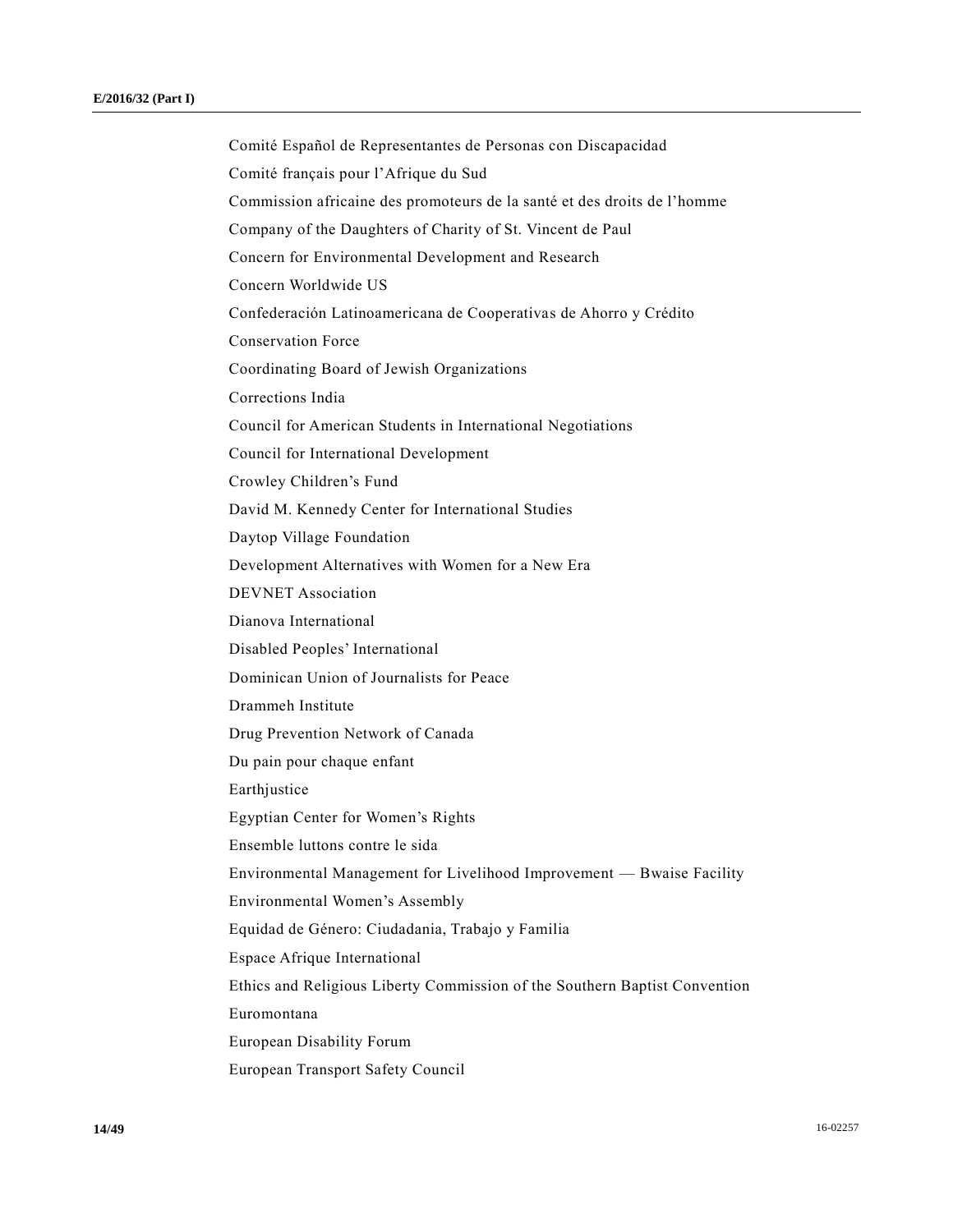| European Youth Forum                                                              |
|-----------------------------------------------------------------------------------|
| Fairtrade Labelling Organizations International                                   |
| Federación Internacional de Asociaciones de Ayuda Social, Ecológica y<br>Cultural |
| Federal Union of European Nationalities                                           |
| Federation for Women and Family Planning                                          |
| Federation of Saskatchewan Indian Nations                                         |
| Finland National Committee for UN-Women                                           |
| <b>Fondation Congo Assistance</b>                                                 |
| <b>Fondation Humanus</b>                                                          |
| Fondazione Marista per la Solidarietà Internazionale                              |
| Forum Azzahrae pour la femme marocaine                                            |
| Foundation for Aboriginal and Islander Research Action Aboriginal<br>Corporation  |
| Foundation for Research on Technology Migration and Integration                   |
| Foundation for the Development of Knowledge Suma Veritas                          |
| Foundation Projekta for Women and Development Services                            |
| Framework Convention Alliance for Tobacco Control                                 |
| Fund of Aid for Youth                                                             |
| Fundación Antonio Núñez Jiménez de la Naturaleza y el Hombre                      |
| Fundación Atenea Grupo                                                            |
| Fundación Diagrama: Intervación Psicosocial                                       |
| German Foundation for World Population                                            |
| Gic technologies nouvelles au Cameroun                                            |
| Girl Scouts of the United States of America                                       |
| Global Action against Poverty                                                     |
| Global Exchange                                                                   |
| Global Justice Center                                                             |
| Global Volunteers                                                                 |
| Globe International                                                               |
| Globetree                                                                         |
| Good People International                                                         |
| <b>Grand Triangle</b>                                                             |
| Groupe des ONG pour la Convention relative aux droits de l'enfant                 |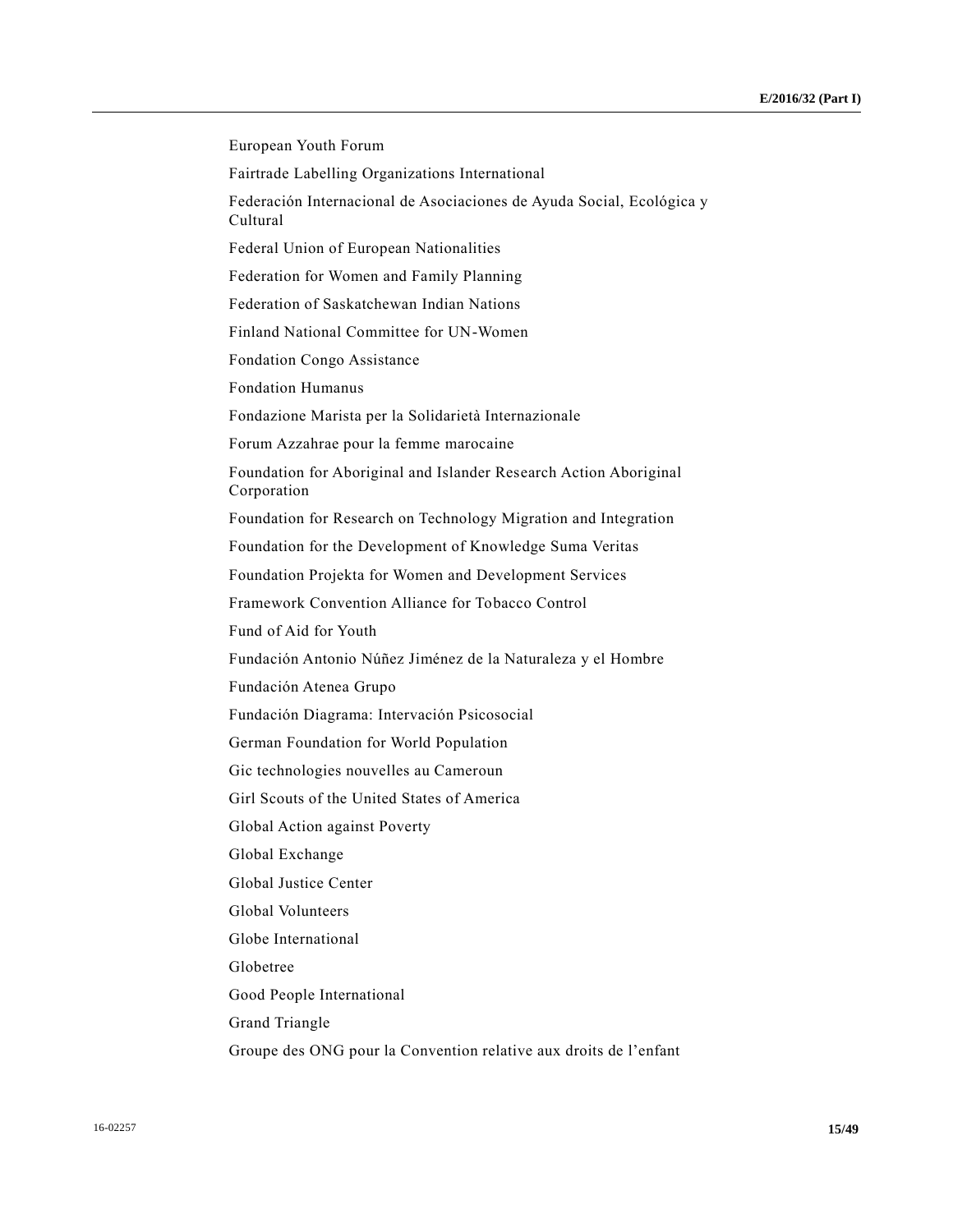Grupo de Información en Reproducción Elegida Gulf Research Center Foundation Habitat for Humanity International Handicap International Hariri Foundation for Sustainable Human Development Helios Life Association HelpAge International High Atlas Foundation Himalayan Research and Cultural Foundation Hong Kong Council of Social Service Howard Center for Family, Religion and Society Human Appeal International Human Relief Foundation Human Rights Congress for Bangladesh Minorities Human Rights Council of Australia Human Rights Defence Centre Human Rights Law Centre Human Rights League of the Horn of Africa Human Rights National Circle Hydroaid Water for Development Institute Ilngwesi Afya Program Institute for International Urban Development Institute for Women's Studies and Research Institute of Noahide Code Institute on Human Rights and the Holocaust Instituto para la Participación y el Desarrollo-INPADE Inter-Press Service International Association International Action Network on Small Arms International Administrative Science Association International Alert International Alliance of Women International Art and Technology Cooperation Organization International Association against Torture International Association for the Defence of Religious Liberty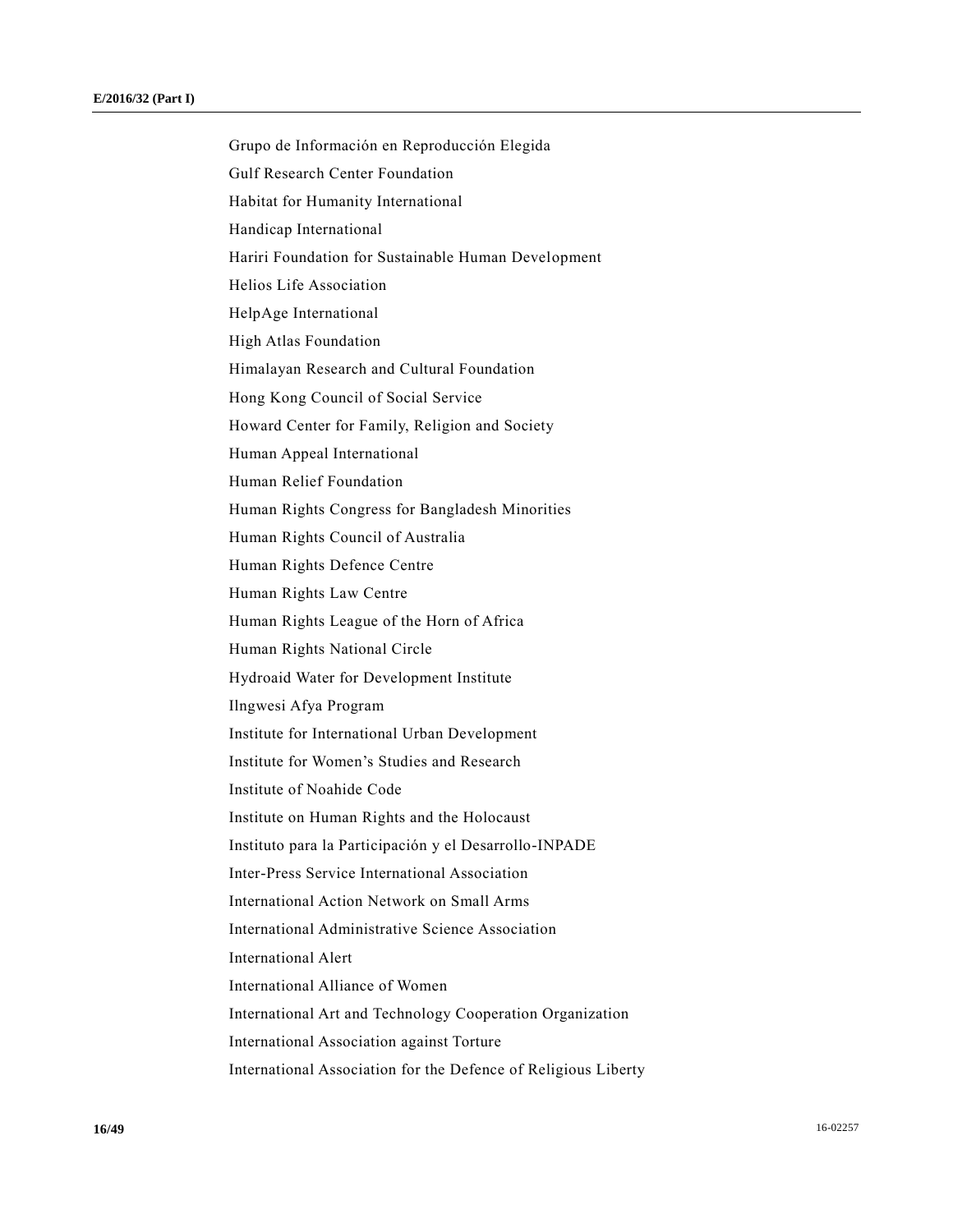International Association for Water Law International Association of Charities International Association of Jewish Lawyers and Jurists International Association of Lawyers against Nuclear Arms International Association of Peace Messenger Cities International Association of Schools of Social Work International Bureau for Epilepsy International Campaign to Ban Landmines International Center for Alcohol Policies International Center for Not-for-Profit Law International Christian Organisation of the Media International Committee for the Indigenous Peoples of the Americas International Confederation of the Society of St. Vincent de Paul International Corrections and Prisons Association for the Advancement of Professional Corrections International Council for Adult Education International Council of Women International Ecological Safety Cooperative Organization International Federation for Family Development International Federation of ACAT International Federation of Associations of the Elderly International Federation of Business and Professional Women International Federation of Medical Students Associations International Federation of Psoriasis Associations International Federation of Social Workers International Federation of University Women International Federation on Ageing International Human Rights Observer International Indian Treaty Council International Informatization Academy International Institute for Child Protection International Institute for Non-aligned Studies International Institute for the Rights of the Child International Islamic Committee for Woman and Child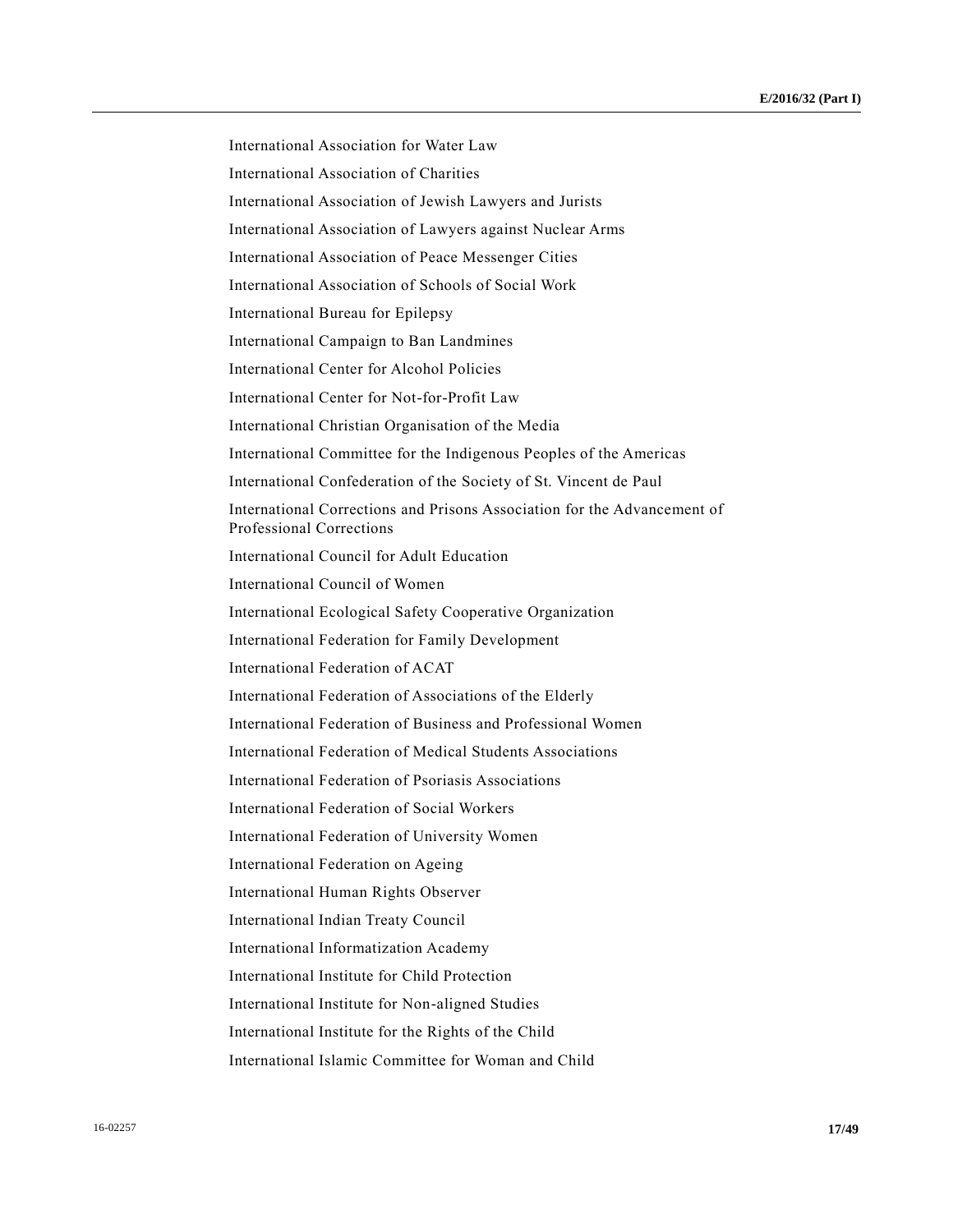International Islamic Relief Organization International Jurists Organisation International Juvenile Justice Observatory International Kolping Society International Law Association International Lesbian and Gay Association International Motor Vehicle Inspection Committee International Movement ATD Fourth World International Multiracial Shared Cultural Organization International Muslim Women's Union International Network for the Prevention of Elder Abuse International Network of Basin Organizations International Network of Liberal Women International Ocean Institute International Ontopsychology Association International Organization for Standardization International Planned Parenthood Federation (Europe Region) International Police Executive Symposium International Real Estate Federation International Religious Liberty Association International Rescue Committee International Road Safety International Samaritan International Sociological Association International Statistical Institute International Touring Alliance International Volunteerism Organization for Women, Education and Development International Women's Health Coalition IOGT International Isfahan Human Rights and Development Organization Japan Federation of Bar Associations Japan National Committee for UN-Women Join Together Society Korea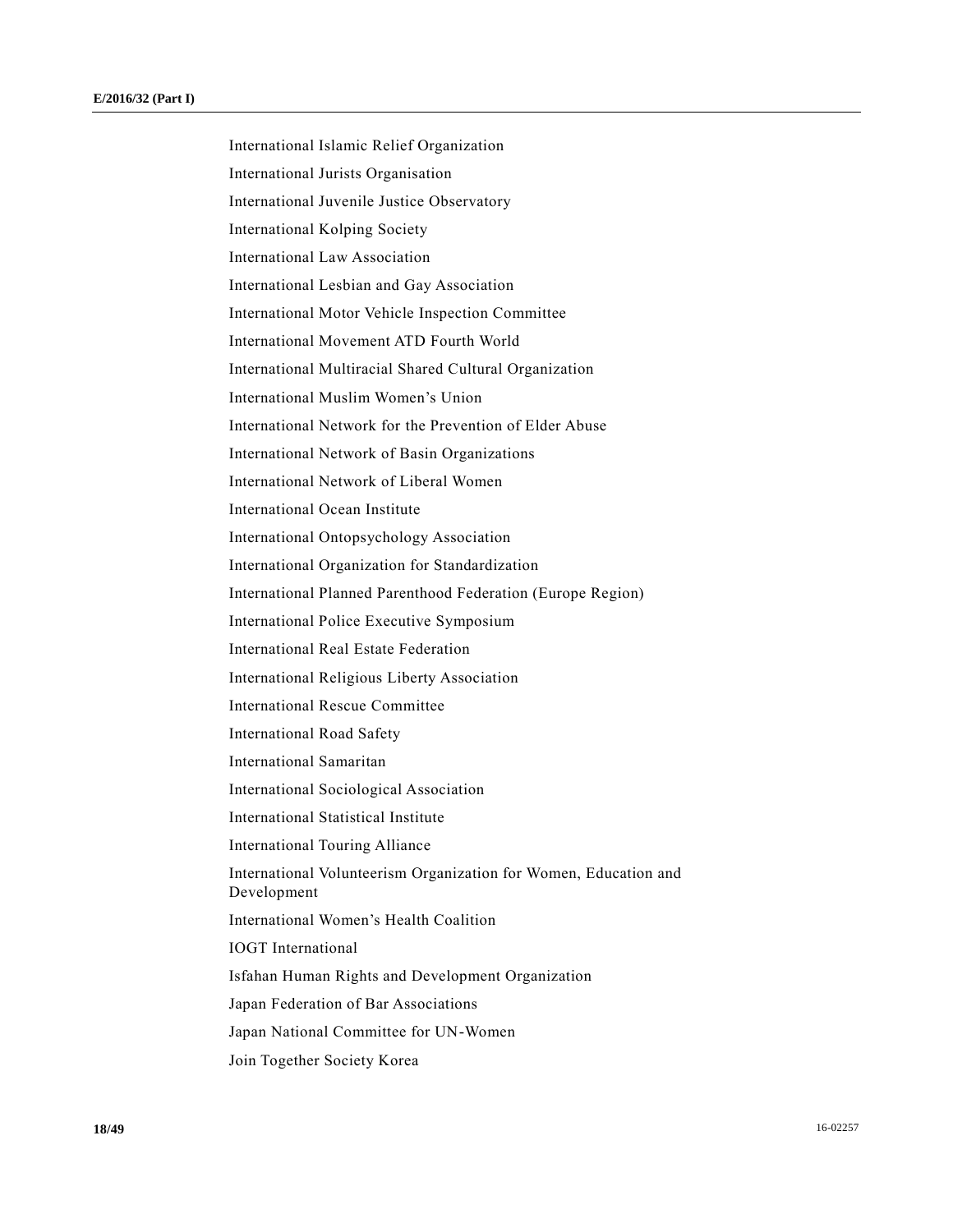Jubilee Campaign Junior Chamber International Kikandwa Rural Communities Development Organization Lama Gangchen World Peace Foundation Latter-Day Saint Charities Legião da Boa Vontade Liberal International Life Ethics Educational Association Life for Relief and Development Ligue internationale contre le racisme et l'antisémitisme Livelihood NGO L'auravetli'an Information and Education Network of Indigenous People Madre Mayors for Peace Mercy-USA for Aid and Development Millennium Institute Misión Mujer Muhammadiyah Association National Children's and Youth Law Centre National Council of Child Rights Advocates, Nigeria (south-west zone) National Council of Negro Women National Council of Women of the United States National Native Title Council National Union of the Association of Protection of Motherhood, Childhood and Families National Women's Council of Catalonia New Human Rights New Japan Women's Association New York County Lawyers' Association Niger Delta Women's Movement for Peace and Development Nord-Sud XXI Objectif sciences international OceanCare OLPC Foundation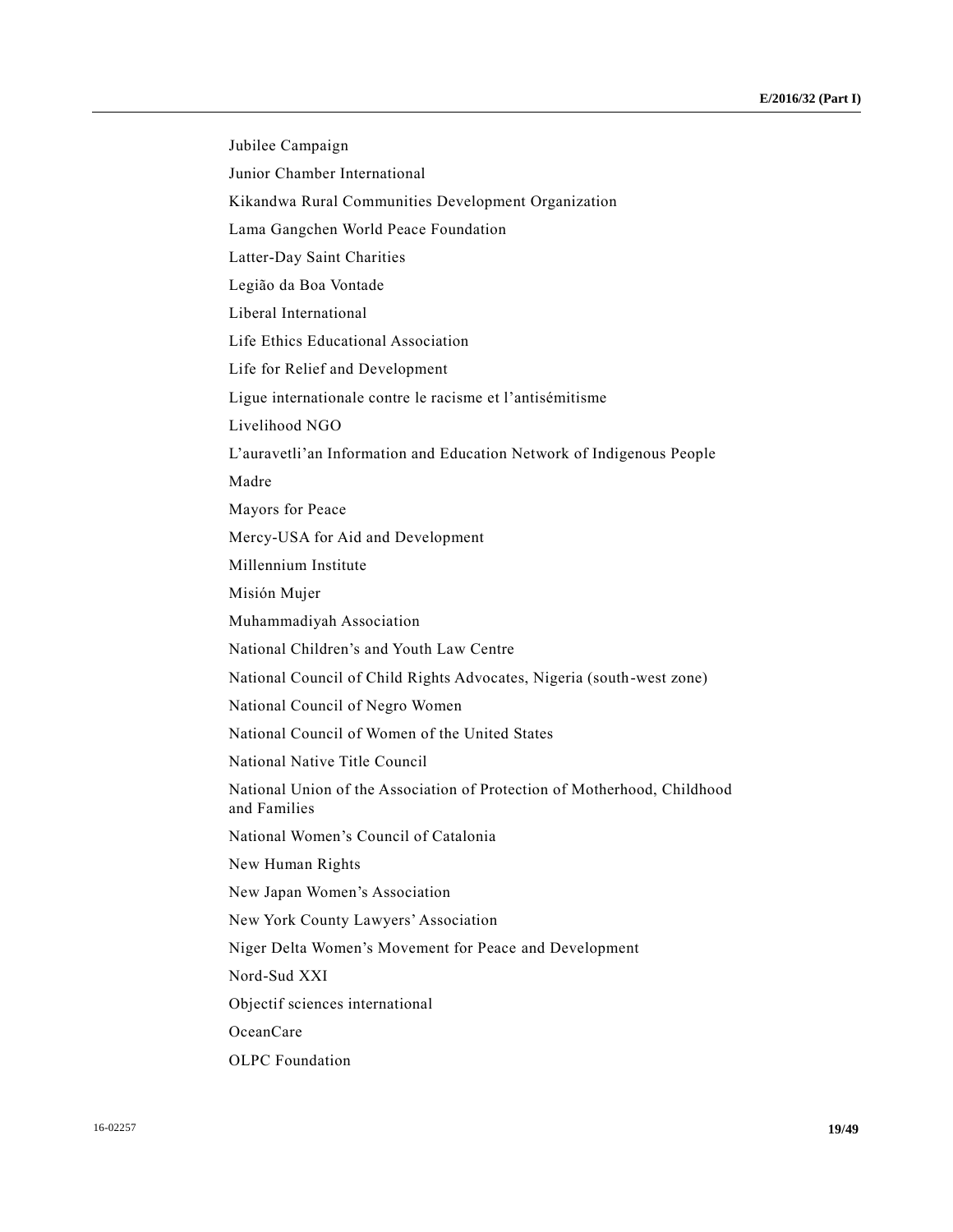Order of St. John Organisation nationale des donneurs de sang bénévoles Organização das Famílias da Ásia e do Pacífico Organización de Entidades Mutuales de las Américas (ODEMA) Organization of Islamic Capitals and Cities Oxfam Novib Pacific Rim Institute for Development and Education Pag-Aalay Ng Puso Foundation (Offering of the Heart Foundation) Pan Pacific and South East Asia Women's Association of Thailand PanAmerican-PanAfrican Association Paz y Cooperación Peace Action Permanent Assembly for Human Rights Plan International Poverty Elimination and Community Education Foundation Prasad Project Program for Appropriate Technology in Health Public International Law and Policy Group Pugwash Conference on Science and World Affairs Ramola Bhar Charitable Trust Real Medicine Foundation Red Mujeres, Desarrollo, Justicia y Paz AC Red Venezolana de Organizaciones para el Desarrollo Social RESO-Femmes Restoration World Outreach Ministries Romanian Independent Society of Human Rights Rural Community Development Program Rural Development Centre Rural Development Leadership Network Sacro Militare Ordine Costantiniano di San Giorgio Safari Club International Foundation Safe Water Network Salesian Missions Salvation Army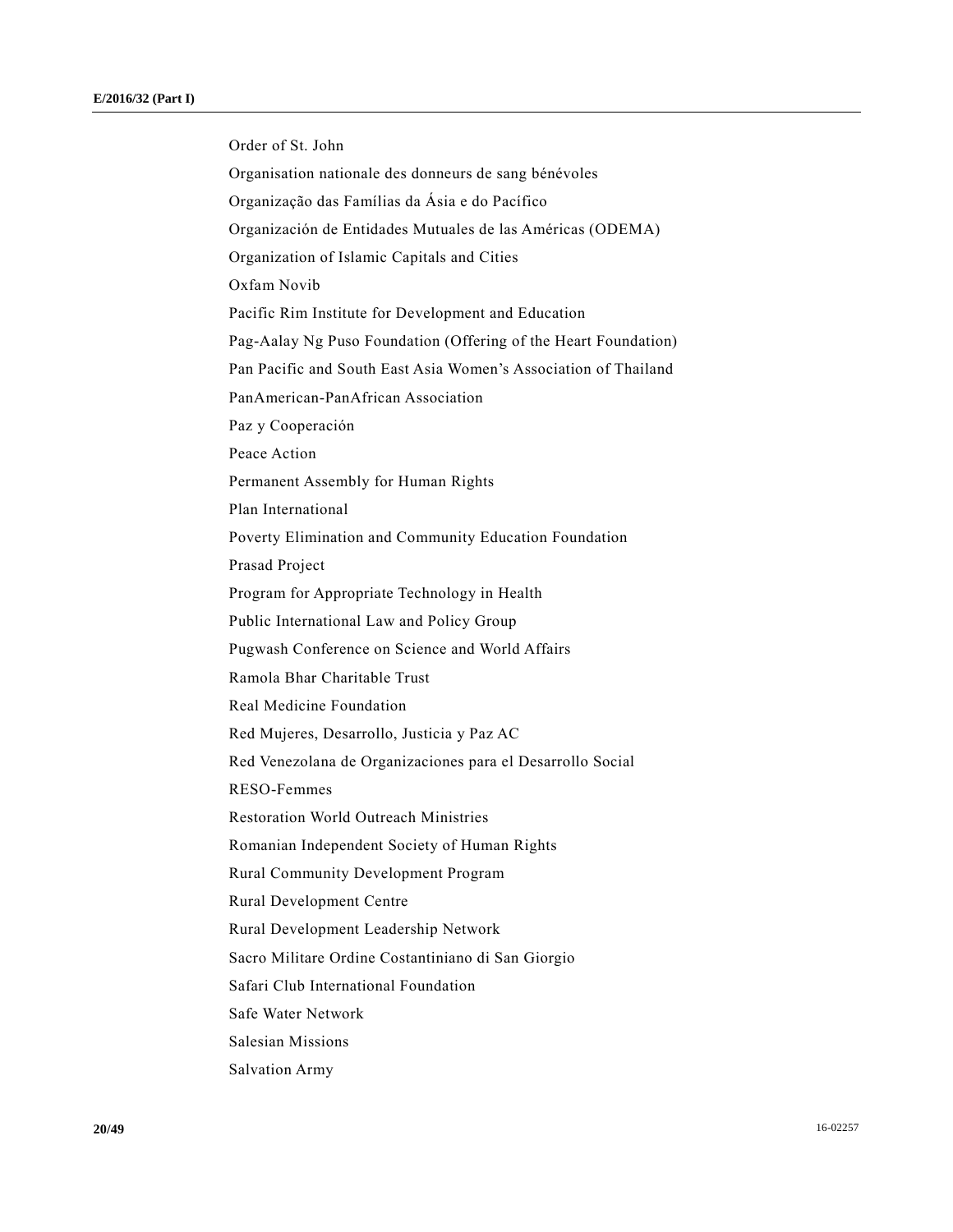Save a Child's Heart in Memory of Dr. Ami Cohen Serve Train Educate People's Society Service and Research Institute on Family and Children Several Sources Foundation Shanta Memorial Rehabilitation Centre Shimin Gaikou Centre Shohratgarh Environmental Society Socialist International Socialist International Women Society for Development and Community Empowerment Society for Human Advancement and Disadvantaged Empowerment Society for the Promotion of Youth and Masses Society for the Psychological Study of Social Issues Society for Upliftment of Masses Sociologists for Women in Society Soroptimist International of Europe SOS Éducation South Sudanese Women Christian Mission for Peace Southern Diaspora Research and Development Center Sucardif Association Sudanese Women General Union Surfrider Foundation Europe Swedish Association for Sexuality Education Swedish Federation of Lesbian, Gay, Bisexual and Transgender Rights Syrian Center for Media and Freedom of Expression Terre des Hommes fédération internationale Third World Institute Tribal Link Foundation UDISHA Udyama Umid Support to Social Development Public Union

(d) To close without prejudice consideration of the requests for consultative status made by the following 23 non-governmental organizations after those organizations had failed, following three reminders over the course of two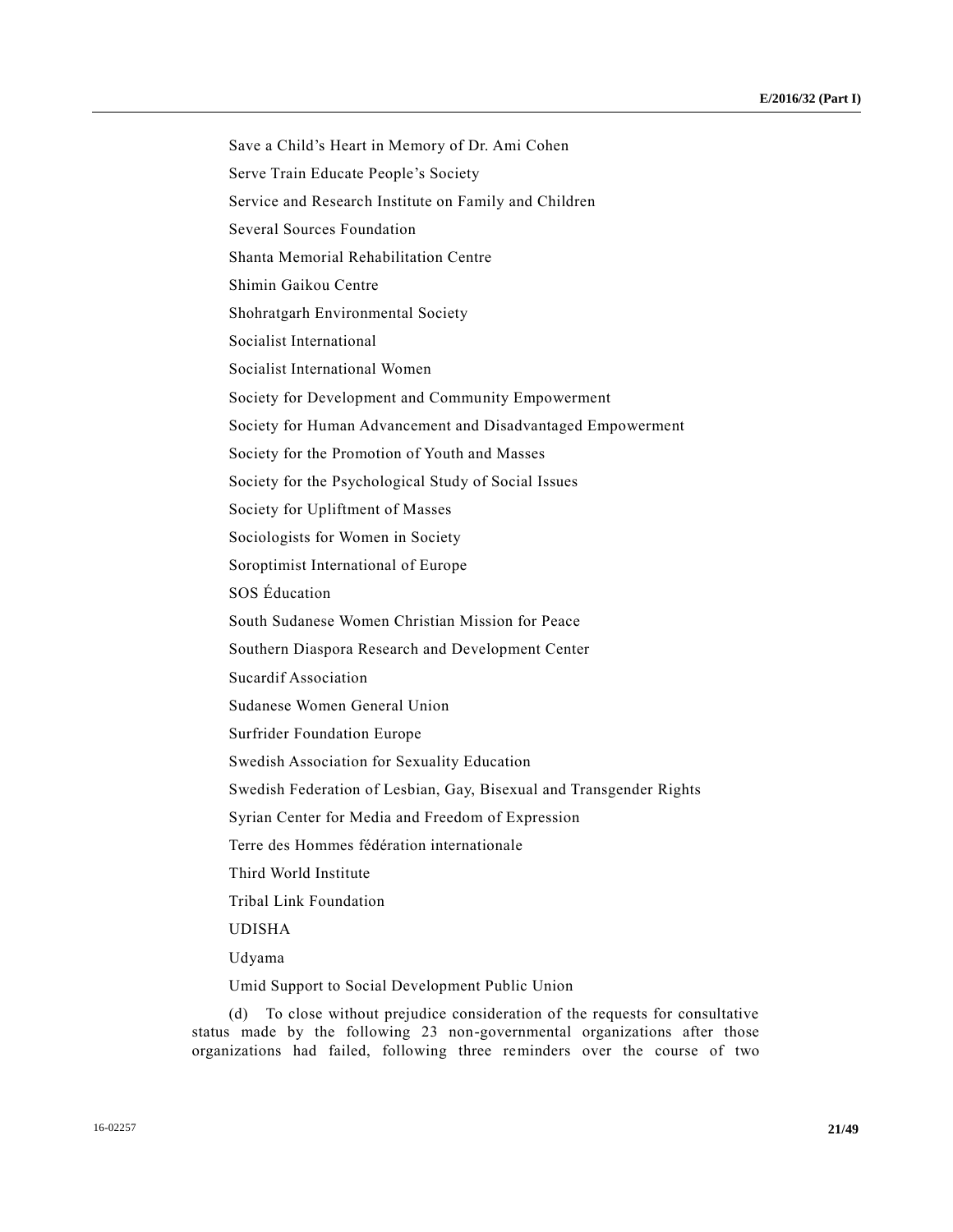consecutive sessions of the Committee, to respond to queries posed to them by members of the Committee: African Centre for the Constructive Resolution of Disputes Education Trust Aides Al-Dameer Association for Supporting Prisoners and Human Rights All-Ukrainian Association of Civil Organizations "Union of Armenians of Ukraine" American Medical Overseas Relief American Society for Nutrition Antigonish Women's Resource Centre and Sexual Assault Services Association Arbeiter Samariter-Bund Deutschland Bianca Jagger Human Rights Foundation Collectif La Paix au Sri Lanka Dalit Foundation — Ahmedabad École de la paix Education on Human Rights Public Association Fondation des jeunes pour un développement durable Global Partnership for Afghanistan Health Squared Little People of Kosovo Maori Women's Welfare League

Medtronic Foundation

Mother Helpage (United Kingdom)

O.N.G Casa de Acogida La Esperanza

Uçan Süpürge Kadın iletişim ve Araştırma Derneği

Universal Cultural Society

(e) To close the application for consultative status of the non-governmental organization Khmers Kampuchea-Krom Federation.

### **Draft decision II Request for withdrawal of consultative status**

The Economic and Social Council takes note of the request for withdrawal of consultative status by the following non-governmental organization which has ceased to exist:

Association of Former United Nations Industry and Development Experts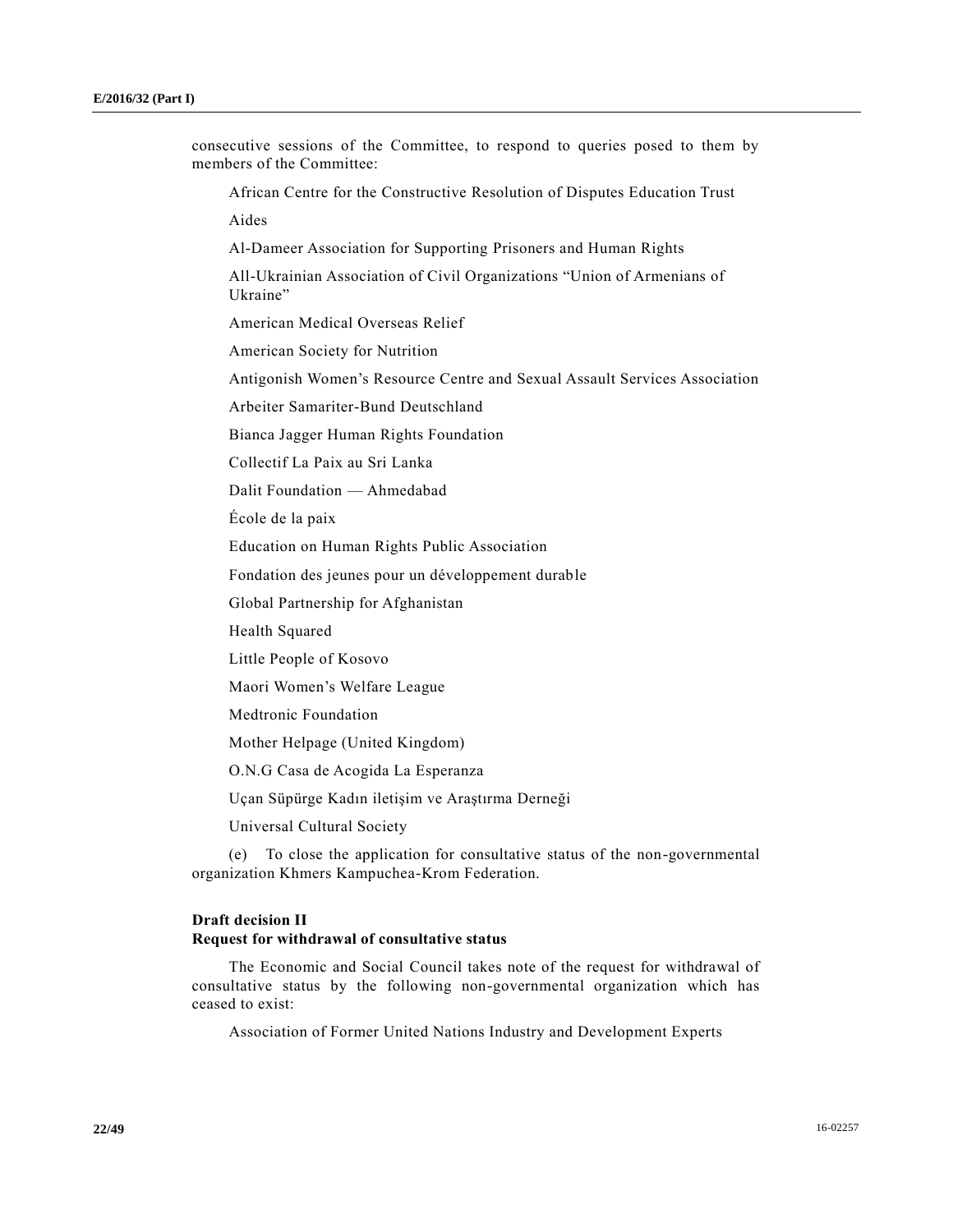### **Draft decision III Reinstatement of consultative status of one non-governmental organization that submitted its outstanding quadrennial report, pursuant to Council resolution 2008/4**

The Economic and Social Council decides, in accordance with its resolution 2008/4, and recalling its decision 2014/223, to reinstate the consultative status of the non-governmental organization listed below, which submitted its outstanding quadrennial report:

International Press Institute (2010-2013)

### **Draft decision IV Report of the Committee on Non-Governmental Organizations on its 2016 regular session**

The Economic and Social Council takes note of the report of the Committee on Non-Governmental Organizations on its 2016 regular session.

# **II. Applications for consultative status, requests for reclassification and quadrennial reports received from non-governmental organizations**

2. The Committee considered agenda items 3 (a), Applications for consultative status and requests for reclassification deferred from previous sessions of the Committee, and 3 (b), New applications for consultative status and new requests for reclassification, at its 1st through 15th meetings, held from 25 January to 3 February 2016. It had before it the following documents:

(a) Memorandum by the Secretary-General containing new applications for consultative status received from non-governmental organizations [\(E/C.2/2016/R.2](http://undocs.org/E/C.2/2016/R.2) and [E/C.2/2016/R.2/Add.1-27\)](http://undocs.org/E/C.2/2016/R.2/Add.1);

(b) Memorandum by the Secretary-General containing new requests for reclassification to be considered by the Committee ( $E/C.2/2016/R.3$ );

(c) Compilation of applications received from non-governmental organizations for consultative status deferred from previous sessions of the Committee held from 2008 to 2015 [\(E/C.2/2016/CRP.1\)](http://undocs.org/E/C.2/2016/CRP.1);

(d) Compilation of deferred quadrennial reports submitted by non-governmental organizations in consultative status with the Economic and Social Council deferred from sessions of the Committee held from 2002 to 2015 [\(E/C.2/2016/CRP.2\)](http://undocs.org/E/C.2/2016/CRP.2);

(e) Memorandum by the Secretary-General containing requests for reclassification deferred from previous sessions of the Committee [\(E/C.2/2016/CRP.3\)](http://undocs.org/E/C.2/2016/CRP.3);

(f) Memorandum by the Secretary-General containing requests from non-governmental organizations requesting a change of name [\(E/C.2/2016/CRP.4\)](http://undocs.org/E/C.2/2016/CRP.4);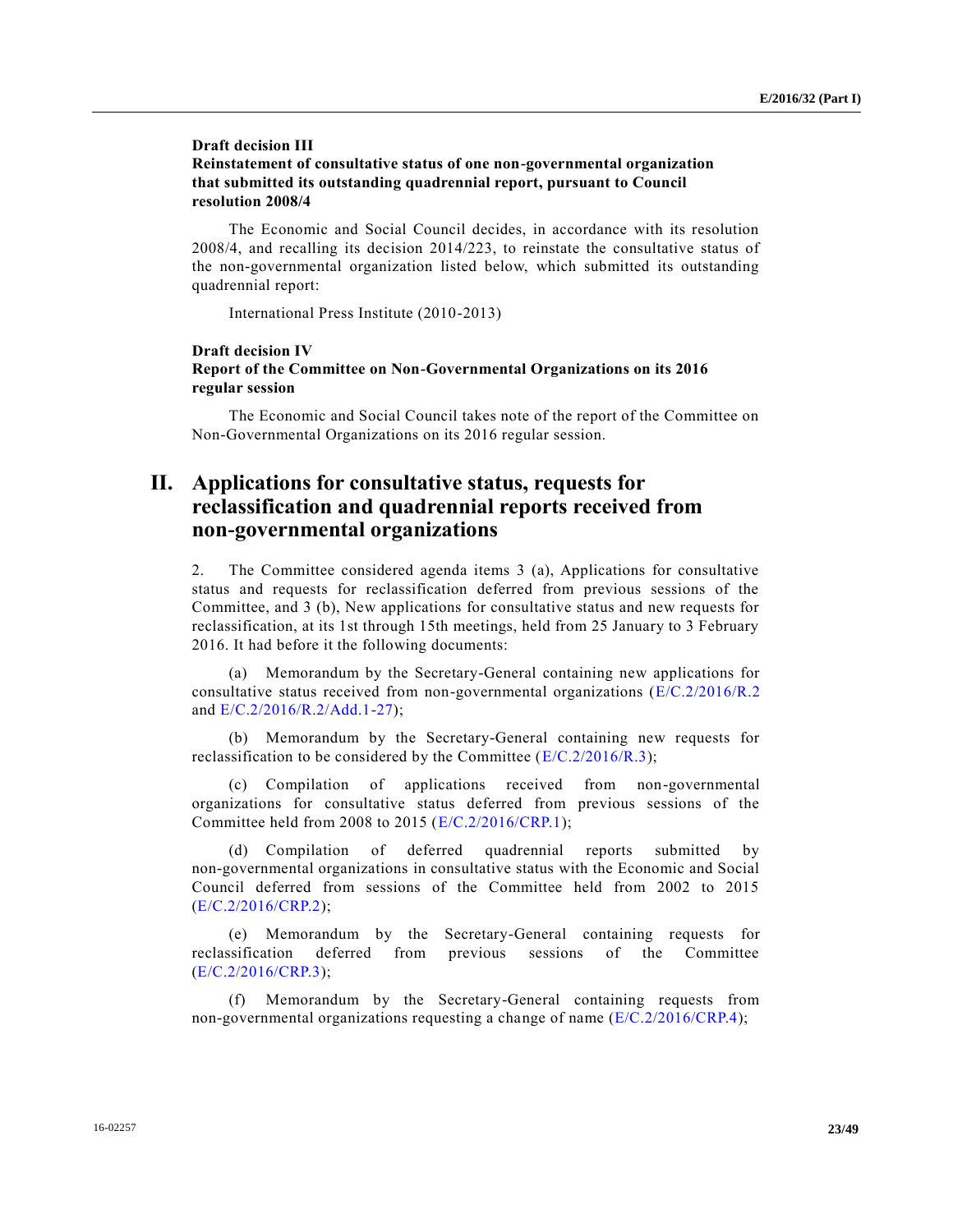(g) Memorandum by the Secretary-General containing requests from nongovernmental organizations for a change of name, deferred from a previous session of the Committee [\(E/C.2/2016/CRP.5\)](http://undocs.org/E/C.2/2016/CRP.5);

(h) Memorandum by the Secretary-General containing one request from a non-governmental organization for reinstatement of consultative status, pursuant to Council resolution 2008/4 [\(E/C.2/2016/CRP.6\)](http://undocs.org/E/C.2/2016/CRP.6);

(i) Memorandum by the Secretary-General containing requests from one non-governmental organization for withdrawal of its status [\(E/C.2/2016/CRP.7\)](http://undocs.org/E/C.2/2016/CRP.7).

## **A. Applications for consultative status and requests for reclassification deferred from previous sessions of the Committee**

3. The Committee considered item 3 (a) of its agenda, Applications for consultative status and requests for reclassification deferred from previous sessions of the Committee, at its 5th through 9th meetings and 14th and 15th meetings, held from 27 to 29 January, and on 2 and 3 February 2016. The Committee considered a total of 200 deferred applications for consultative status.

#### **Applications recommended**

4. The Committee recommended that the Council grant consultative status to 54 non-governmental organizations (see chap. I, draft decision I, subpara. (a)):

#### *Special consultative status*

Action on Smoking and Health

African Australian Network

Al-Ayn Social Care Foundation

Australian Drug Foundation

Azerbaijani American Cultural Association

Bangladesh Support Group

Behinderung und Entwicklungszusammenarbeit

Bulgarian Gender Research Foundation

Business and Professional Women Voluntary Organization — Sudan

Children's Investment Fund Foundation (United Kingdom)

Days for Girls International

Death Penalty Project

Earth Charter Associates

Engineers without Borders — International

Engineers Without Borders USA

Ensemble contre la peine de mort

Ethnic Community Development Organization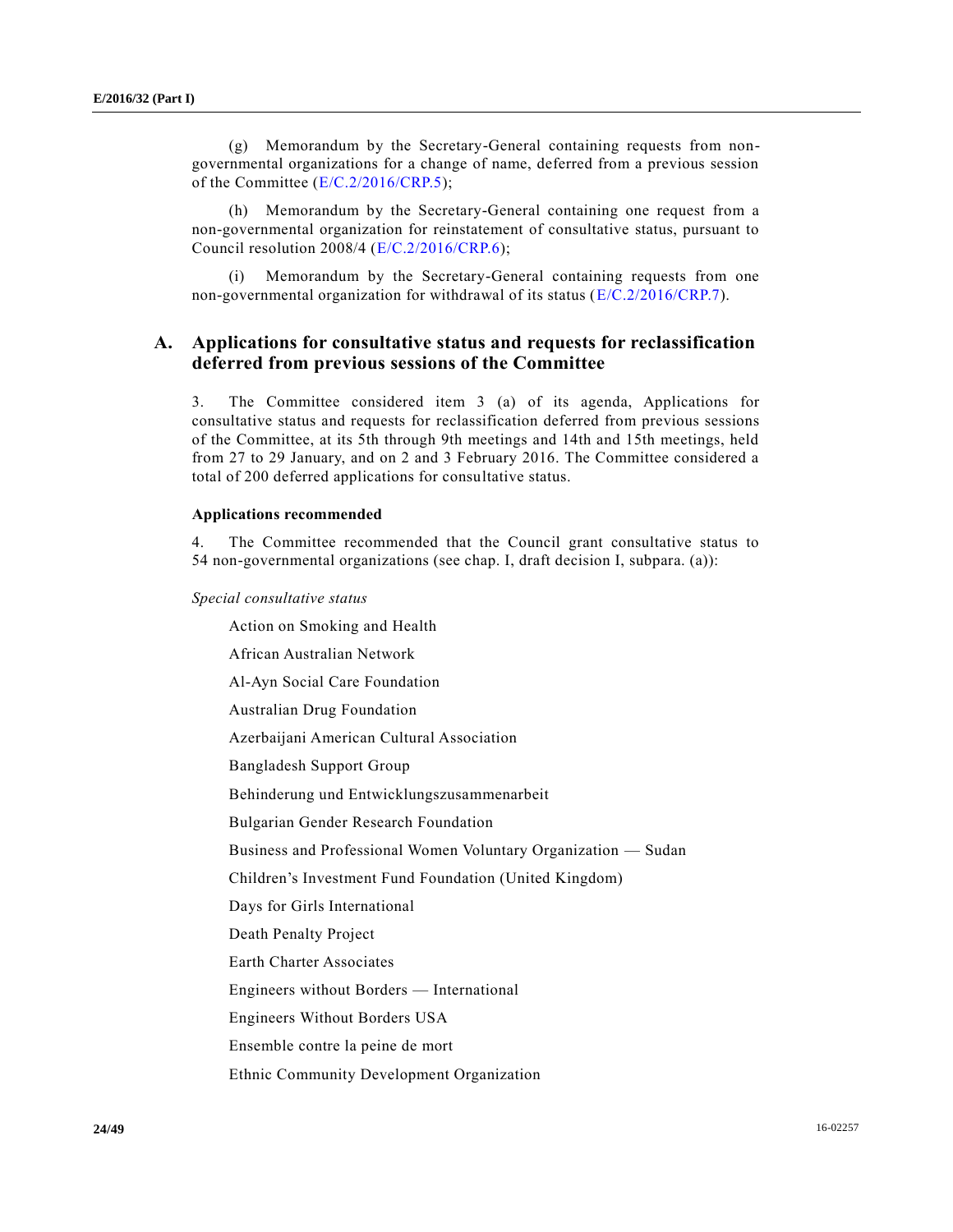Fundación Novia Salcedo Global Mass Community (Welfare Organization) Human Rights Sanrakshan Sansthaa India Media Centre India Water Foundation Initiative féministe européenne Insan Dost Association Institut de Drets Humans de Catalunya Institute for Human Rights and Business Instituto Igarapé International Human Rights Commission Relief Fund Trust Intersections International Initiative Japan Federation of Democratic Medical Institutions Kaushalya Gramodyog Sansthan Kirkon Ulkomaanavun Säätiö Leadership Foundation Ludwig Boltzmann Institut für Menschenrechte — Forschungsverein Luxembourg Income Study Maat Foundation for Peace, Development and Human Rights NGOs Computer Literacy Shelter Welfare, Rawalpindi cantonment Palestine Sports for Life Plan International (United Kingdom) Shah Maqeem Trust Shah Satnam Ji Green-S Welfare Force Wing Sri Sri JSMD Sri Sharada Peetham, Sringeri Stichting Soham Baba Mission STUF United Fund Sukyo Mahikari Takal Welfare Organization US-Africa Synergy USC Canada WEConnect International West Africa Centre for Peace Foundation

Forum européen pour les Roms et les gens du voyage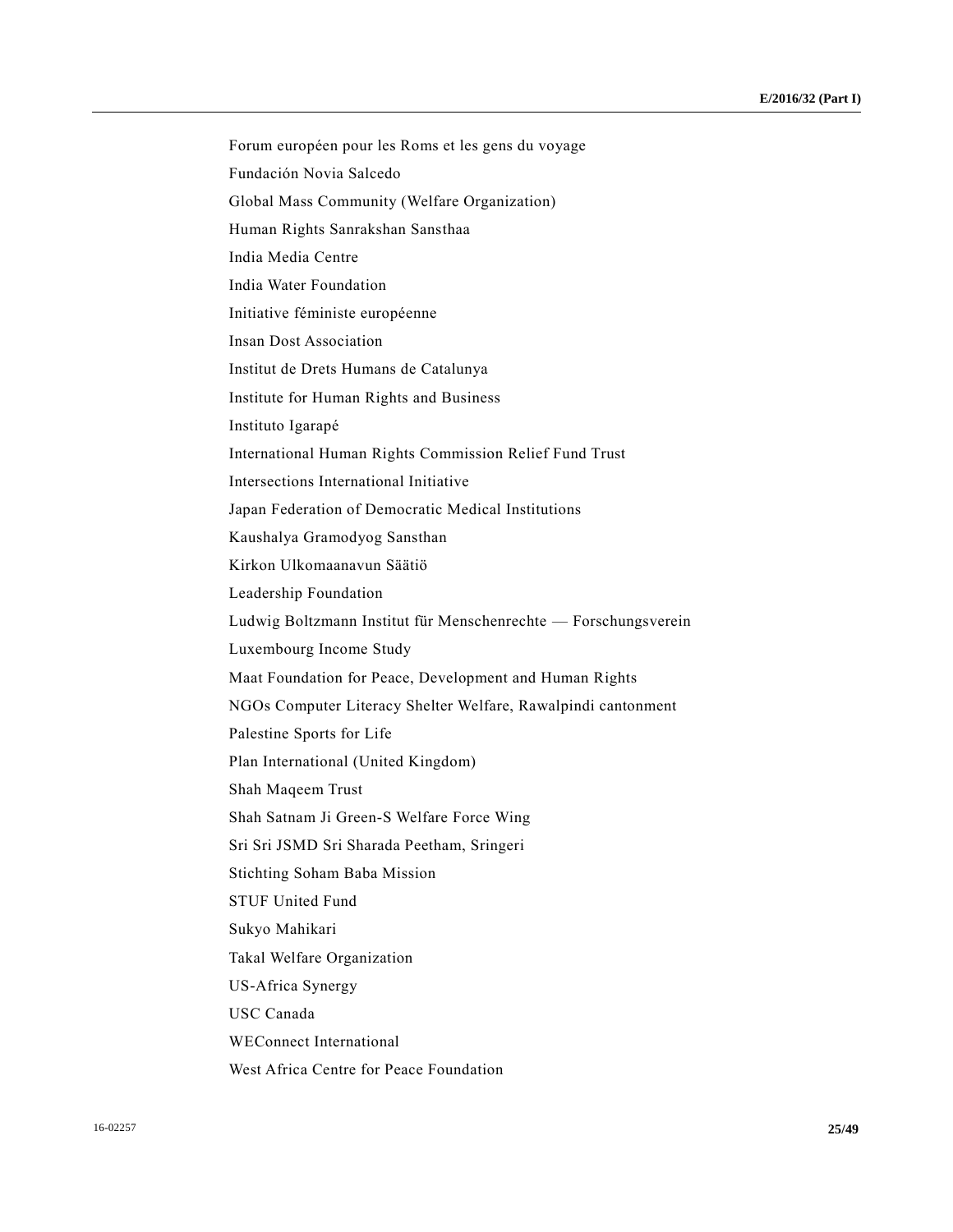Women for Water Partnership

Yayasan Dompet Dhuafa Republika

Zaka Rescue and Recovery

### **Applications deferred**

5. The Committee deferred its consideration of the applications of the following 122 non-governmental organizations, pending the receipt of responses to questions posed by the Committee to them during its 2016 regular session:

Access Now

Acton Institute for the Study of Religion and Liberty

Africa Unite

Afrikaanse Forum vir Burgerregte

Al-Marsad, the Arab Centre for Human Rights in the Golan Heights

Ambedkar Center for Justice and Peace

Article 36

Asia Center for Human Rights

Asociación Pro-Bienestar de la Familia Colombiana "Profamilia"

Aspen Institute

Association Concerning Sexual Violence against Women

Association for Human Rights and Solidarity with Oppressed People — Mazlumder

Association for Trauma Outreach and Prevention

Association internationale de la libre pensée

Assyrian Aid Society of America

Assyrian National Congress

Avocats sans frontières

Bahrain Young Ladies Association

Bureau international pour le respect des droits de l'homme au Sahara occidental

Campanha Latino-Americana pelo Direito à Educação Brasil

Catholic Agency for Overseas Development

Center for Constitutional Rights

Center for Media and Peace Initiative

Centre Zagros pour les droits de l'homme

Child Soldiers International

Christian Solidarity Worldwide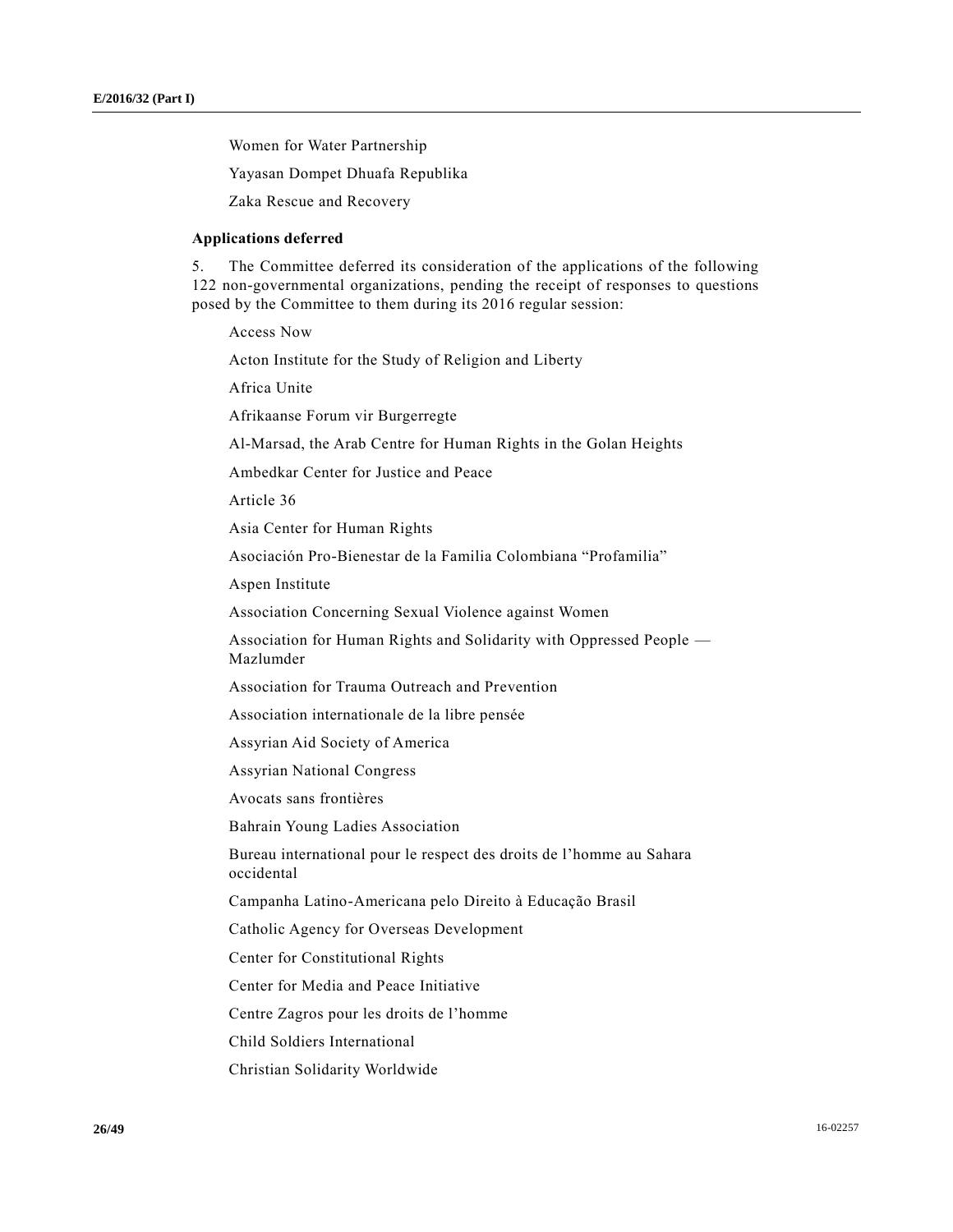Collectif des familles de disparu(e)s en Algérie Committee to Protect Journalists Congrès national des Arméniens occidentaux Conselho Indigenista Missionário Coordination des associations et des particuliers pour la liberté de conscience Dansk Flygtningehjælp Digital Opportunity Trust Diplomatic Mission Peace and Prosperity Droits de l'homme sans frontières ECCO2 Corp Egyptian Centre for Human Rights Egyptian Judges' Club Electronic Frontier Foundation Elige: Red de Jóvenes por los Derechos Sexuales y Reproductivos Eminence Associates for Social Development Equipo Latinoamericano de Justicia y Género Eurasia Foundation European Muslims League Federal Lezghin National and Cultural Autonomy Foundation for Sustainable Development Fountain House F W de Klerk Foundation Trust Gain International Geneva Institute for Human Rights Global Institute for Water, Environment and Health Global Network of Civil Society Organisations for Disaster Reduction HealthNet International Transcultural Psychosocial Organization Heavenly Shower of Peace Church of God Helsinki Citizens' Assembly Vanadzor Office Hokok Coalición Internacional contra la Impunidad Human Aid UK IDEAS Centre Institute for Multi-track Diplomacy International Association for Hospice and Palliative Care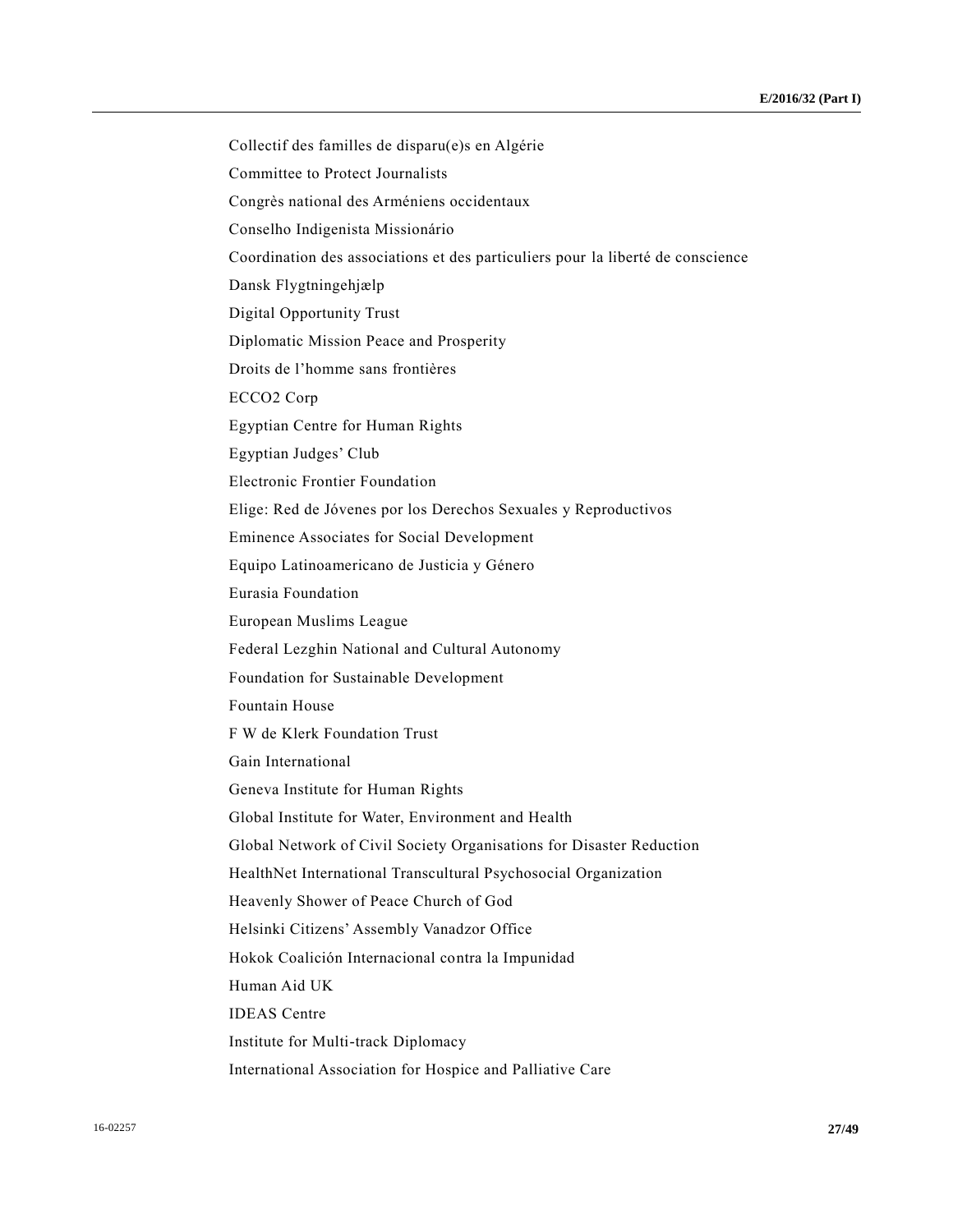International Association of Genocide Scholars International Association of Independent Journalists International Center for Work and Family International Dalit Solidarity Network International Police Commission Philippine Command Association Interregional Non-governmental Organization "Committee against Torture" Iran Human Rights Documentation Center Islamic African Relief Agency Islamic Help James Madison University Jeunesse Canada Monde — Canada World Youth Jewish Renaissance Foundation Korea Human Rights Foundation Kuki Organization For Human Rights Trust Lawfare Project Legal Resources Centre Let's Breakthrough Liberia Youth Initiative for Peace and Sustainable Development Light House Mittetulundusühing Fenno-Ugria Asutus Mouvement de la paix Muslim Aid Muslim Hands National Development Youth Club Jaran Wali Gali Poonch National Secular Society New Era Educational and Charitable Support Initiative New Jersey Minority Educational Development Nigerian Diaspora Youths Movement for Peace and Development International Organization Oromia Support Group in Australia Parents and Friends of Ex-Gays and Gays Peace Islands Institute Population Matters Profesionales por la Ética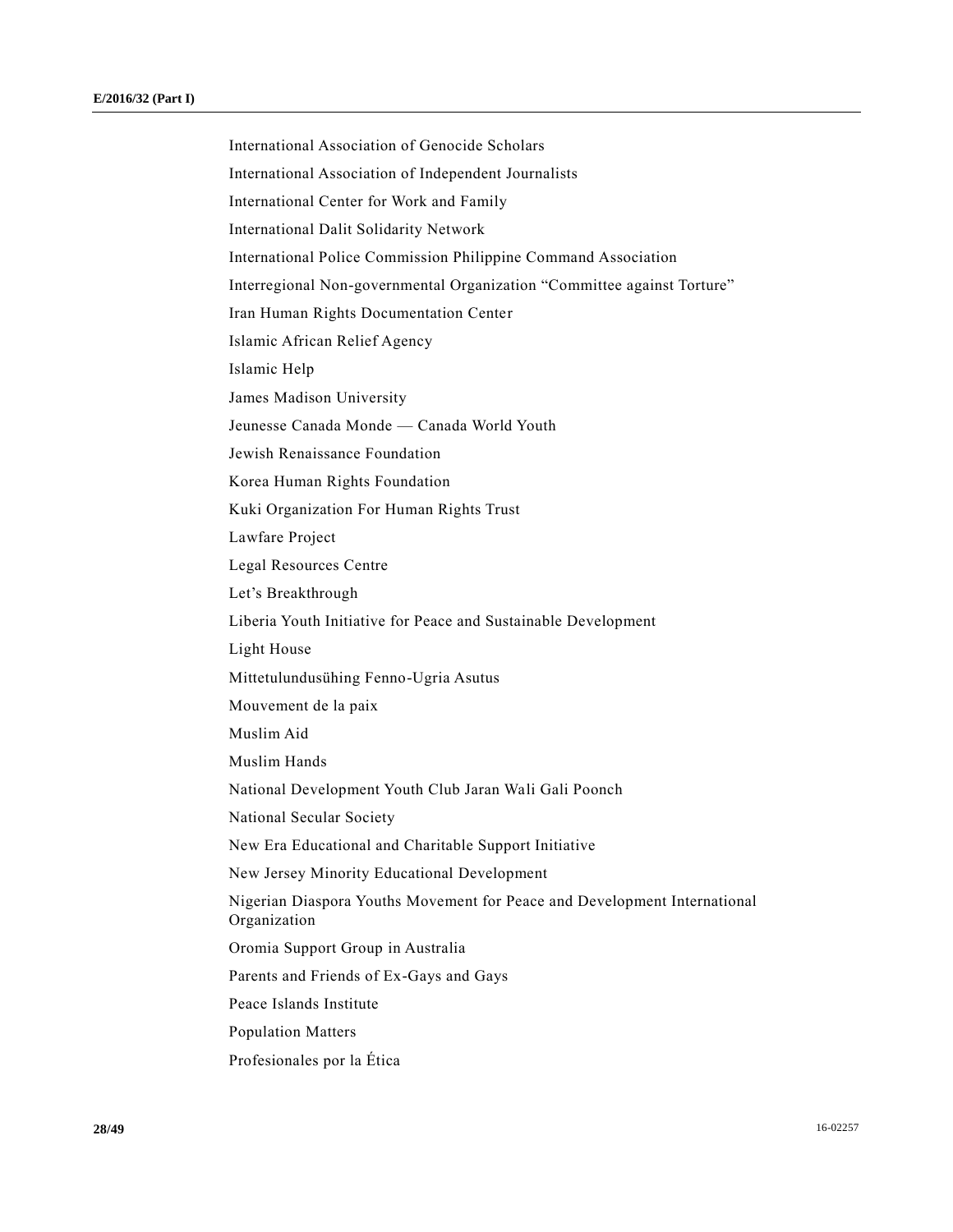| Public Interest Advocacy Centre                                                     |
|-------------------------------------------------------------------------------------|
| Publication and Coordination Centre of Islamic Ideology and Sufism<br>International |
| Red de Seguridad y Defensa de América Latina Asociación Civil                       |
| Rural Development Institute                                                         |
| Sheikh Eid Bin Mohammad Al Thani Charitable Association                             |
| Simons Foundation                                                                   |
| Sindhi Adhikar Manch Association                                                    |
| Social Services Trust                                                               |
| Stichting Samenwerkingsverband IKV Pax Christi                                      |
| Stichting War Child                                                                 |
| Stiftung Wissenschaft und Politik                                                   |
| Survivor's Network of those Abused by Priests                                       |
| Swadhikar                                                                           |
| Treatment and Rehabilitation Center for Victims of Torture                          |
| <b>United Sikhs</b>                                                                 |
| V-Day Karama                                                                        |
| Vietnamese Overseas Initiative for Conscience Empowerment                           |
| Virtual Activism                                                                    |
| We Care for Humanity                                                                |
| Women Living under Muslim Laws International Solidarity Network                     |
| Women's Freedom Forum                                                               |
| Women's Initiative for Self-Actualization                                           |
| Work In Progress                                                                    |
| World Academy of Art and Science                                                    |
| World without Genocide                                                              |
| Youth Coalition for Sexual and Reproductive Rights                                  |
| Youth Foundation of Bangladesh                                                      |
| Youth of European Nationalities                                                     |
| Youth Service America                                                               |
| Congrès national des Arméniens occidentaux                                          |

6. At its 9th meeting, on 29 January, the Committee considered the application of the non-governmental organization Congrès national des Arméniens occidentaux.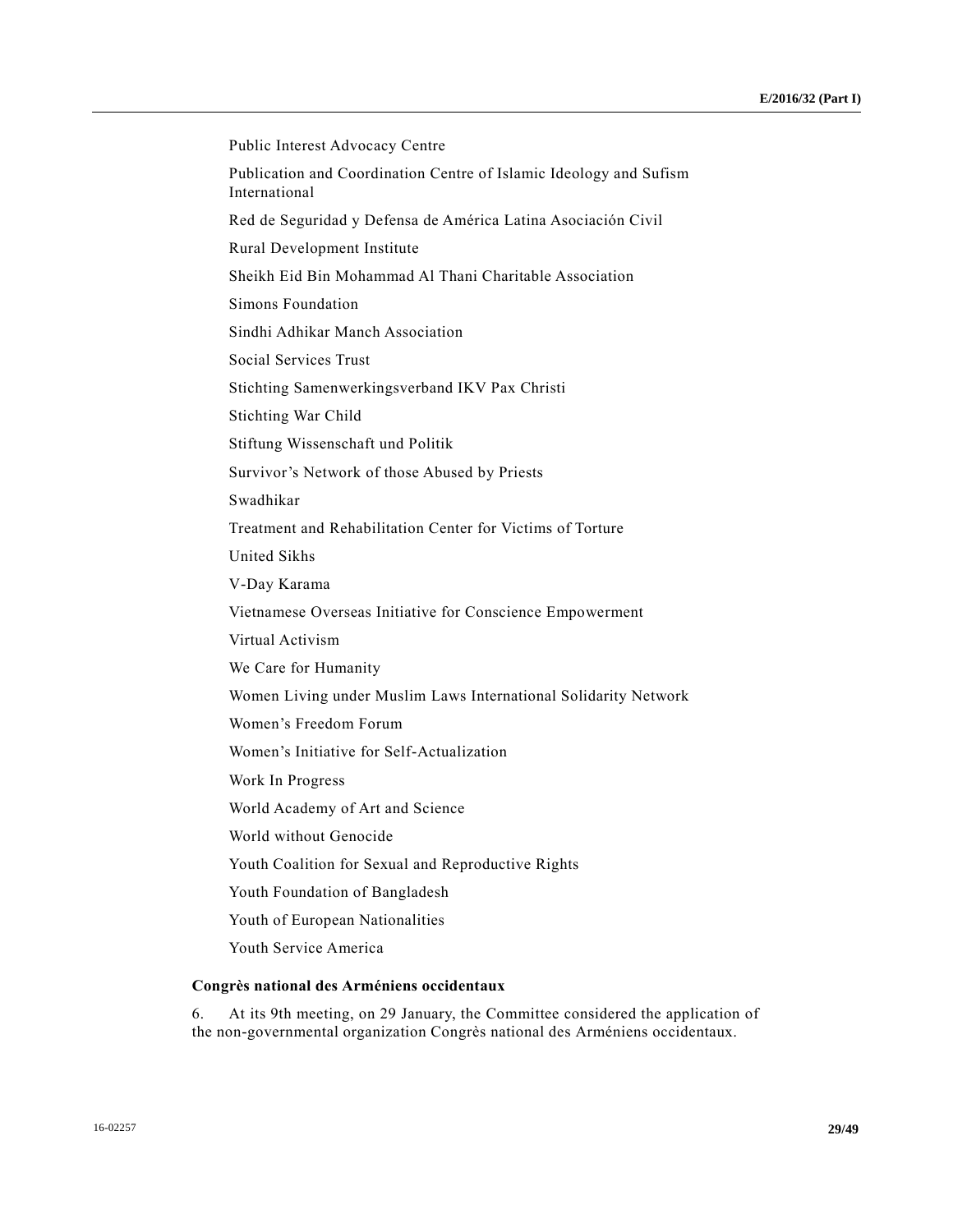7. At the same meeting, the representative of Turkey posed questions to the organization, which were followed by a statement by the observer for Armenia. In his statement, the observer pointed out that, in its several sessions since the end of 2013, the Committee had deferred the consideration of two Armenian diaspora organizations as a result of questions from two Committee members, and he reiterated the call for a constructive and impartial approach to considering the organization's application.

8. The representative of Azerbaijan stressed that the Committee members had performed their duties in an impartial manner and that questions were asked to seek clarification from organizations. The representative of Turkey underlined that Turkey strongly supported the involvement and active participation of non-governmental organizations in the work of the United Nations and emphasized that Turkey had traditionally adopted an impartial and constructive approach in the evaluation of all applications of non-governmental organizations for consultative status. She added that, regardless of the names or origins of non-governmental organizations, the only criteria Turkey followed in the review of applications was whether the organizations were in compliance with the provisions of Council resolution 1996/31. The Committee decided to defer its consideration of the application.

### **Khmers Kampuchea-Krom Federation**

9. At its 6th meeting, on 27 January, the Committee considered the application of Khmers Kampuchea-Krom Federation.

10. At the same meeting, the representative of Cuba, speaking also on behalf of the representatives of Nicaragua and Venezuela (Bolivarian Republic of), stated that the application from the Khmers Kampuchea-Krom Federation was not in line with the principles of resolution 1996/31 since the aims of the organization went against the territorial integrity of a member State, on the basis of the note verbale presented to the Committee by the observer for Viet Nam on 13 January 2016. He therefore, requested that the Committee consider closing the application of the organization.

11. The representative of the United States of America stated that her delegation did not share the views of the representatives of Cuba, Nicaragua and Venezuela (Bolivarian Republic of) because the Committee had an obligation to engage in an open dialogue with organizations. In response, the representative of Cuba stated that, owing to a lack of consensus among Committee members on his proposal, the application should be voted on later in the week, in order to enable delegations sufficient time to obtain instructions from their capitals.

12. The representative of Russian Federation stated that discussions about the non-governmental organization had taken place within the Committee before, when the Council, reversing the recommendation of the Committee, had not approved consultative status for the organization. The representative then posed several questions to help the Committee to determine whether the organization's position had undergone any changes, which would allow for reconsideration of its application. In response, the representative of the United States reiterated her call to hear from the organization, clarifying at the same time that the Committee had actually recommended granting consultative status to the organization a few years ago, but that the recommendation had been overturned later as a result of the intervention of one Member State.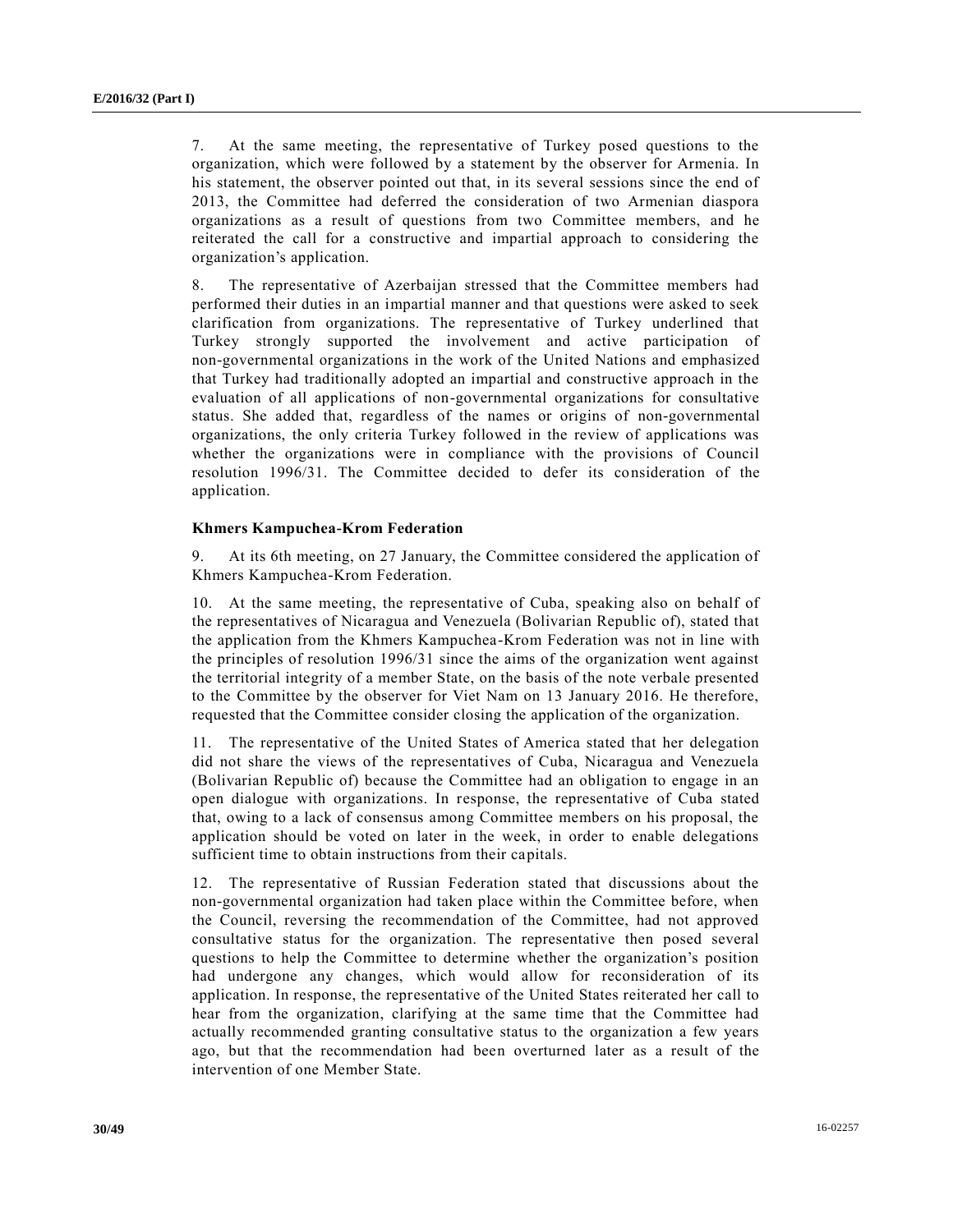13. Following the request from the representative of Cuba, the vote on the application was postponed for later in the week.

14. Also at the 6th meeting, the Chair announced that a representative of the non-governmental organization would be invited to participate in the question -andanswer session that afternoon. However, since a member of the Committee appealed to the Chair with respect to his ruling, the Chair declared that, in accordance with rule 43 of the rules of procedure of the Economic and Social Council, the appeal should be put to a vote and that the ruling of the Chair would stand unless overruled by the majority of the members present during the vote.

15. At its 8th meeting, on 28 January, the Committee proceeded to a roll-call vote on the appeal with respect to the Chair's decision to invite the Khmers Kampuchea - Krom Federation to participate in the question-and-answer session, which resulted in 13 to 4, with 1 abstention, and 1 absent. The appeal with respect to the Chair's ruling was thereby adopted.

16. Of the 19 members of the Committee, 18 were present and voting. The voting was as follows:

*In favour*:

Azerbaijan, Burundi, China, Cuba, India, Iran (Islamic Republic of), Mauritania, Nicaragua, Pakistan, South Africa, Sudan, Turkey, Venezuela (Bolivarian Republic of)

*Against*:

Greece, Israel, United States of America, Uruguay

*Abstaining*:

Russian Federation

*Absent*:

Guinea

17. The representative of the United States made a statement after the vote, stating that the outcome showed a shocking lack of transparency in the work of the Committee since choosing not to listen to the organization conveyed a message that free speech was stifled in the Committee and removed due process, silencing a non-governmental from responding to allegations brought against it. In fact, he stated, the decision of the Committee sent a chilling message that free speech was under threat at the United Nations. The representative of Greece concurred with the United States, expressing his disappointment with the outcome of the vote, which he stated was against freedom of expression and was an attempt to silence organizations with whom Committee members did not necessarily agree.

18. The representative of South Africa also made a statement after the vote, stating that his Government believed in the rule of law, the centrality of the Charter of the United Nations and the principles of international law. In that regard, his Government would not support the accreditation with the United Nations of any organization that sought to undermine the principle of the territorial integrity of any State. South Africa did not support the notion that the Charter and the principles of international law could be subordinated to the exercise of the right to freedom of expression. The right to freedom of speech could never supersede the fundamental principles on which the United Nations was founded.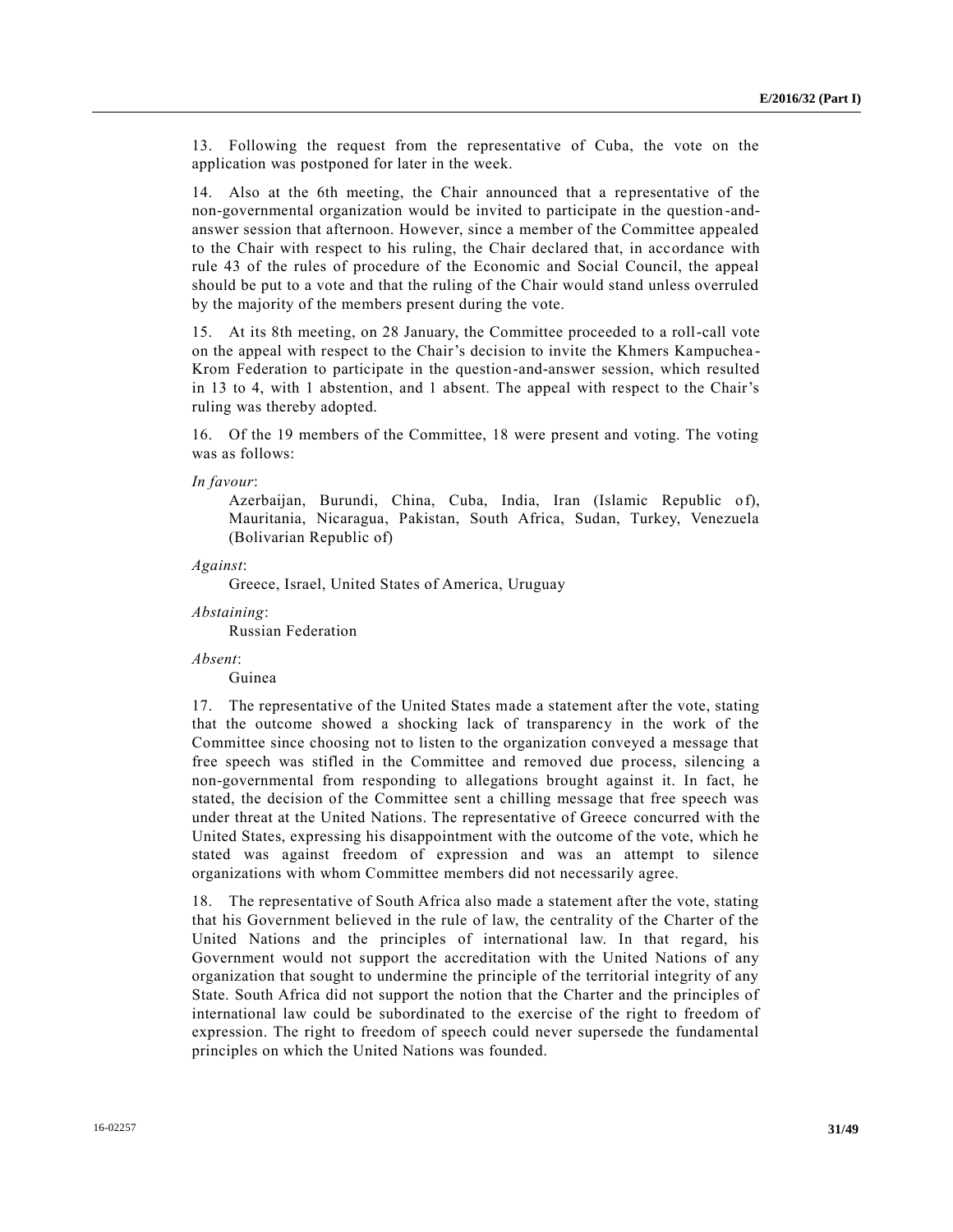19. The representatives of Azerbaijan, Cuba, India, Iran (Islamic Republic of), Nicaragua, Sudan and Venezuela (Bolivarian Republic of) also took the floor to explain their vote, concurring with South Africa.

20. The representative of Turkey stated that since the criteria for considering applications from non-governmental organizations were based on the principles of resolution 1996/31, it was therefore important to determine whether an organization respected the Charter. That consideration determined Turkey's position. She stated, therefore, that she would like to put on record her delegation's understanding that it was not a vote on freedom of expression.

21. At its 10th meeting, on 29 January, the Committee resumed consideration of the application of the non-governmental organization Khmers Kampuchea-Krom Federation.

22. In responding to the request for a vote to close the application, made by the delegate of Cuba at the 6th meeting of the Committee, on 27 January, the Chair moved to call for a vote in accordance with rule 59 of the rules of procedure of the Economic and Social Council.

23. A statement was made before the vote by the representative of the United States, according to rule 62 of the rules of procedure. He stated that the same Member State that had worked hard to overturn the recommendation of the Committee during meetings years earlier, was now working to deny the organization the opportunity to answer serious allegations made against it. The representative noted that closing the application was premature since the Committee had recently begun consideration of the organization's application and had not given the organization an opportunity to respond. He stated further that the United States believed the organization's work was to promote and protect the existence of the Khmer Krom people and ensure that their rights as Vietnamese citizens were protected and that the organization was working to promote and protect religious freedom and minority rights, including the linguistic rights of the Khmer Krom people. Therefore, his delegation would oppose the closure of the application.

24. The application of the non-governmental organization was recommended for closure by a roll-call vote of 15 to 3, with 1 abstention. Of the 19 members of the Committee, all were present and voting. The voting was as follows:

*In favour*:

Azerbaijan, Burundi, China, Cuba, Guinea, India, Iran (Islamic Republic of), Mauritania, Nicaragua, Pakistan, Russian Federation, South Africa, Sudan, Turkey, Venezuela (Bolivarian Republic of)

*Against*:

Greece, Israel, United States of America

*Abstaining*:

Uruguay

25. Statements after the vote were made by a few Member States. The representative of Greece stressed that the vote was taken to close the application, which was an extreme penalty. In his delegation's opinion, the closure of the application was penalizing the non-governmental organization since it did not allow for a proper review of the application, and the Committee did not provide an opportunity for the organization to respond to allegations made against it.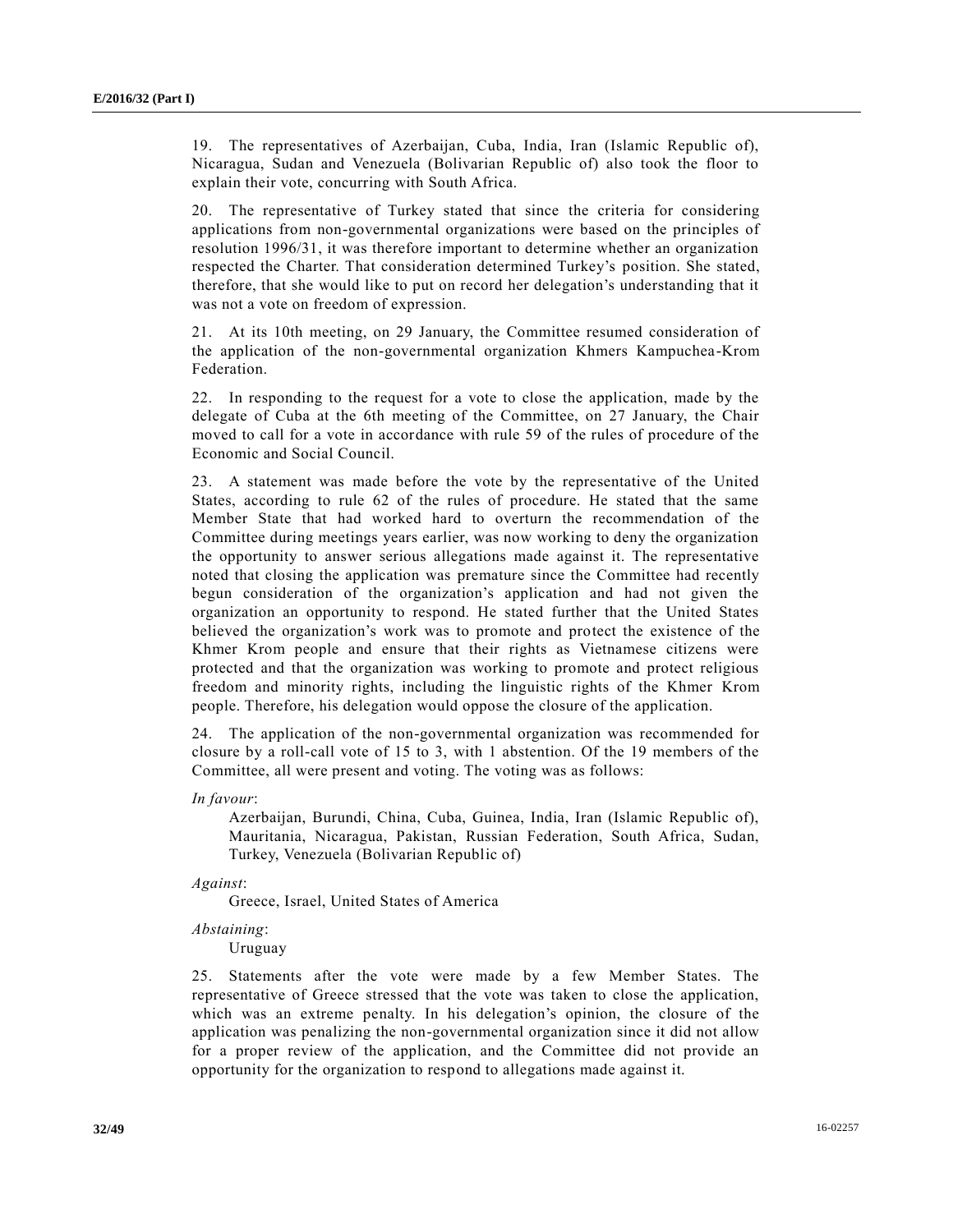26. The representatives of Nicaragua and the Sudan also took the floor to explain that they believed that it was the responsibility of the Committee to uphold the Charter and that the vote did not imply closing the door to non-governmental organizations but represented respect for and upholding of the principles set out in resolution 1996/31.

27. The Chair then gave the floor to the observer for Viet Nam to make a general statement. The observer expressed his appreciation to the Committee for closing the application of the Khmer Kampuchea-Krom Federation saying that the decision was made in order to uphold the principles set out in resolution 1996/31 and to safeguard the sovereign and territorial integrity of Member States.

#### **Applications closed without prejudice**

28. At its 15th meeting, on 3 February, the Committee decided to close without prejudice consideration of the applications of 23 non-governmental organizations that had not responded to the Committee's questions despite three reminders sent to the organizations (see chap. I, draft decision I (d)).

## **B. New applications for consultative status and new requests for reclassification**

29. The Committee considered item 3 (b) of its agenda, New applications for consultative status and new requests for reclassification, at its 1st to 5th and 11th through the 13th meetings, from 25 January to 27 January and 1 to 2 February 2016. The Committee considered a total of 275 new applications for consultative status.

#### **New applications recommended**

30. Of the 275 non-governmental organizations whose new applications had been received, the Committee recommended that the following 152 should be granted consultative status with the Council (see chap. I, draft decision I, para. (a)):

*Special consultative status*

ABAAD Resource Center for Gender Equality

Acclaim Otago

ACHE Internacional

Action communautaire femme et enfant

Action jeunesse pour le développement

Action pour la protection des droits de l'homme en Mauritanie

Action pour le développement humain au Congo

Agency for Health and Food Security

Al Manarah — Association for Arab Persons with Disabilities

All-Russian social movement "Association of Finno-Ugric peoples of the Russian Federation"

Alliance nationale des consommateurs et de l'environnement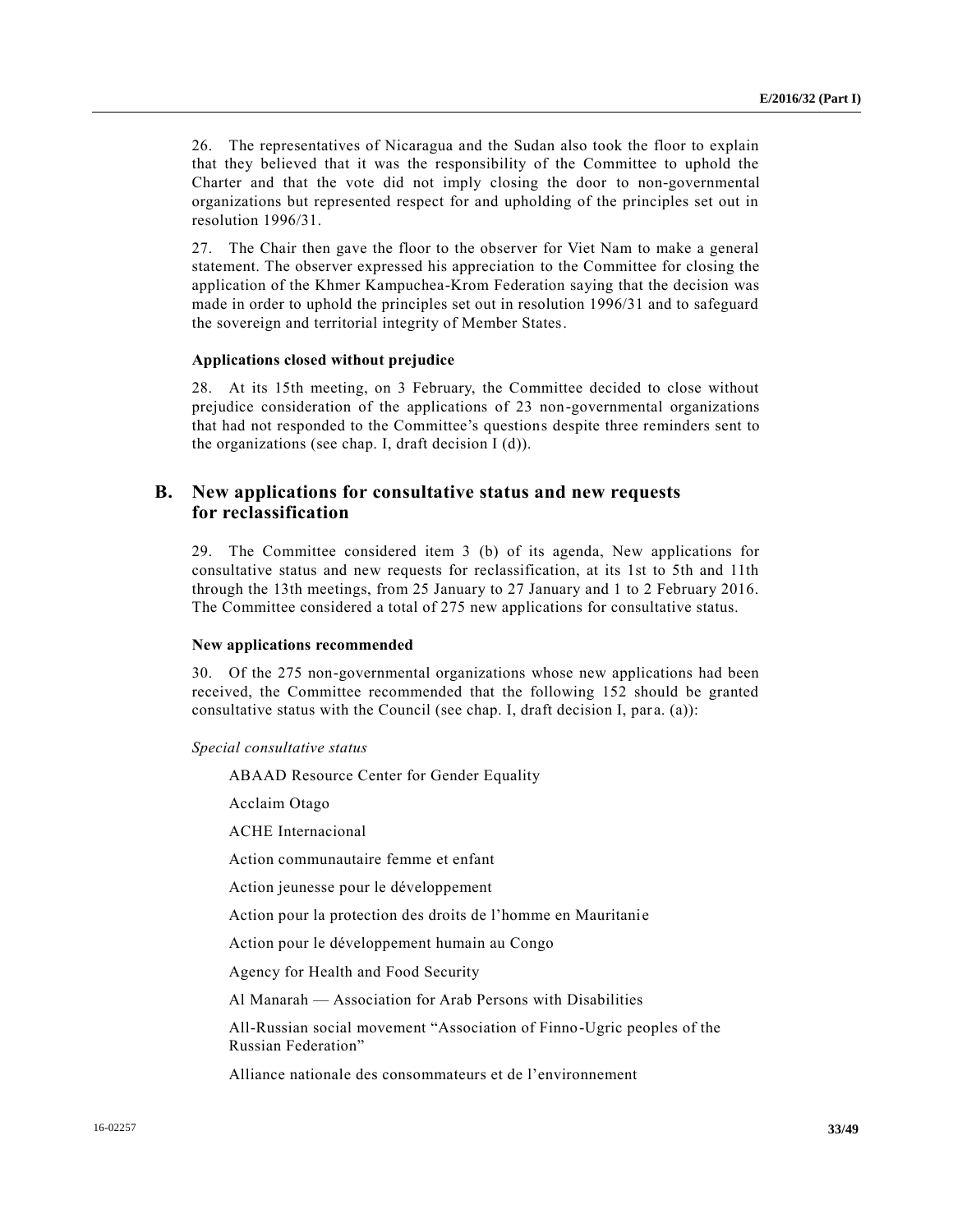American Academy of Pediatrics American Arabic Academy of Science and Technology American Middle East Christians Congress ANAJA — l'Éternel a répondu Ariel Foundation International Asian Association for Public Administration Asian Disaster Preparedness Center Asociación Hispano-Nigeriana para el Desarrollo Industrial y Comercial Asociaţia Obştească "Centrul Ecologic-Recuperare, Reciclare, Reintegrare" Association aide aux femmes et enfants Association Bharathi Centre Culturel Franco-Tamoul Association des étudiants tamouls de France Association des fabricants européens de munitions de sport Association du développement et de la promotion de droits de l'homme Association for the Protection of Women and Children's Rights Association Genèse Association locale pour le développement intégral Association malienne de savoir construire Association mauritanienne pour la promotion des droits de l'homme Association nationale de promotion et de protection des droits de l'homme "Association of Women with University Education" Social Organization Association pour le développement humain en Mauritanie Bakhter Development Network Barzani Charity Foundation Beijing Non-Governmental Organizations Association for International Exchanges British Nuclear Tests Veterans Association Buddies Association of Volunteers for Orphans, Disabled and Abandoned Children Bureau pour la croissance intégrale et la dignité de l'enfant Center of Civil Initiatives Support Centre d'accompagnement des filles désœuvrées Change Human's Life Christian Associations of Italian Laborers (USA)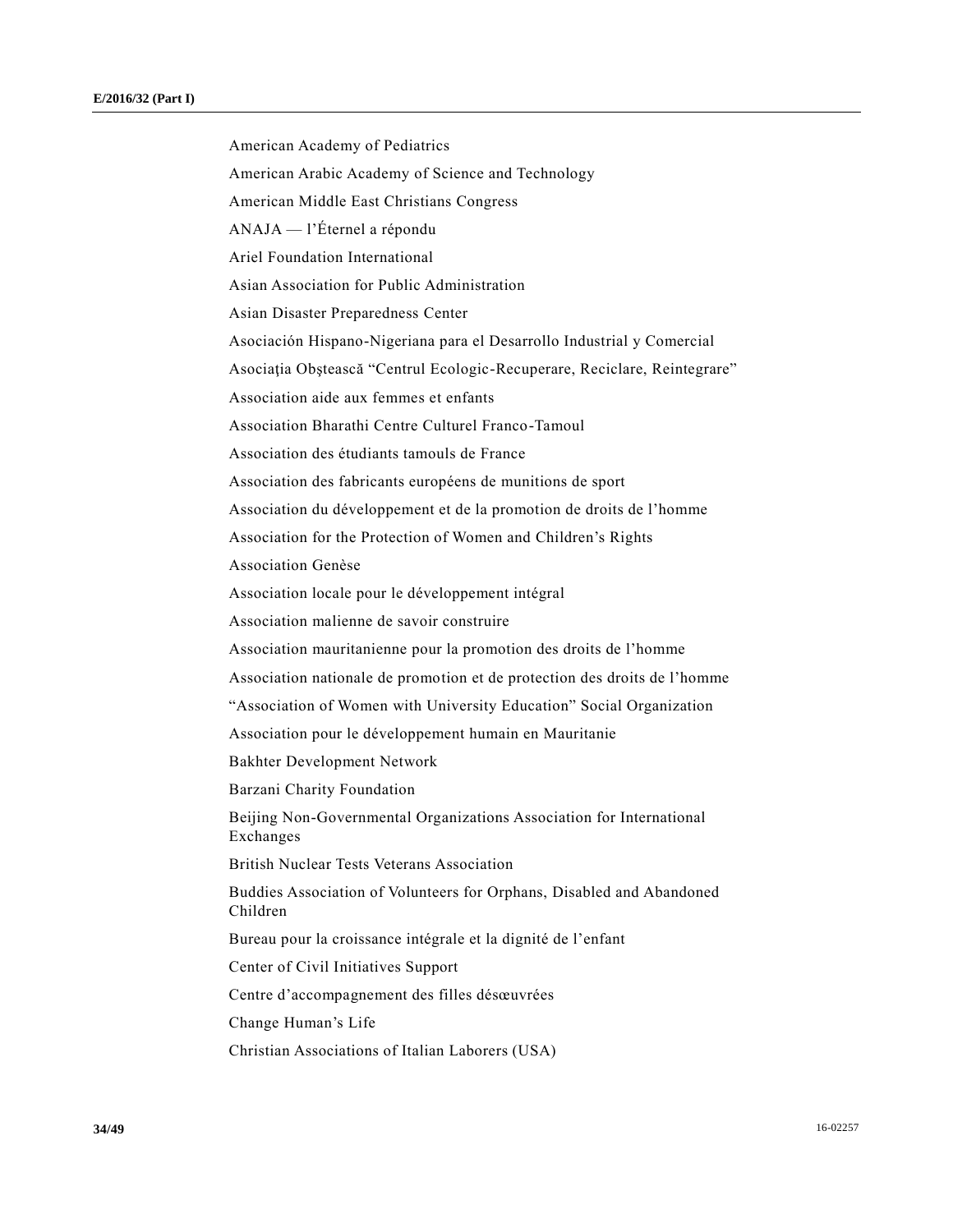Climate Change Excellence Africa Coastal Association for Social Transformation Trust College of the Atlantic Community Systems Foundation Compass Housing Services Conquer Nepal Conseil international pour le soutien à des procès équitables et aux droits de l'homme Corporación Cultural Nueva Acrópolis Chile "Coup de pousse" Chaîne de l'espoir Nord-Sud Covenant International University and Seminary Development of Humane Action Foundation Diplomatici Disability Association of Tavana Diversity Living Services Enable India Fédération internationale des organisations de donneurs de sang Fondation Monseigneur Emmanuel Kataliko Fondation Ngangambi Fondation One Drop Fondation Tamukwidi Matiti Donatien Fondazione Rosselli Foundation for the Study of Democracy and Geopolitics France volontaires FreeMuslim Association Fundación Lobbying Social Fundamental Human Rights and Rural Development Generación Par Geneva Consensus Foundation Global Civic Sharing Global Millennium Development Foundation Global Millennium International Global Youth Organization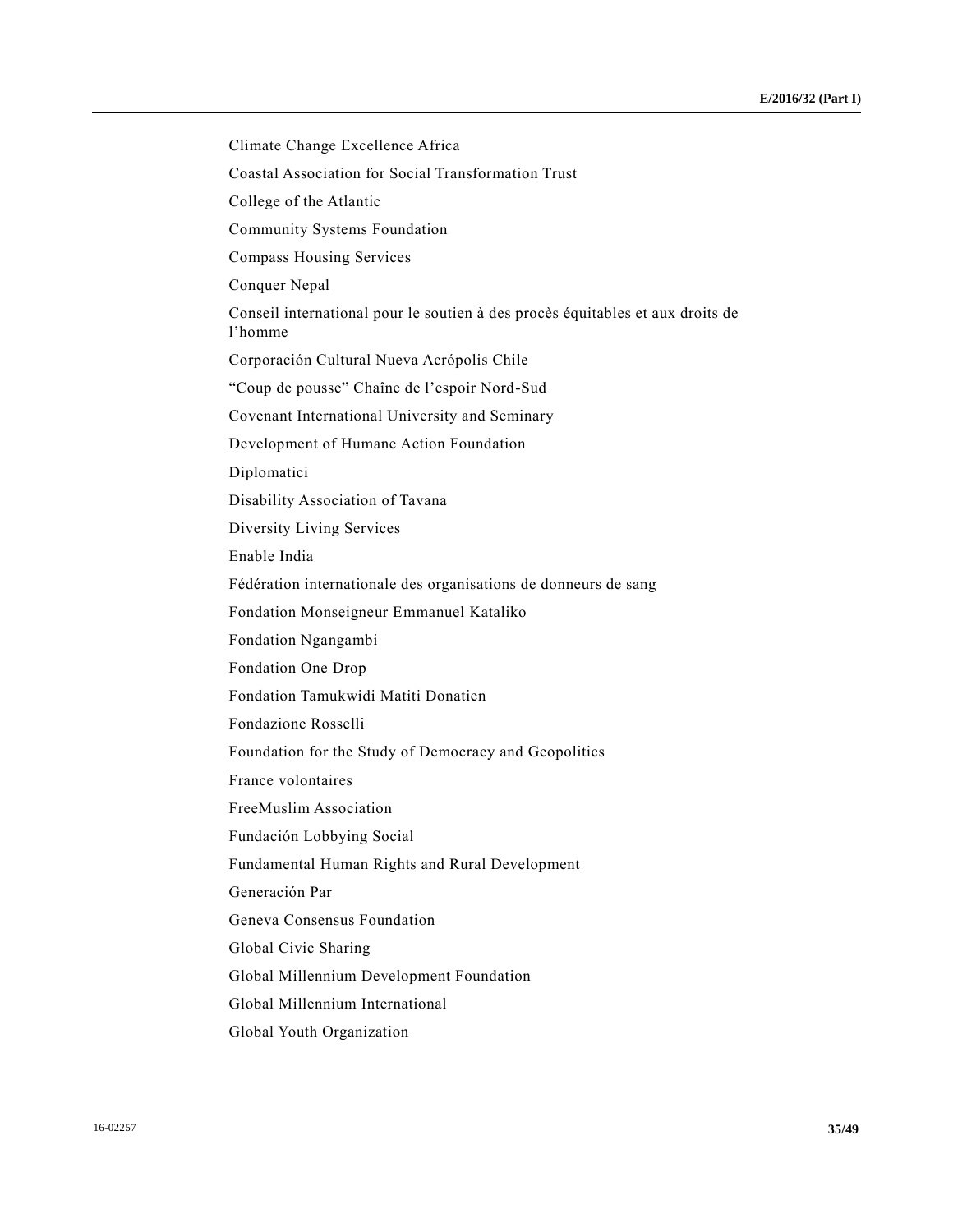Güçsüzler Yurdu Sakinleri Koruma Yardımlaşma Dayanışma Eğitim ve Kültür Derneği Haitelmex Foundation Human Rights Observers Humanic Relief — Menschen Hilfswerk Indian Trust for Rural Heritage and Development Initiative d'opposition contre les discours extrémistes Institute for Security and Safety Instituto de Desenvolvimento e Direitos Humanos International Detention Coalition International Dialogue for Environmental Action Public Association International Federation of the Blue Cross International Health Council International Young Professionals Foundation Internationale Gemeinschaft für die Unterstützung von Kriegsopfern Iraqi Society for Emergency Medicine Isät lasten asialla Japan NGO Center for International Cooperation JCall — European Jewish Call for Reason Jeevan Jyothi Charitable Trust Kapo Seba Sangha Karna-Subarna Welfare Society Klumpfußprojekt Mali — ein Verein zur Klumpfußbekämpfung in Mali Kuwaiti Association for Learning Differences Leah Charity Foundation Los Angeles Community Action Network Maiti Nepal Malankara Social Service Society March of Dimes Canada Martial Arts Academy Memory Trees Corporation Microclinic International Mouvement des jeunes pour le réveil et le développement National Educational, Social and Traditional Knowledge Foundation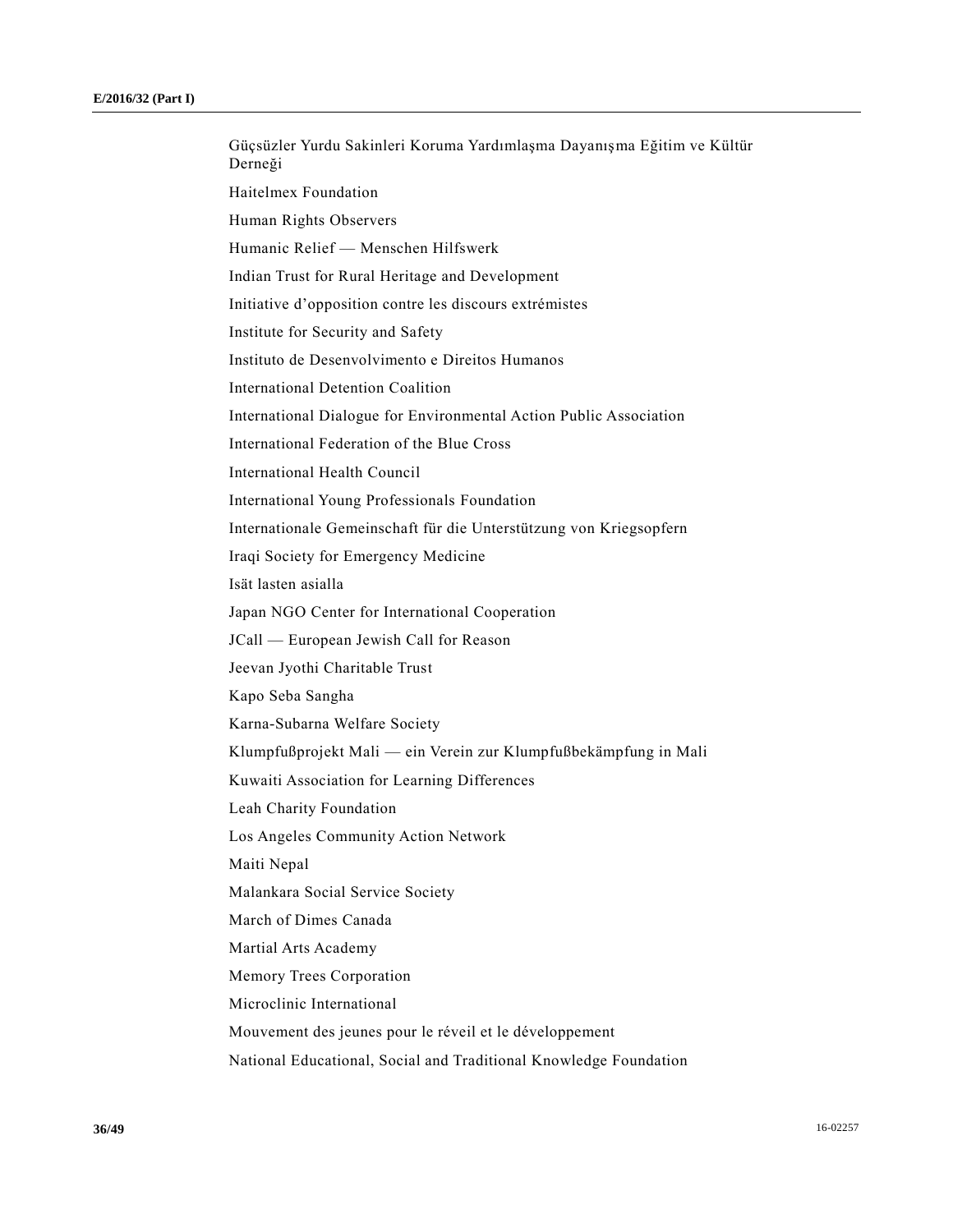National Old Folks of Liberia Network of Rural Women Producers NGO Sustainability Nimbus Foundation Observatório Nacional de Segurança Viária e Veicular ONG Aesadev Togo Organization for Poverty Alleviation and Development Orphan Charity Foundation Pakistan Lions Youth Council Khanewal Pakistan Rural Workers Social Welfare Organization Palestinian Center for Development and Media Freedoms Partnership for Human Rights Partnership for Justice Phamous Vision Porini Welfare Association Potohar Organization for Development Advocacy Red, Paz, Integración y Desarrollo Redemption Research for Health and Educational Development Society Regroupement des jeunes africains pour la démocratie et le développement (section Togo) Réseau unité pour le développement de Mauritanie Rural Development Foundation Global Shelter and Settlements Alternatives: Uganda Human Settlements Network Sindh Graduates Association Sister to Sister: One in the Spirit Société coopérative des agriculteurs du Cameroun — AGRIPO Sri Ramanuja Mission Trust Stichting International Center for Ethnobotanical Education, Research and Service Stichting West European Confederation of Maritime Technology Societies Sudanese Organization for Combating Violence against Women and Child TERRE Policy Centre The MILLA Project Tort for Torture Victims Centre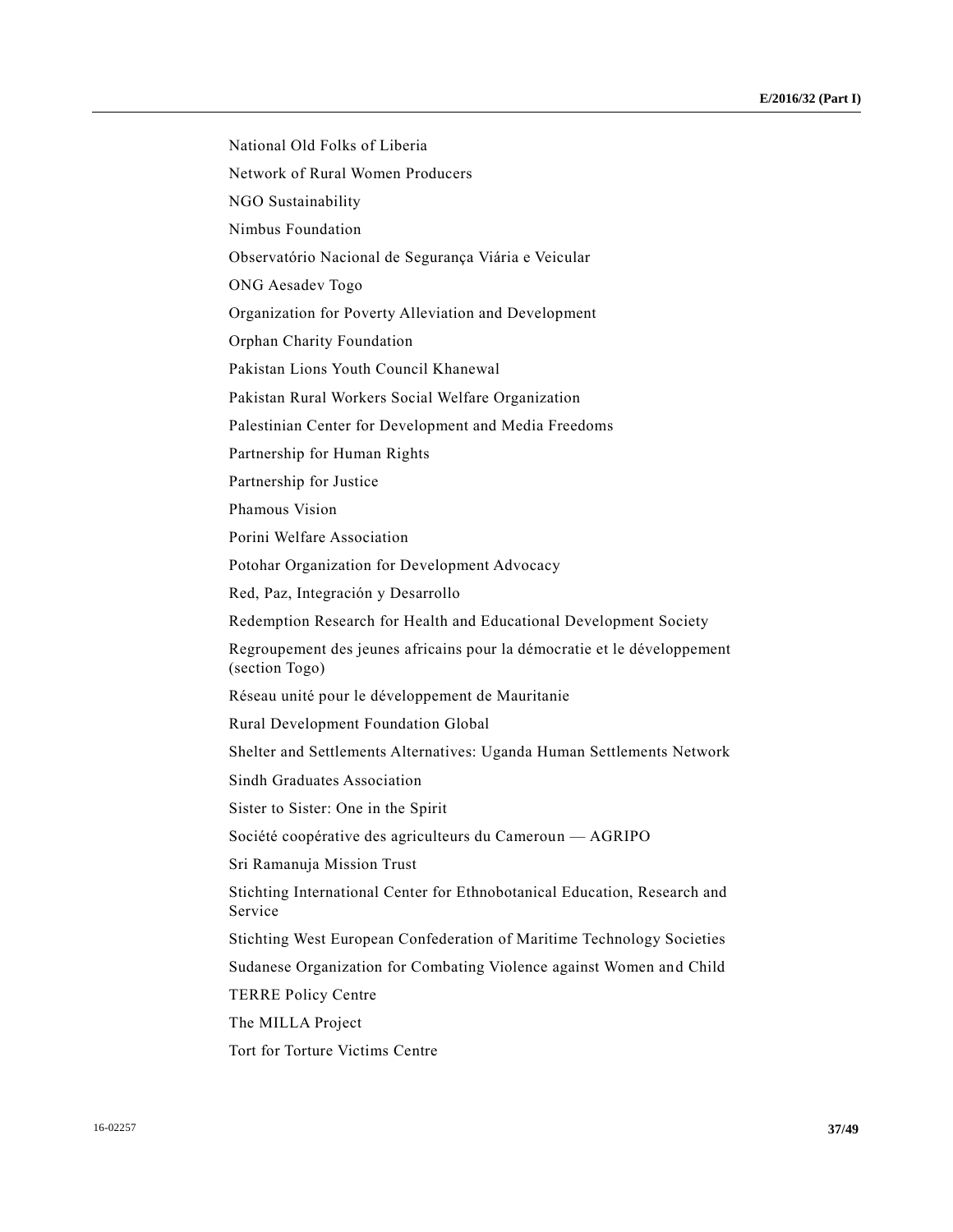Total Quality Management Magazine

True Worth Foundation

United Iraqi Medical Society for Relief and Development

Vision GRAM-International

WASH Network

Women in Informal Employment: Globalizing and Organizing

World Mission Good Seed

World Wide Web Foundation

Young African Leaders Initiative

Youth Development of Congo

Youth for Community, Academic and Development Services

Youth Organizations for Drug Action

#### **New applications deferred**

31. The Committee deferred its consideration of the applications of the following 123 non-governmental organizations pending receipt of questions posed by the Committee to the organizations during its 2016 regular session:

Action sécurité éthique républicaines

African Arts Institute

African Association of Remote Sensing of the Environment

Aleradah and Altageer National Society

Anti-Corruption Foundation

Asian Science Park Association

Association consortium pour les aires et territoires du patrimoine autochtone et communautaire

Association for Integrated Sustainable Development Initiatives

Association of Pacific Rim Universities

Association of Youths with Vision

Association pour la défense des droits de l'homme et des revendications démocratiques/culturelles du peuple Azerbaidjanais-Iran

Association pour la lutte contre la dépendance

Association pour la solidarité et le développement durable

Association pour le développement durable la promotion des droits humains et la lutte contre la pauvreté

Association Saemaul Undong Burundi

Association togolaise "Femmes et SIDA"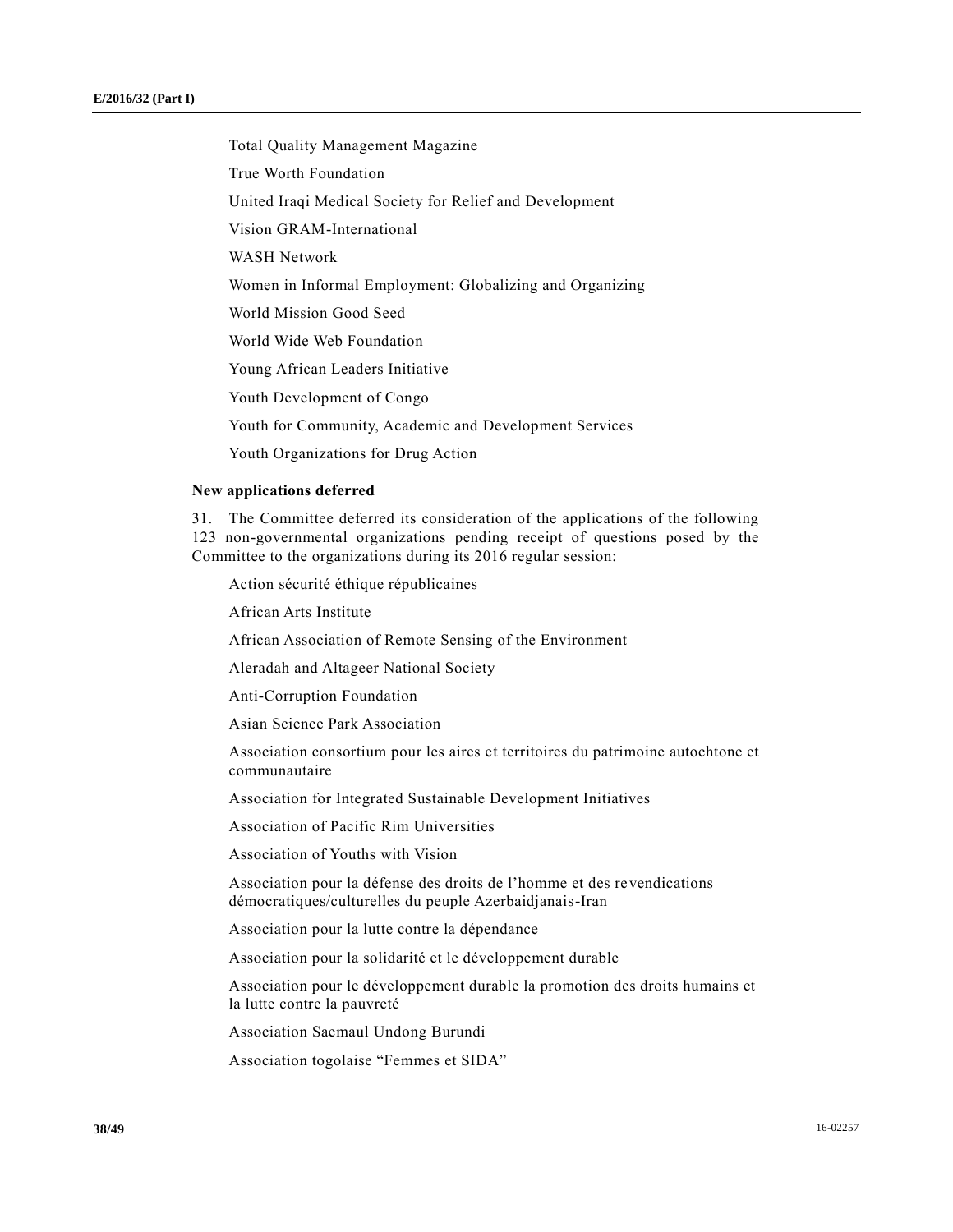Association tunisienne de la santé de la reproduction

Association "Un enfant, un cartable" du Burkina Faso

Ballerina Management Institute

Bancroft Global Development

Blacksmith Institute

Cameroon League for Development

Center for Democracy and Technology

Centre for Corrections and Human Development

Christian Solidarity International

Cities of Peace

Conglomeration of Bengal's Hotel Owners

Coordinadora de Organizaciones de Agricultores y Ganaderos Iniciativa Rural del Estado Español

Coordination Waï (Eveil) relative à l'unité nationale et la lutte contre l'esclavage

Coptic Solidarity

Dalit Welfare Organization

Démocratie dans le monde

Development and Relief Foundation

Eaglesworth Human Empowerment Foundation

Earth Island Institute

Education, Communication and Development Trust

Entrepreneurship Development and Support Initiative

Europe Business Assembly

European Network on Independent living

Faith Matters Community Interest Company

Family Planning Association of Bangladesh

Fang Protective Services

Fédération de la ligue démocratique des droits des femmes

Festival pour la santé

Fondation Alkarama

Fondazione GEM

Fondazione Proclade Internazionale

FORUT Solidaritetsaksjon for Utvikling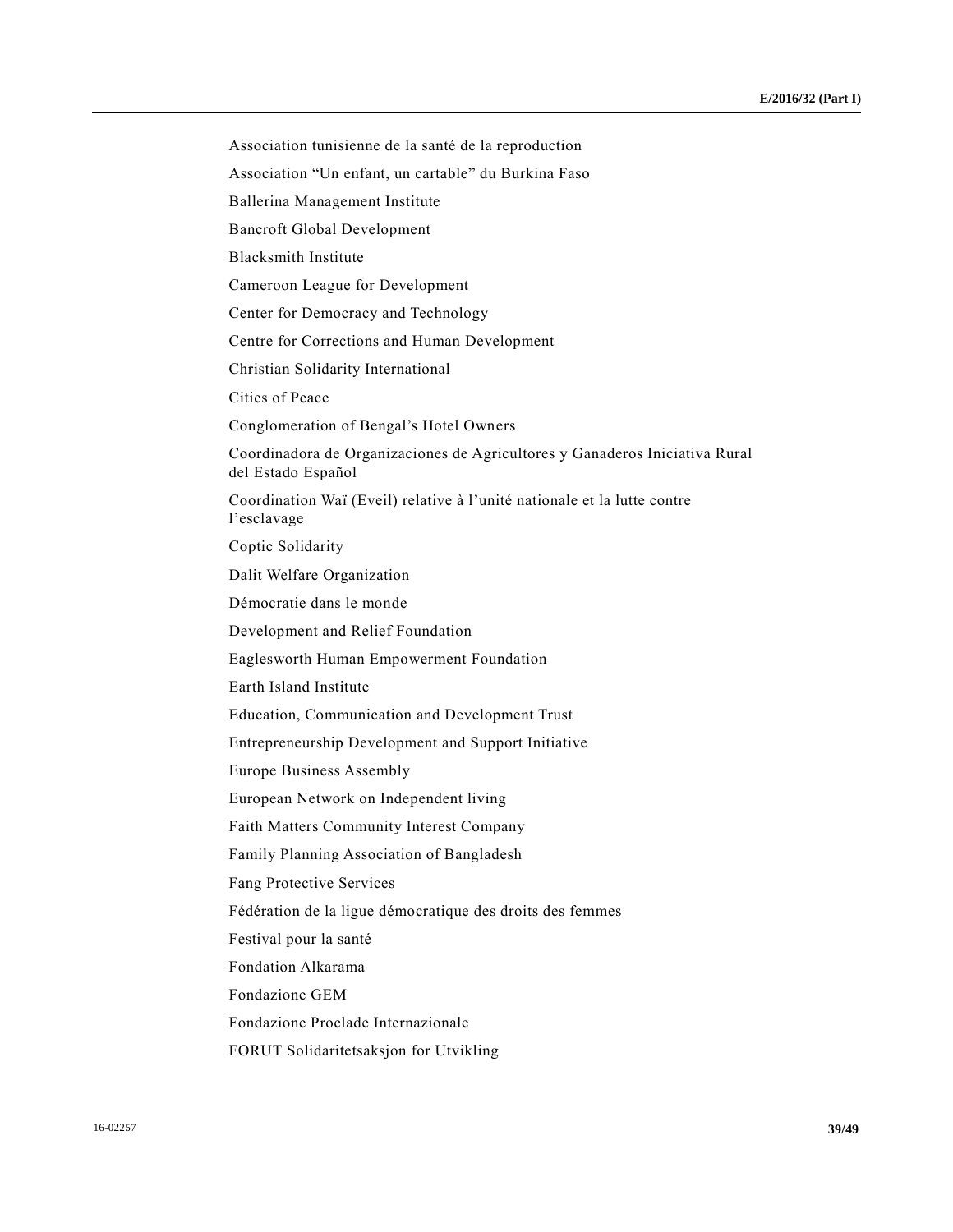Friendship Force Frontier Reconstruction Welfare Agency Fundación BBVA para las Microfinanzas Fundación Vida — Grupo Ecológico Verde Gestos Soropositividade Comunicação e Gênero Global Campaign for Education Global Financial Integrity Global Initiative for Positive Change Global Network of Sex Work Projects Glozells Renewable Energy and Environment Society Gulf Centre for Human Rights Heal the Land Initiative in Nigeria Hill Tribes' Mission Aid of India Horn of Africa Aid and Rehabilitation Action Network Human Rights Foundation Humanity Family Foundation for Peace and Development Inimõiguste Instituut Insamlingsstiftelsen Kvinna till Kvinna International Alliance of Carer Organizations International Association for Religious Freedom, Coordinating Council for South Asia International Gulf Organization International Human Rights Organization International Non-Olympic Committee International Non-Olympic University International Organization for Promoting Public Diplomacy, Science, Education and Youth Cooperation "Eurasian Commonwealth" Ishaatool Mohammadiya Research and Development Foundation, Shevgaon Karlen Communications Kids and Teens Resource Centre Lady Fatemah Charitable Trust Leadership Initiative for Transformation and Empowerment Leading Association Alryada for Development Studies and Human Rights Liberia Widow Assistance and Development Agency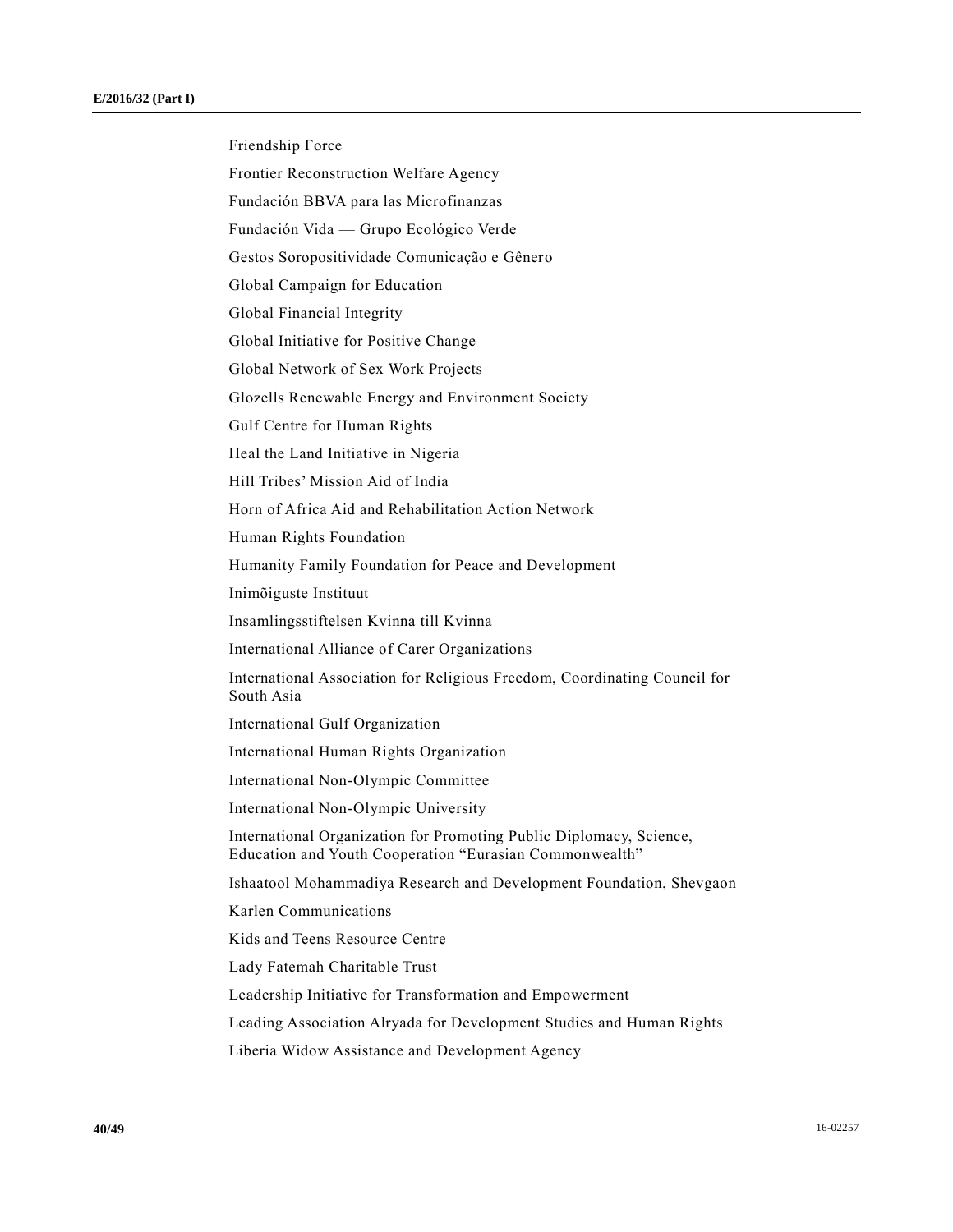Ligue camerounaise des droits de l'homme Lincoln Institute of Land Policy Lotus Initiative for the Blind Maison d'Abraham Message Welfare Society Missing Children Global Network Mission des sociétés d'assurances pour la connaissance et la prévention des risques naturels Narayan Sewa Sansthan National Geographic Society Neighbourhood Community Network Neighbourhood Environment Watch Foundation Network for Adolescent and Youth of Africa Next Century Foundation Ngamiland Council of Non-Governmental Organizations Pakistan Society for the Rehabilitation of the Disabled Pan African Institute for Entrepreneurship and Community Development People and Police for Egypt for Culture and Scientific Services Prajachaitanya Yuvajana Sangam Pranab Gandharva Gurukul Prime Initiative for Green Development Rainy River District Women's Shelter of Hope Reading Hamlets RINJ Foundation Ruldin-Society for Neglected Women of Nigeria Saavan Foundation Saint Monica University Save the Earth Cambodia Sickle Cell Foundation of Tennessee Society for Environment and Development Society for Protection of Street and Working Children Society for the Widows and Orphans Sovereign Imperial and Royal House of Ghassan Strategy for Mentoring Initiative and Leadership Empowerment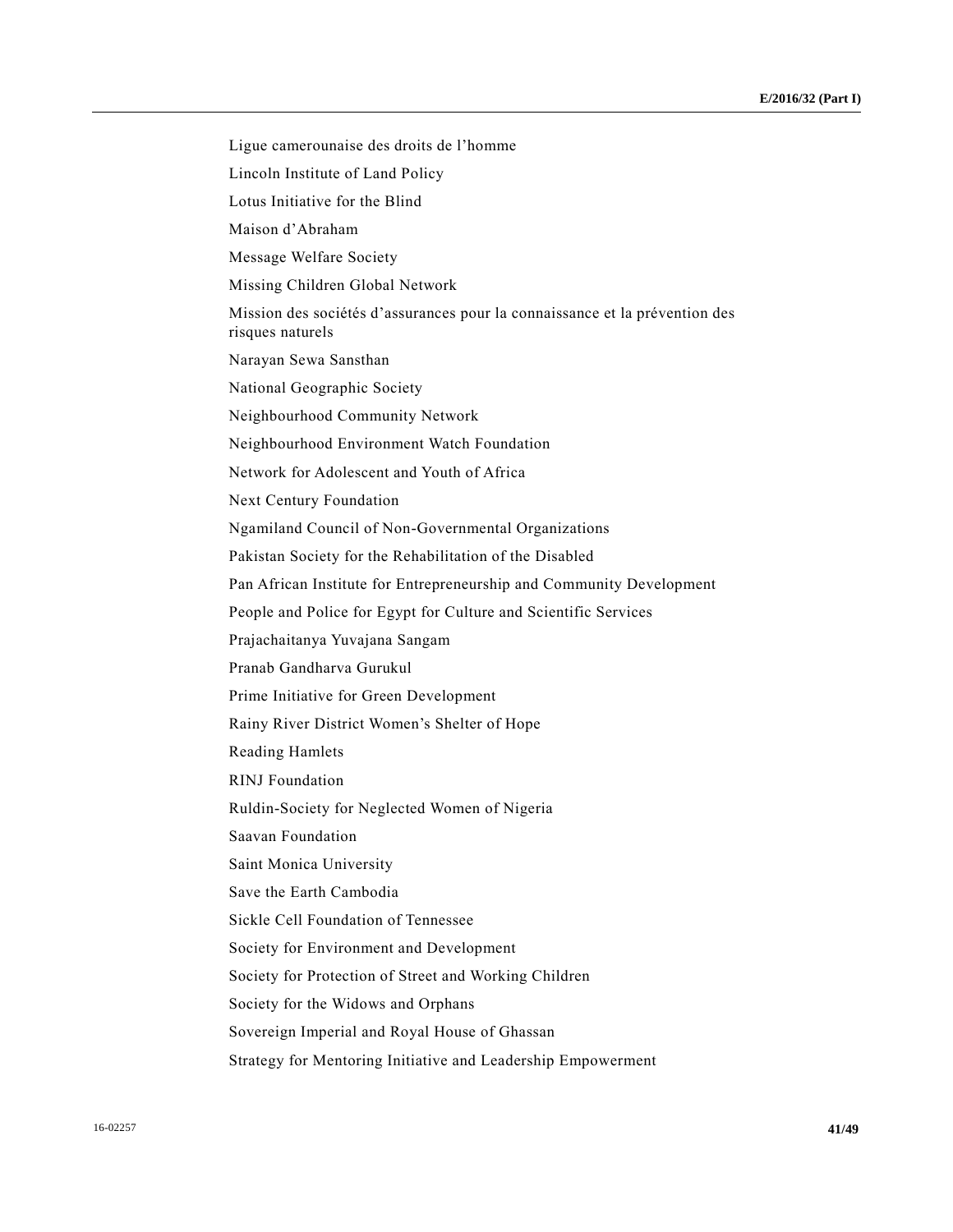Strong Hearted Native Women's Coalition Trustees of the University of Pennsylvania Ugonma Foundation Women Enabled Women of Africa World Christian Association for Peace and Assistance Ministry International World Education Foundation World Food Logistics Organization Yale University Youth Employment Service (Cameroon)

#### **Requests for reclassification**

32. At its 5th and 10th meetings, on 27 January and 29 January, the Committee considered six requests for reclassification of consultative status, including four new requests for reclassification, as contained in document  $E/C.2/2016/R.3$ , and two deferred requests, as contained in document [E/C.2/2016/CRP.3.](http://undocs.org/E/C.2/2016/CRP.3) It decided to defer its consideration of the application for reclassification of status of the following six non-governmental organizations, pending receipt of responses to questions posed by the Committee:

International Electrotechnical Commission

International Federation of Thanatologists Associations

Widows for Peace through Democracy

World Council for Curriculum and Instruction

World Evangelical Alliance

Yayasan Cinta Anak Bangsa

#### **Requests for name change**

33. At its 11th meeting, on 1 February, the Committee considered five new requests for a change of name by non-governmental organizations in consultative status, as contained in document  $E/C.2/2016/CRP.4$ . It decided to take note of the change of name of four of the organizations (see chap. I, draft decision I, subpara. (b)). The Committee decided to defer its consideration of the request for a change of name by the following non-governmental organization, pending the receipt of responses to questions posed to it by the Committee:

International Center for Alcohol Policies (special, 2011) to International Alliance for Responsible Drinking

34. At the same meeting, the Committee considered four deferred requests for a change of name by four non-governmental organizations in consultative status, as contained in document [E/C.2/2016/CRP.5.](http://undocs.org/E/C.2/2016/CRP.5) It decided to take note of the change of name of one of the organizations (see chap. I, draft decision I, subpara. (b)). The Committee decided to defer its consideration of the request for a change of name by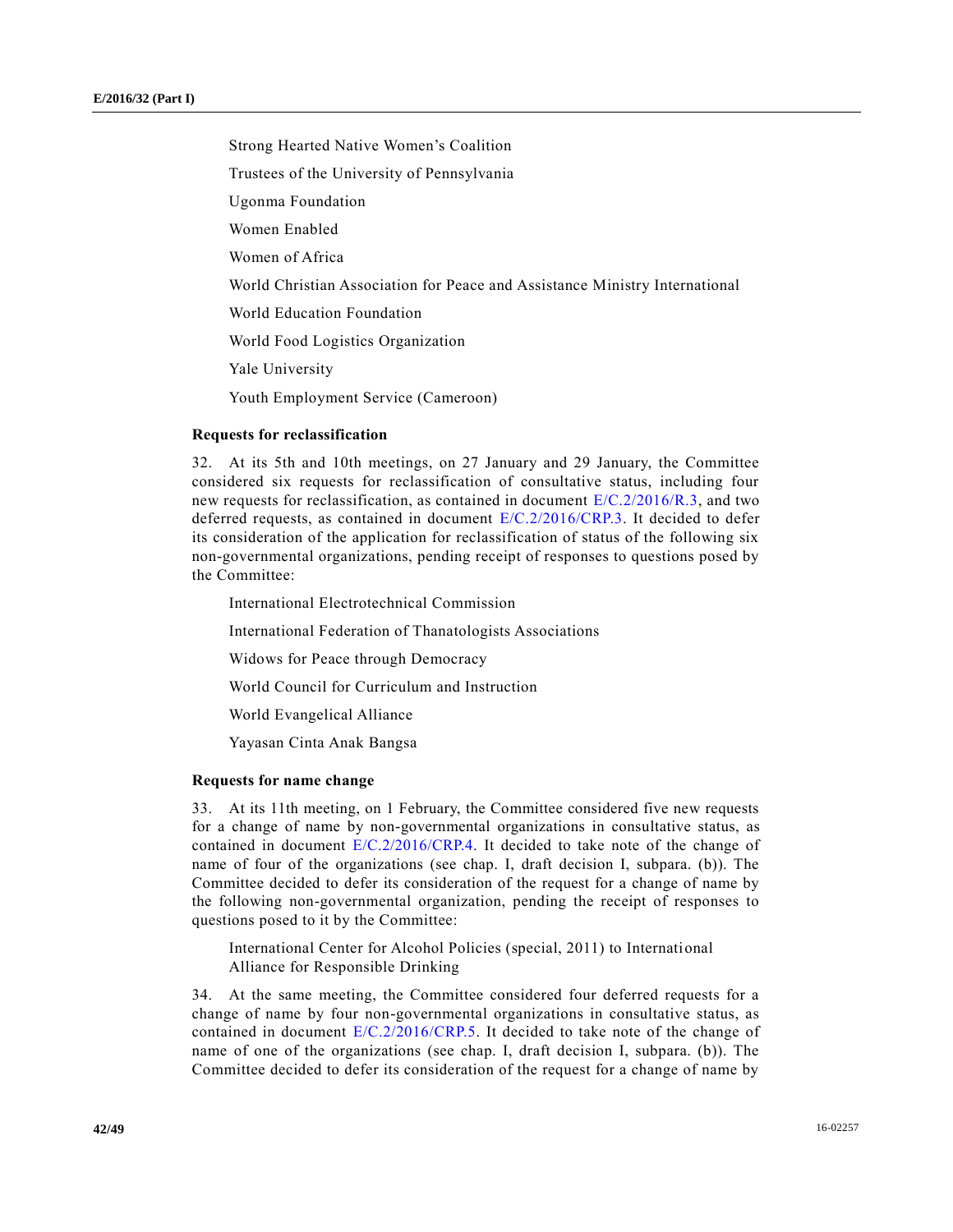the following three non-governmental organizations, pending the receipt of responses to questions posed to them by the Committee:

Doha International Institute for Family Studies and Development (special, 2009) to Doha International Family Institute

InnerCity Mission of Christ Embassy (special, 2014) to InnerCity Mission for Children

Syriac Universal Alliance (special, 1999) to World Council of Arameans (Syriacs)

#### **Requests for withdrawal of consultative status**

35. At its 11th meeting, on 1 February, the Committee took note of the request for withdrawal of consultative status by one non-governmental organization owing to the dissolution of the organization (see chap. I, draft decision II).

# **III. Quadrennial reports submitted by non-governmental organizations in consultative status with the Council**

## **A. Quadrennial reports submitted by non-governmental organizations in consultative status with the Council that had been deferred at the resumed session**

36. At its 11th meeting, on 1 February, the Committee had before it a memorandum by the Secretary-General containing a compilation of 47 quadrennial reports submitted by non-governmental organizations in general and special consultative status on their activities during the period 2002-2015, which had been deferred from previous sessions of the Committee (see [E/C.2/2016/CRP.2\)](http://undocs.org/E/C.2/2016/CRP.2). Of the 47 reports, the Committee took note of the report of the following non-governmental organization (see chap. I, draft decision I, subpara. (e)):

International Institute for Non-Aligned Studies (2010-2013)

37. The Committee decided to defer further consideration of 46 deferred quadrennial reports submitted by the following 36 non-governmental organizations:

Amnesty International (2008-2011)

Armenian Assembly of America (2007-2010)

Asociatia Pro Democratia (2007-2010)

Catholic Organization for Relief and Development Aid (2010-2013)

Catholics for Choice (2010-2013)

Católicas por el Derecho a Decidir (2009-2012)

Centrist Democratic International (1998-2001)

Centrist Democratic International (2002-2005)

Centrist Democratic International (2006-2009)

Centrist Democratic International (2010-2013)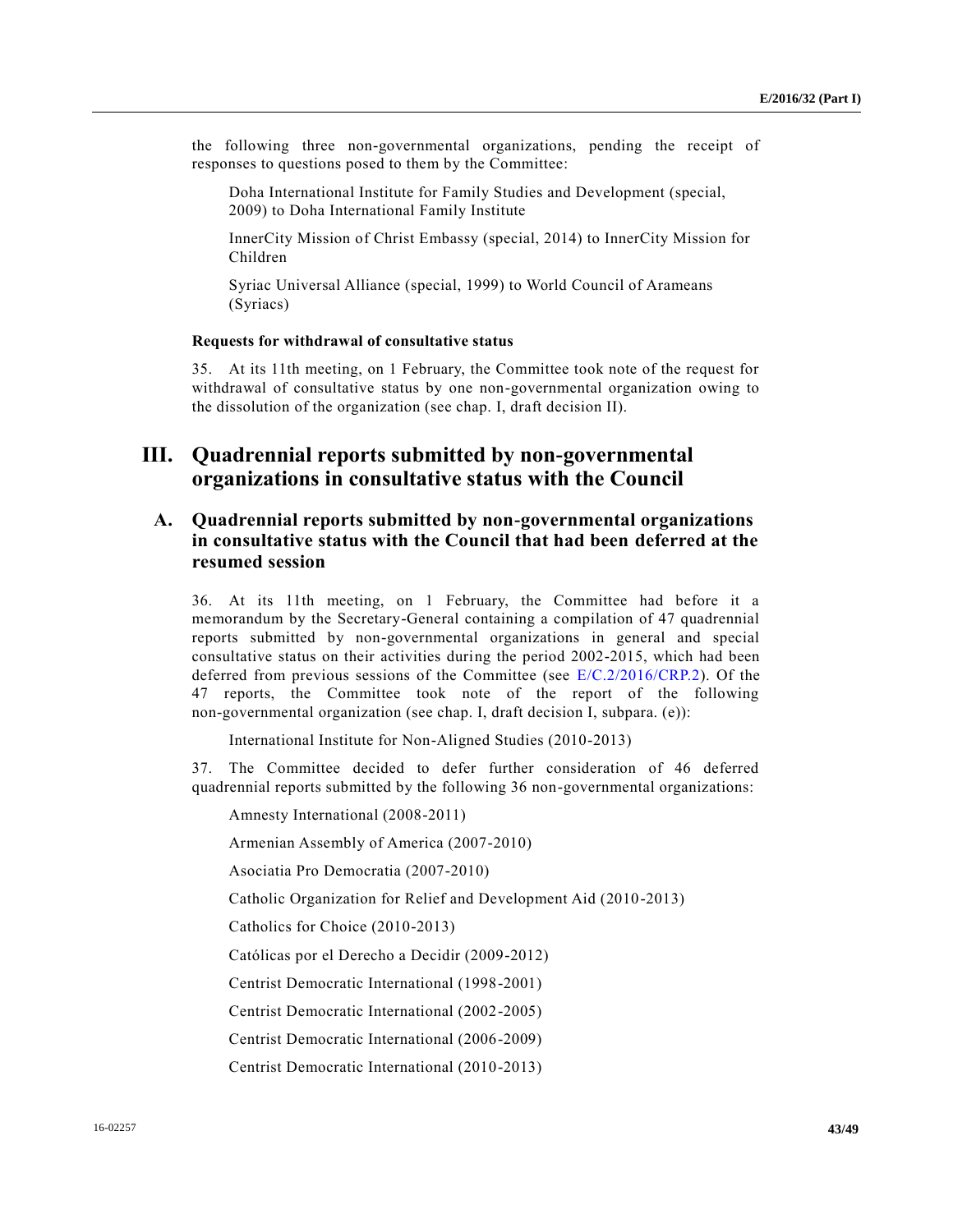DiploFoundation (2010-2013) EarthRights International (2008-2011) End Human Trafficking Now (2007-2010) European Union of Jewish Students (2010-2013) Federation of Western Thrace Turks in Europe (2010-2013) France libertés: Fondation Danielle Mitterrand (2007-2010) Freedom House (2007-2010) Global Environmental Action (2009-2012) Human Rights First (2007-2010) Human Rights Watch (2009-2012) International Commission of Jurists (2009-2012) International Development Enterprises (India) (2009-2012) International Federation of Journalists (2005-2008) International Federation of Journalists (2009-2012) International PEN (2006-2009) International Press Institute (2001-2004) International Press Institute (2005-2008) International Press Institute (2009-2012) International Shinto Foundation (2009-2012) International Union of Socialist Youth (2005-2008) Kimse Yok Mu (2010-2013) National Council of Women of Thailand (2000-2003) Reporters sans frontièrs international (2005-2008) Reporters sans frontièrs international (2009-2012) Robert F. Kennedy Center for Justice and Human Rights (2009-2012) Simply Help (2009-2012) Society for Threatened Peoples (2001-2004) Society for Threatened Peoples (2005-2008) Society for Threatened Peoples (2009-2012) Syriac Universal Alliance (2007-2010) Ukrainian World Congress (2003-2006) Ukrainian World Congress (2007-2010) Unitarian Universalist Service Committee (2009-2012) Vital Voices Global Partnership (2010-2013)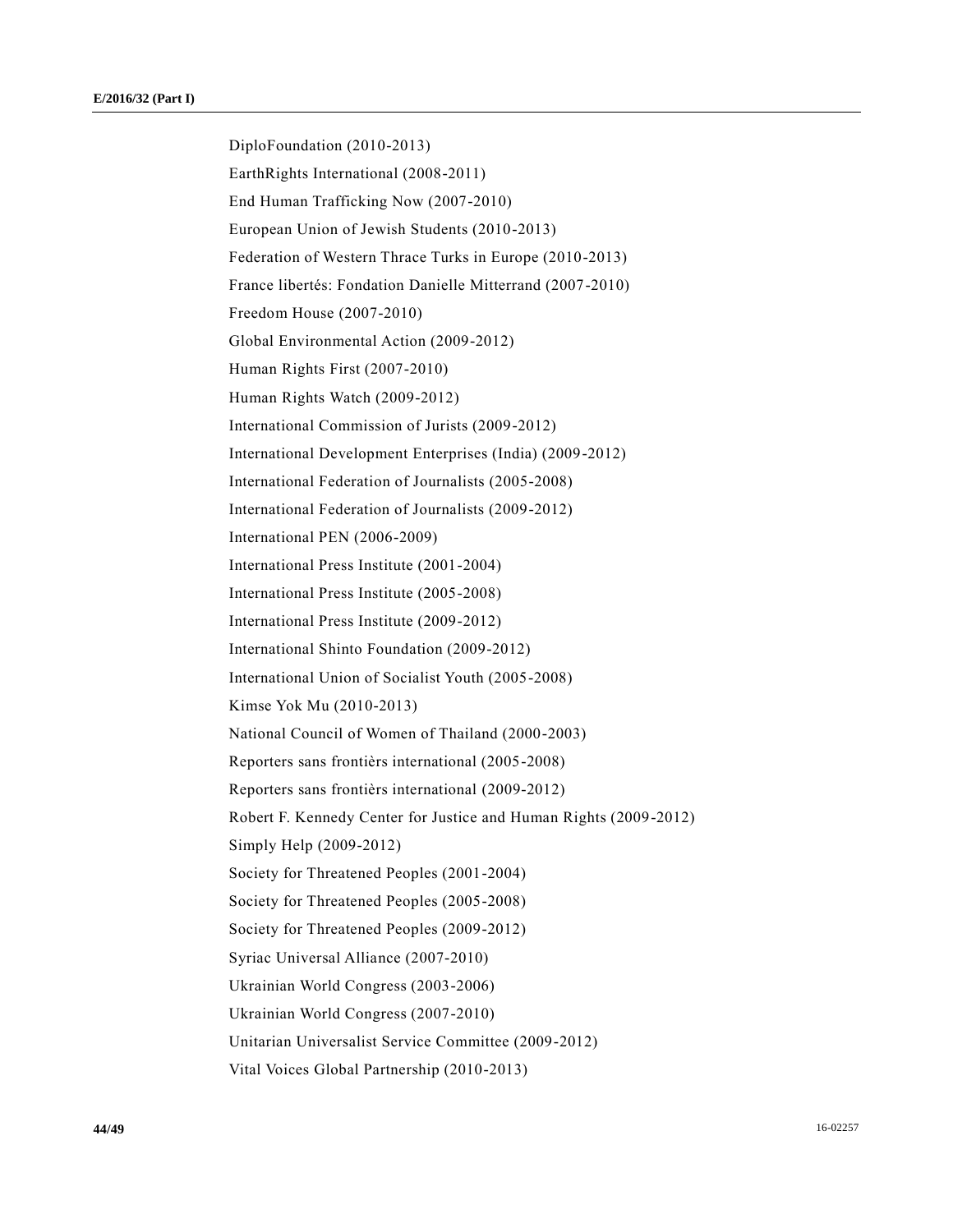Women for Women's Human Rights: New Ways (2009-2012)

World Organisation against Torture (2010-2013)

## **B. Review of quadrennial reports submitted by non-governmental organizations in consultative status with the Council**

38. At its 10th meeting, on 29 January, the Committee considered agenda item 4 (b), Review of quadrennial reports submitted by non-governmental organizations in consultative status with the Council. It had before it notes by the Secretary-General containing 404 new quadrennial reports  $(E/C.2/2016/2$  and  $E/C.2/2016/2/Add.1-26)$ . The Committee took note of the quadrennial reports of 360 of the non-governmental organizations (see chap. I, draft decision I, subpara. (c)). The Committee decided to defer consideration of the report(s) of the following  $44$  non-governmental organization(s):

AARP (2011-2014)

Academy of Criminal Justice Sciences (2011-2014)

Asian Centre for Human Rights (2011-2014)

Associated Country Women of the World (2011-2014)

Association for Progressive Communications (2011-2014)

Buddha's Light International Association (2011-2014)

Caritas Internationalis (2011-2014)

Centre d'accompagnement des autochtones pygmées et minoritaires vulnérables (2011-2014)

Club of Madrid (2011-2014)

Community of Sant'Egidio (2011-2014)

Confederazione Generale Italiana del Lavoro (2011-2014)

Congregations of St. Joseph (2011-2014)

Conscience and Peace Tax International (2011-2014)

Consultative Council of Jewish Organizations (2011-2014)

Coordination immigrés du sud du monde (2011-2014)

Credo-Action (2011-2014)

Cross-Cultural Solutions (2011-2014)

Defence for Children International (2011-2014)

Economists for Peace and Security (2011-2014)

European Centre for Law and Justice (2011-2014)

Federación Internacional de Fe y Alegría (2011-2014)

First Nations Summit (2011-2014)

Forum for Women and Development (2011-2014)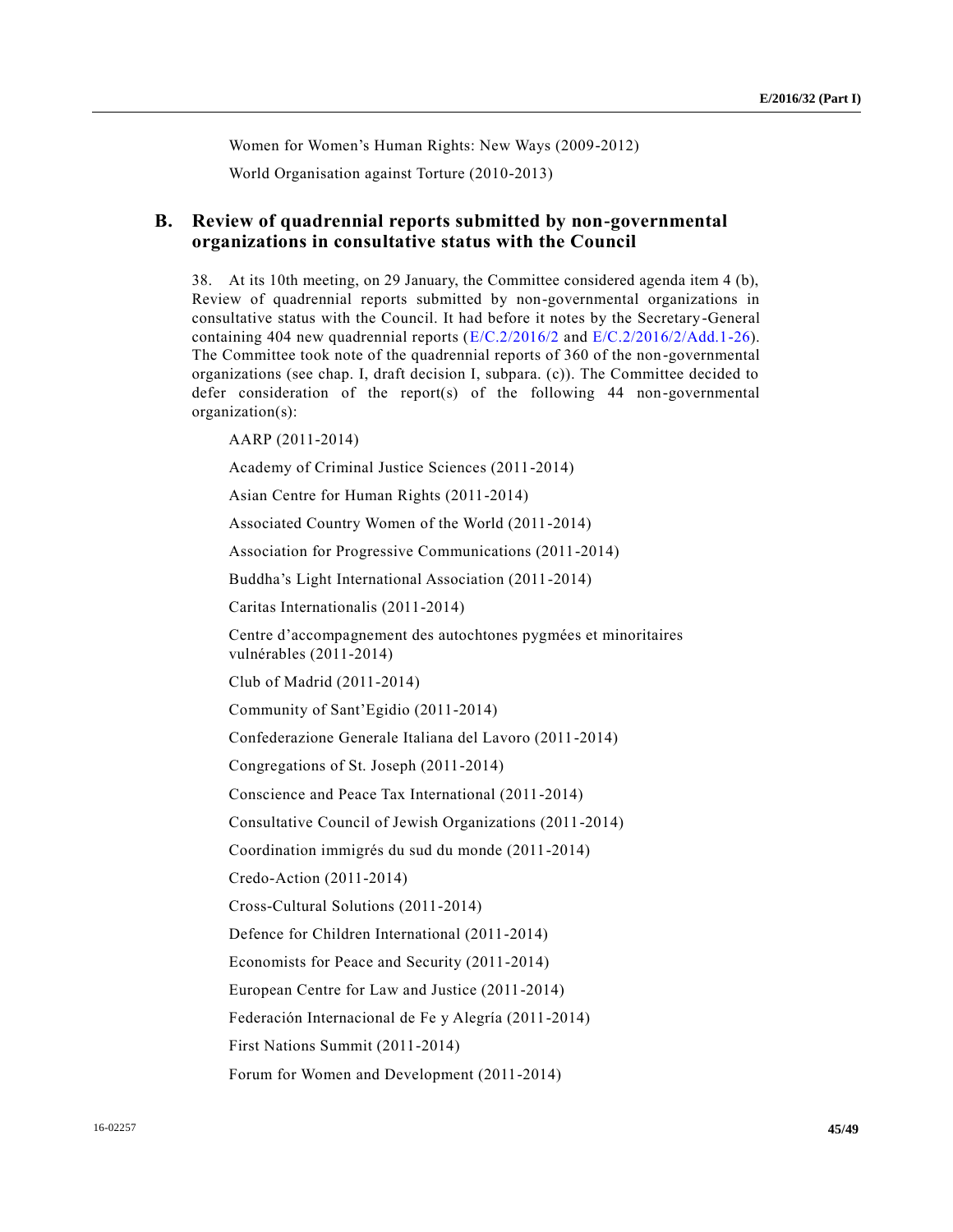Heritage Foundation (2011-2014) Human Rights First (2011-2014) Indian Council of Education (2011-2014) International Bar Association (2011-2014) International Fellowship of Reconciliation (2011-2014) International Service for Human Rights (2011-2014) Korean Institute for Women and Politics (2011-2014) Minhaj-ul-Quran International (2011-2014) Movement for a Better World (2011-2014) National Council of German Women's Organizations (2011-2014) Nonviolent Peaceforce (2011-2014) Nonviolent Radical Party, Transnational and Transparty (2011-2014) Pax Christi International (2011-2014) Planned Parenthood Federation of America (2011-2014) Priests for Life (2011-2014) Redress Trust (2011-2014) Royal Institution of Chartered Surveyors (2011-2014) Society for Industrial and Organizational Psychology (2011-2014) Society for the Protection of Unborn Children (2011-2014) SOS Kinderdorf International (2011-2014) Tandem Project (2011-2014)

# **IV. Strengthening of the Non-Governmental Organizations Branch of the Department of Economic and Social Affairs of the Secretariat**

39. At its 1st meeting, on 25 January, the Committee jointly considered agenda item 5, Strengthening of the Non-Governmental Organizations Branch of the Department of Economic and Social Affairs, and agenda item 8, General voluntary trust fund in support of the United Nations Non-Governmental Organizations Informal Regional Network, and heard oral reports made by the Secretariat.

40. The Branch highlighted the need for increased resources to provide much needed financial and human resources support for its work, including support for the paperless system, with a focus on maximizing its efficiency in meeting the increased workload of the Committee. It was also brought to the attention of the Committee that, in order to adequately support all the complementary provisions of resolution 1996/31, the Committee should consider ways to support the Branch's efforts in that regard.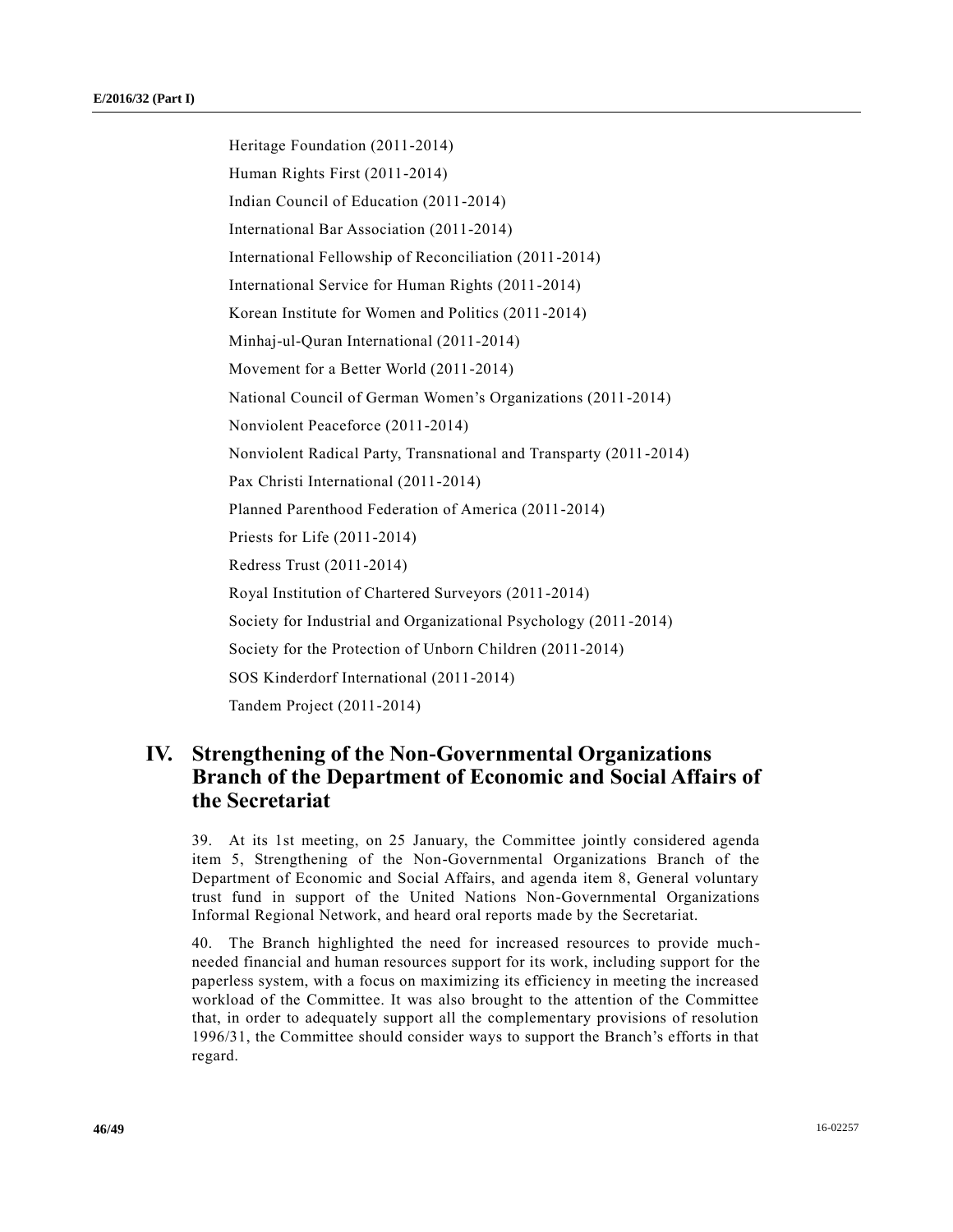# **V. Review of the methods of work of the Committee: implementation of Council resolution 1996/31, including the process of accreditation of representatives of non-governmental organizations, and Council decision 1995/304**

### **Recommendations for improving the working methods of the Committee**

41. Delegations requested more time to consider issues that could contribute to improving the working methods of the Committee. It is expected that informal consultations may be held at a later stage to address these matters. The Committee noted useful views expressed by Committee members in that regard.

# **VI. Consideration of special reports and complaints by Member States**

42. At its 11th meeting, on 1 February, the Committee considered three notes verbales from the Government of Haiti regarding the consultative status of the non-governmental organization Promotion pour le développement, based in Haiti, and took note of them.

# **VII. Organization of the session**

### **A. Opening and duration of the session**

43. The Committee on Non-Governmental Organizations held its 2016 regular session from 25 January to 3 February and on 16 February. The Committee held 16 meetings.

44. The session was opened by one of the Vice-Chairs of the 2016 session of the Committee, Farid Jabrayilov (Azerbaijan), who served as temporary Chair.

45. At the 1st meeting, on 25 January, the Chair of the Committee, Jorge Dotta (Uruguay), made a statement, followed by an introductory statement by the Director of the Office for Economic and Social Council Support and Coordination of the Department of Economic and Social Affairs.

## **B. Attendance**

46. The session was attended by all 19 members of the Committee. Observers for other States Members of the United Nations, observers for non-member States, representatives of organizations of the United Nations system and of non-governmental organizations also attended. The list of participants will be issued in document [E/C.2/2016/INF/1.](http://undocs.org/E/C.2/2016/INF/1)

47. At its 2016 regular session, the Committee heard 20 representatives of non-governmental organizations, who were given the opportunity to respond to questions raised by the Committee. The additional information provided by the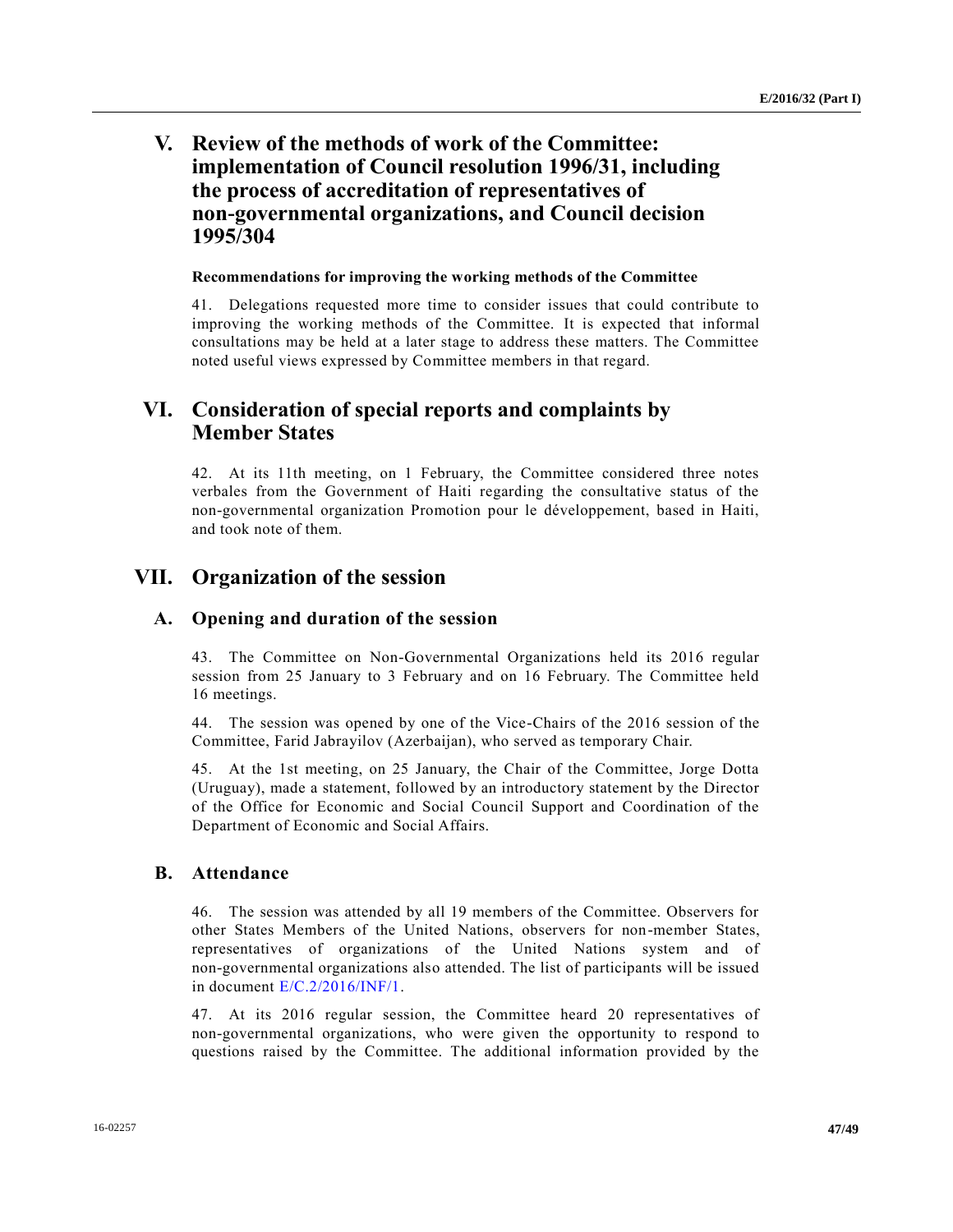representatives facilitated the debate and the work of the Committee in taking its decisions.

### **C. Election of officers**

48. At its 1st meeting, on 25 January, the Committee elected Jorge Dotta (Uruguay) as Chair of the Committee.

49. At the same meeting, the Committee elected Elif Çaliskan (Turkey), Farid Jabrayilov (Azerbaijan) and El Hacen Eleyatt (Mauritania) as Vice-Chairs of the Committee. At its 6th meeting, on 27 January, it elected Forouzandeh Vadiati (Islamic Republic of Iran), as Vice-Chair of the Committee.

50. At its 1st meeting, on 25 January 2016, it was decided that Mr. Jabrayilov, would also serve as Rapporteur of the Committee.

### **D. Agenda**

51. At its 1st meeting, on 25 January 2016, the Committee approved the provisional agenda for its 2016 session, as contained in document [E/C.2/2016/1.](http://undocs.org/E/C.2/2016/1) The agenda reads as follows:

- 1. Election of officers.
- 2. Adoption of the agenda and other organizational matters.
- 3. Applications for consultative status and requests for reclassification received from non-governmental organizations:
	- (a) Applications for consultative status and requests for reclassification deferred from previous sessions of the Committee;
	- (b) New applications for consultative status and new requests for reclassification;
	- (c) Applications of non-governmental organizations in consultative status with the Economic and Social Council that have merged with non-governmental organizations without such consultative status.
- 4. Quadrennial reports submitted by non-governmental organizations in consultative status with the Economic and Social Council:
	- (a) Deferred quadrennial reports submitted by non-governmental organizations in consultative status with the Council;
	- (b) Review of quadrennial reports submitted by non-governmental organizations in consultative status with the Council.
- 5. Strengthening of the Non-Governmental Organizations Branch of the Department of Economic and Social Affairs of the Secretariat.
- 6. Review of the methods of work of the Committee: implementation of Economic and Social Council resolution 1996/31, including the process of accreditation of representatives of non-governmental organizations, and Council decision 1995/304: